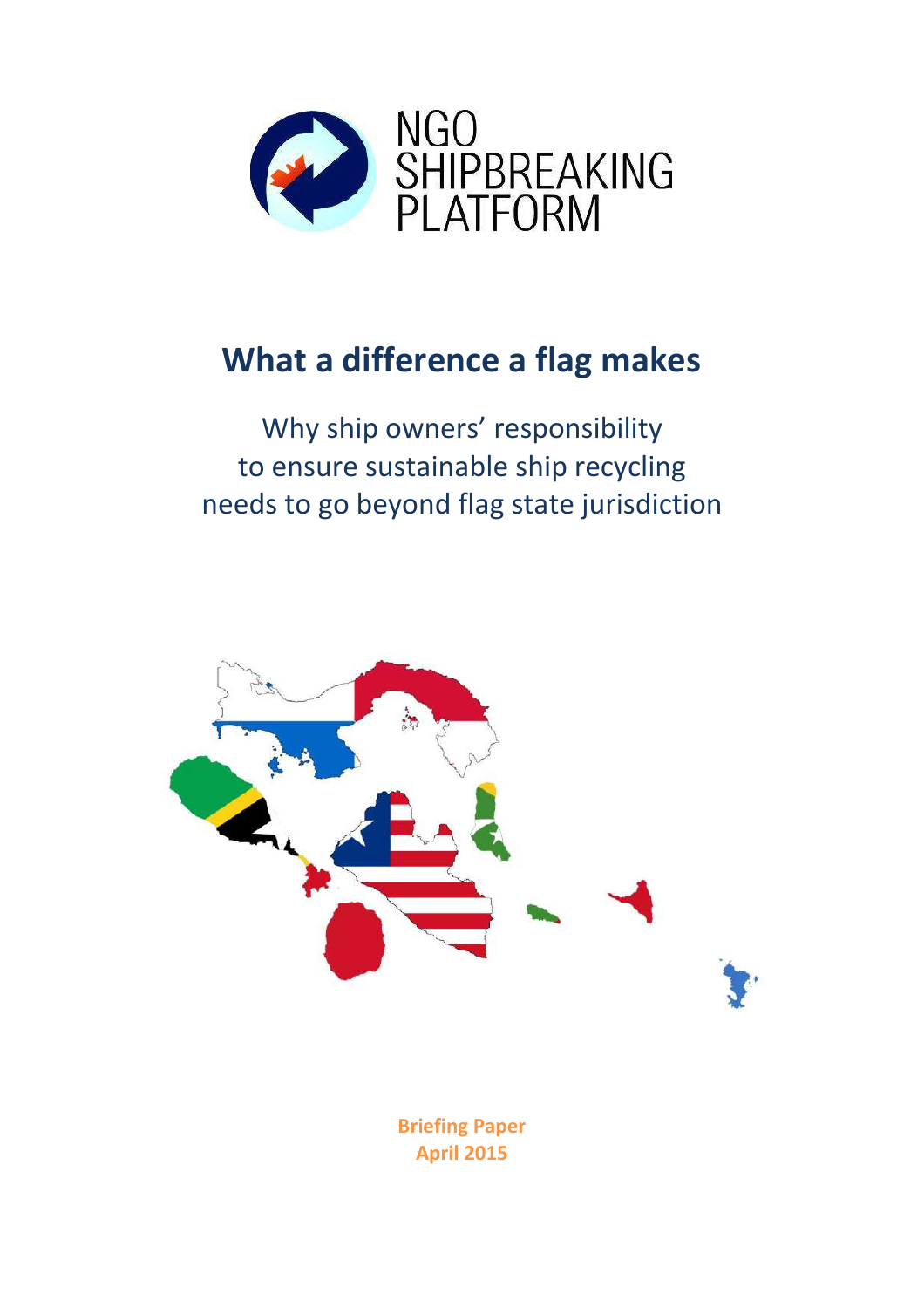### © NGO Shipbreaking Platform 2015

The NGO Shipbreaking Platform is a global coalition of environmental, human and labour rights organisations working together in order to reverse the environmental and human rights abuses of current shipbreaking practices and to ensure the safe and environmentally sound dismantling of end-of-life vessels world-wide.

Published by: NGO Shipbreaking Platform Rue de la Linière 11 B-1060 Brussels

www.shipbreakingplatform.org

Authors: Patrizia Heidegger, Ingvild Jenssen, Delphine Reuter, Nicola Mulinaris and Francesca Carlsson

We thank the European Commission for their support in publishing this report.

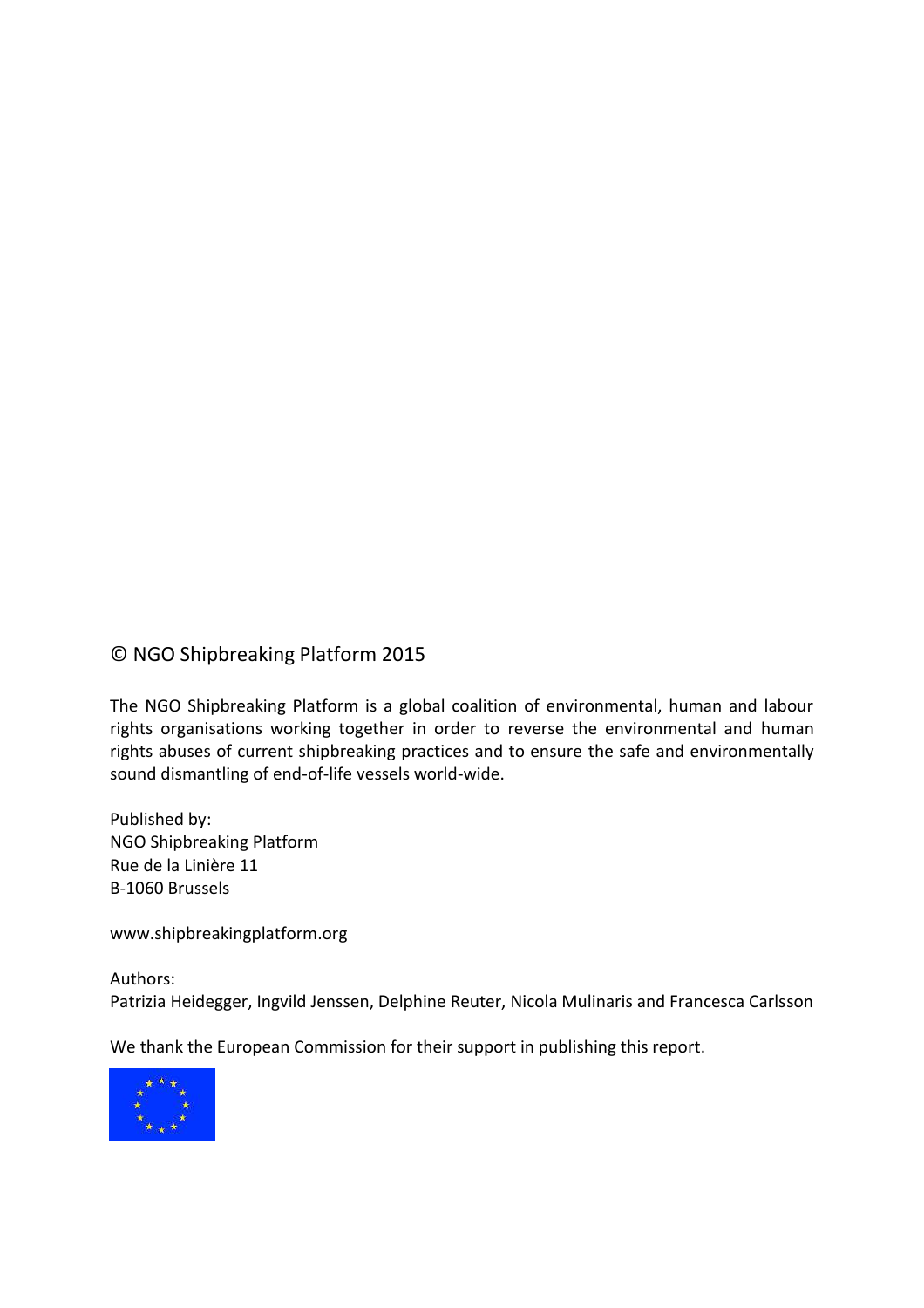## **Table of Contents**

| Key Findings at a Glance                                              |                         |
|-----------------------------------------------------------------------|-------------------------|
| Introduction                                                          |                         |
| 1 Current Practices & Law                                             |                         |
| 1.1 The global shipbreaking crisis                                    | 4                       |
| 1.2 How ship owners circumvent existing waste laws                    | $\overline{\mathbf{r}}$ |
| 1.3 New legislation - new loopholes                                   | 6                       |
| 2 The Weakness of Flag State Responsibility                           |                         |
| 2.1 Flags of Convenience - the missing "genuine link"                 | 7                       |
| 2.2 Making money or exercising control? FOCs and substandard shipping | 10                      |
| 2.3 Attempts to regulate FOCs                                         | 12                      |
|                                                                       |                         |
| 3 Flags of Convenience and Shipbreaking                               | 13                      |

| 3.1 Substandard shipbreaking and grey- and black-listed flags |    |
|---------------------------------------------------------------|----|
| 3.2 "Last voyage packages"                                    | 16 |
| 3.3 Hiding behind cash buyers and intermediaries              |    |
| 3.4 Focus on European end-of-life ships                       |    |

| 4 Conclusion and Recommendations: Beyond Flag State Jurisdiction 26 |  |  |
|---------------------------------------------------------------------|--|--|
|---------------------------------------------------------------------|--|--|

## Annexes 29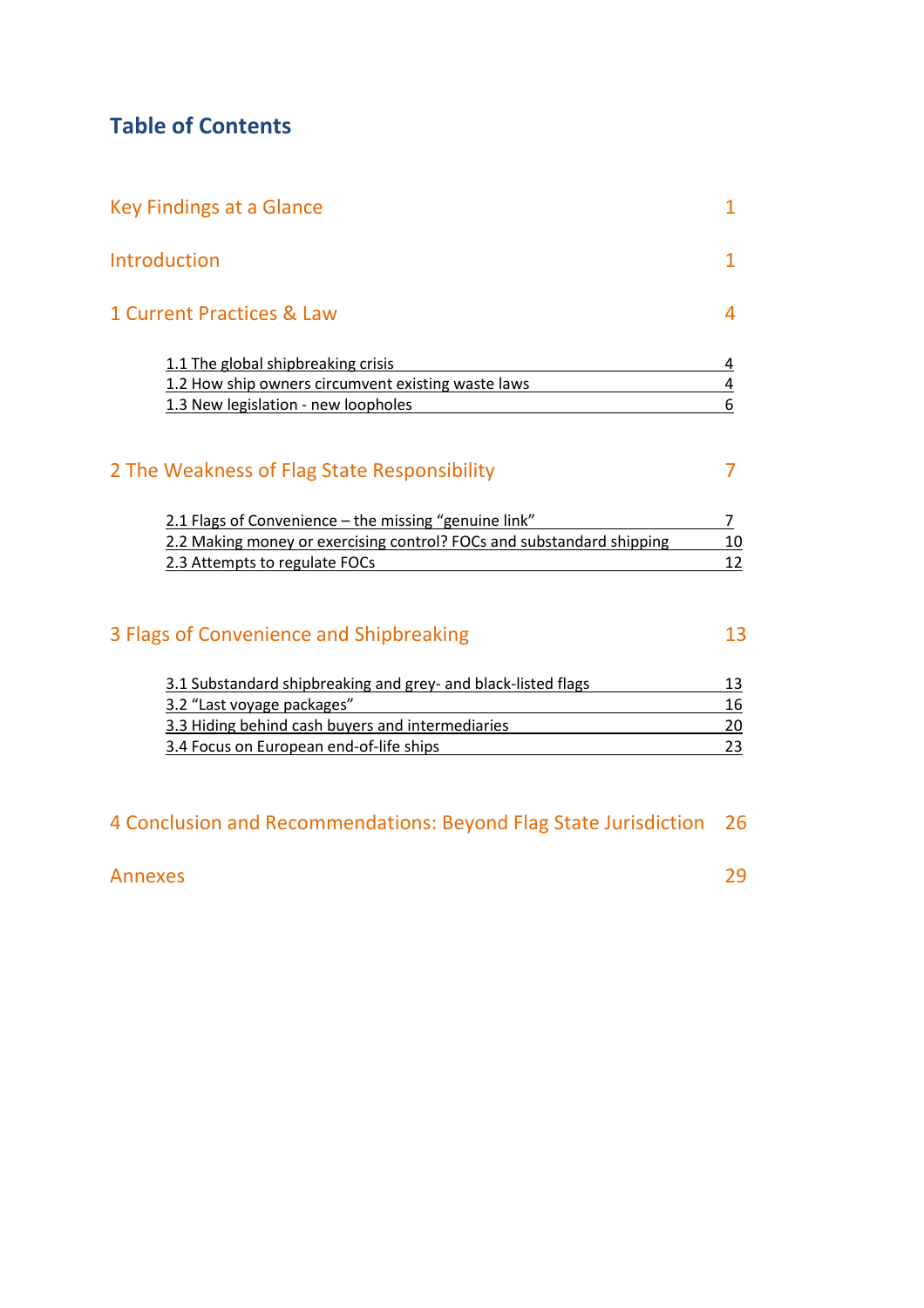## **Key findings at a glance**

- Every year, more than 1000 large ocean-going vessels such as tankers, container, cargo and passenger ships are sold for dismantling. More than **70% of end-of-life vessels end up in a beaching yard in India, Bangladesh or Pakistan** for hazardous breaking operations. The remaining part is mainly dismantled in China and Turkey, where proper infrastructure and procedures can allow for cleaner and safer practices if applied correctly. However, only very few ship owners ensure fully clean and safe operations and monitor their end-of-life fleets' recycling.
- EU ship owners control around 40% of the world's merchant fleet. **EU owners account for around one third of the end-of-life tonnage beached** in substandard yards in South Asia. Thus, the **EU is the single largest market sending end-of-life ships for dirty and dangerous shipbreaking** and has **a particular responsibility to regulate ship recycling**.
- Proposed regulatory measures both at the international and European Union level mainly based on flag state jurisdiction, that is, law enforcement via the flag state, will fail to improve current shipbreaking practices and will not ensure the polluter pays principle as ship owners can simply **flag out to a non-party or a non-compliant flag to avoid these laws**.
- According to UNCTAD, **almost 73% of the world fleet is flagged in a country other than that of the vessels beneficial ownership**. This means, there is a huge discrepancy between the states in which the beneficial owners of a ship are based and the flag states which exercise regulatory control over the world fleet.
- Nearly **40% of all end-of-life ships beached in South Asia were imported under flags of convenience which are grey- or black-listed by the Paris Memorandum of Understanding**, i.e. flags with a particularly weak record of enforcing international law. The most popular flags used for substandard shipbreaking are **St Kitts and Nevis, Comoros and Tuvalu**. These "end-of-life flags" are **hardly used during the operational life** of a ship and **offer special "discount rates" for last voyages** and quick and easy short-term registration without any nationality requirements.
- Also European ship owners use grey- and black-listed end-of-life flags. The analysis shows that while during operational life 22% of the global fleet uses a European flag, **less than 8% of the ships sold for breaking still fly a European flag – which means European flag state jurisdiction only covers a very small amount of end-of-life vessels.**
- **Without legal, policy and financial instruments, which go beyond flag state jurisdiction, it will be impossible to implement the polluter pays principle for ship owners.** FOCs, in particular endof-life flags with weak law enforcement offer legal loopholes to ship owners and cash buyers.

### **Introduction**

 $\ddot{\phantom{a}}$ 

This briefing paper raises concerns regarding new legislation meant to regulate ship recycling practices, in particular the International Maritime Organisation's Hong Kong Convention<sup>1</sup> and the European Union Ship Recycling Regulation<sup>2</sup>, and argues that legislation mainly based on flag state jurisdiction will neither be able to solve the problems of substandard shipbreaking nor enforce the

<sup>&</sup>lt;sup>1</sup> The Hong Kong International Convention for the Safe and Environmentally Sound Recycling of Ships was adopted 15 May 2009. It will enter into force 24 months after ratification by 15 States, representing 40 per cent of world merchant shipping by gross tonnage and a combined maximum annual ship recycling volume not less than 3 per cent of their combined tonnage. This means that next to flag states representing 40 % of the world's commercial ships, at least two major shipbreaking countries, such as China and India, have to ratify the convention for it to enter into force.

 $2$  The EU Ship Recycling Regulation (EC 1257/2013) entered into force on 30 December 2013. It will become applicable 6 months after the date that the combined maximum annual ship recycling output of the ship recycling facilities included in the European List constitutes not less than 2.5 million light displacement tons (LDT), or latest on 31 December 2018.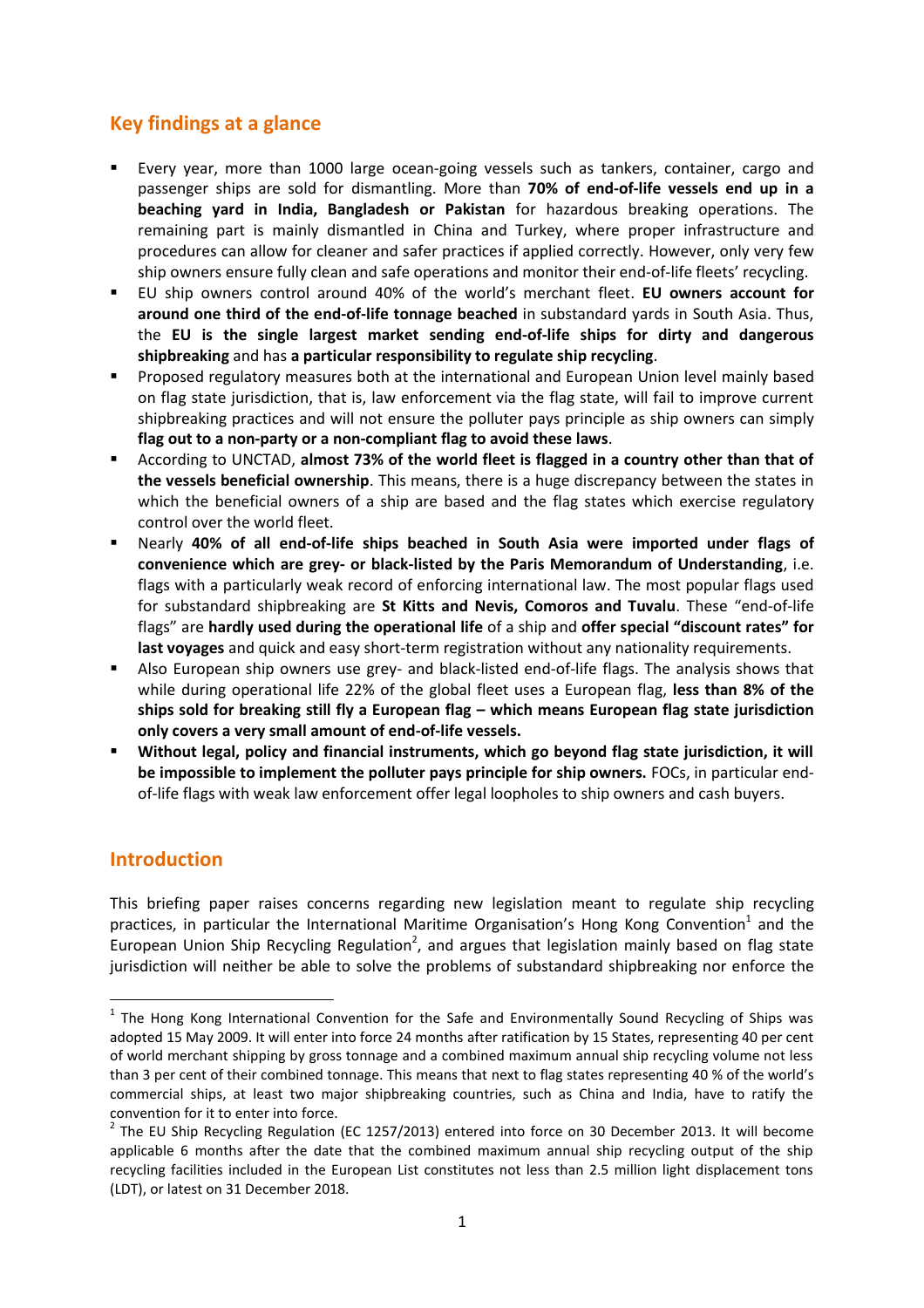polluter pays principle on ship owners. The analysis of the link between flags of convenience (FOCs), in particular "end-of-life flags" and substandard shipbreaking practices shows that FOCs are likely to undermine the implementation of the polluter pays principle by making it easy for ship owners to circumvent legislation by flagging-out to a non-party or a non-compliant flag. In conclusion, the briefing paper asserts that solutions urgently needed to ensure sustainable ship recycling must go beyond flag state jurisdiction in order to close the loopholes created by the FOC system.

Currently, most ship owners circumvent existing legislation meant to protect in particular developing countries from hazardous wastes present within the structure of end-of-life vessels, and are therefore not held accountable for polluting and dangerous shipbreaking practices. Only a small number of ship-owning companies have taken voluntary measures to ensure the clean and safe recycling of their obsolete vessels. For the sake of higher profits, most ship owners sell their end-oflife vessels with the help of a cash buyer to a shipbreaking yard that lacks proper infrastructure and safe working conditions. It is a choice of profits at the cost of people and the environment.

The European Union has a particular responsibility to provide solutions to the shipbreaking problem as around 40% of the worlds' commercial fleet is owned by European companies and more than one third of the tonnage broken every year in substandard yards in South Asia was sold by European companies. The EU is thus the single largest market sending end-of-life ships for dirty and dangerous shipbreaking. Hazardous waste usually follows the path of least resistance – and backed by noncompliant FOCs, ship owners will be able to continue choosing profits at the cost of people and the environment unless other incentives are introduced to promote clean and safe recycling.

## **Figure 1a: Beneficial owners based in Europe selling ships to beaching yards (counted in gross tonnage of vessels sold in 2014)**

Source: NGO Shipbreaking Platform



*Figure 1a shows that a large proportion of the end-of-life vessels beached in substandard South Asian shipbreaking yards are sold by owners based in the EU, in particular Greece and Germany – 32% of all beached vessels in 2014. These vessels have a clear link to the EU via their beneficial ownership and are currently not covered by the European attempts to regulate ship recycling based on flag state jurisdiction as most do not sail under a European flag. The figure takes into account Norwegian-owned vessels as Norway usually harmonises its domestic law with European environmental law.*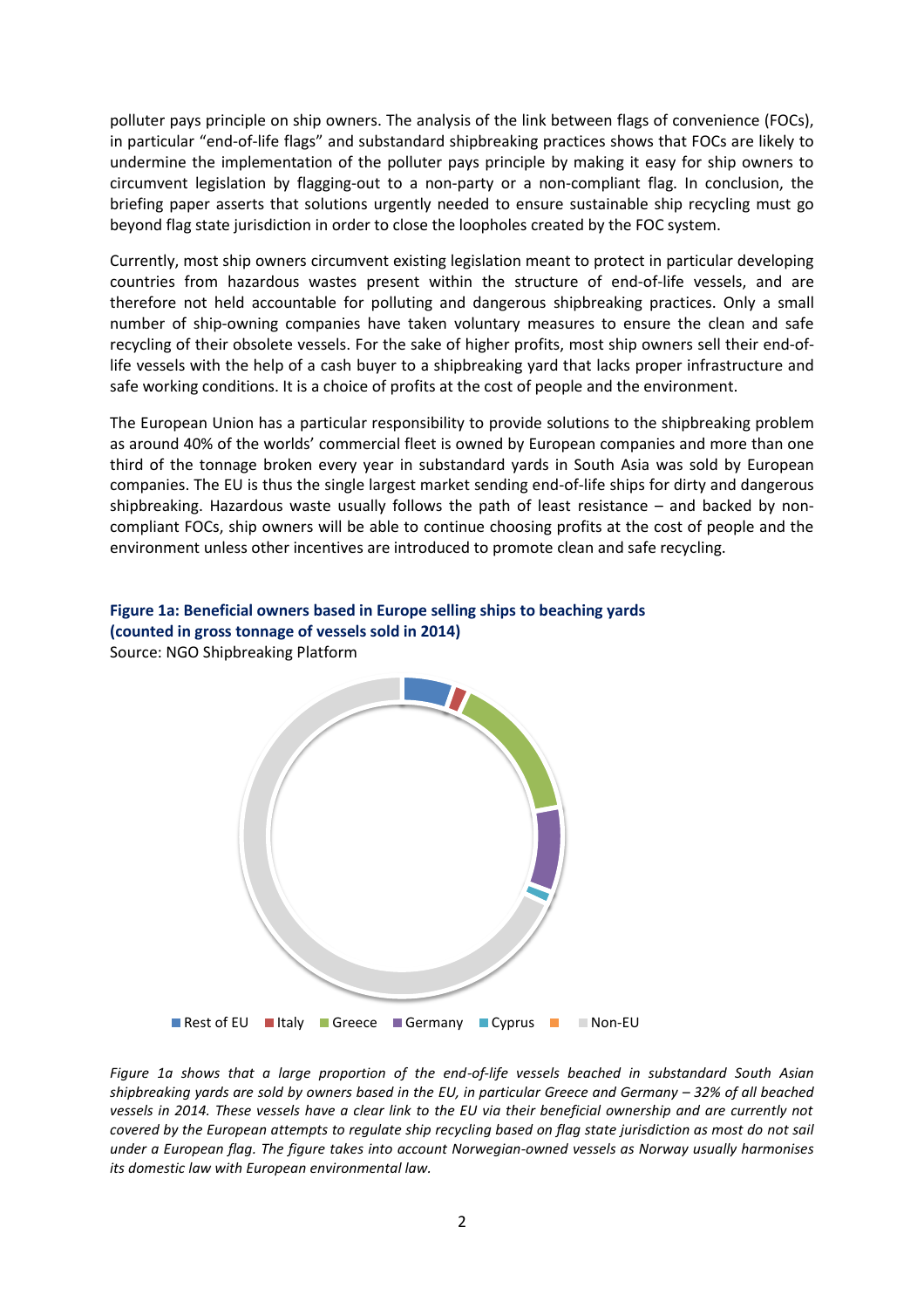

Source: NGO Shipbreaking Platform



*Figure 1b shows that Greece and Germany are amongst the countries sending most end-of-life vessels to substandard shipbreaking yards. However, also the East Asian shipping nations China (with Hong Kong), South Korea, Singapore and Japan sell a lot of end-of-life vessels and these countries equally need to find solutions to ensure that their ship owners demand clean and safe ship recycling.*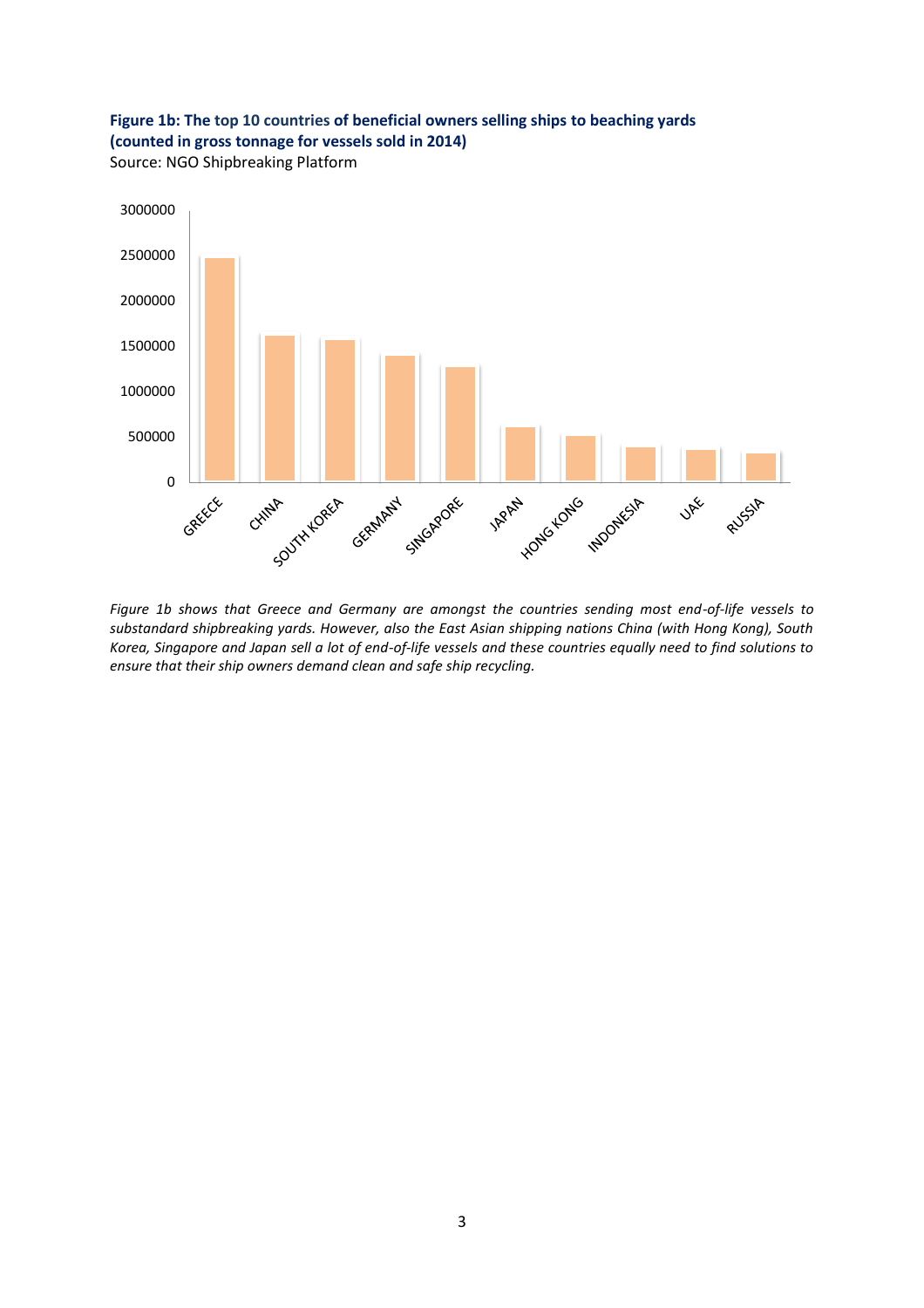### **1 CURRENT PRACTICES & LAWS**

#### **1.1 The global shipbreaking crisis**

Every year, around 1000 large ocean-going vessels such as oil tankers, cargo and container ships are sold for dismantling. More than 70% of these end-of-life vessels are not recycled properly but are run ashore on tidal beaches in South Asia<sup>3</sup> where they are scrapped by a largely unprotected and unskilled workforce and ravage the coastal eco-system.<sup>4</sup> Only a small number of ship owners take full responsibility for the clean and safe recycling of their end-of-life fleet by choosing modern yards such as those operating in the EU, China and Turkey, by ensuring third party certification and strict supervision of the recycling process. 5

Shipbreaking in South Asia has been identified as one of the most dangerous jobs in the world by the International Labour Organisation:<sup>6</sup> workers do not only fall victim to severe and fatal accidents, but are also exposed to hazardous materials such as asbestos and toxic fumes. Their life expectancy is alarmingly low. Especially in Bangladesh, worst forms of child labour in the shipbreaking yards remains a serious concern.<sup>7</sup> The beaching method currently used in the South Asian yards does not allow for the full containment of pollutants and coastal areas in India, Bangladesh and Pakistan are contaminated. Livelihoods of local fishermen have been destroyed. Toxics from end-of-life vessels, one of the largest sources of hazardous waste exported to developing countries, 8 are not properly managed: in Pakistan and Bangladesh the shipbreaking industry is void of any hazardous waste management system and wastes are dumped carelessly or re-sold on the second-hand market. In India, asbestos-containing materials can be re-sold without restriction, recent satellite images show oil spills around beached vessels,<sup>9</sup> and PCBs cannot be destroyed properly due to the lack of an adequate waste destruction facility. Moreover, in Bangladesh mangrove forests protecting the coast have been illegally cut in order to make space for more shipbreaking yards.

The large majority of ship owners do not feel responsible for the end-of-life management of their vessels and circumvent existing legislation regulating the trade of toxic end-of-life vessels. Also recent legislation based on flag state jurisdiction will continue to offer easy circumvention of the law.

#### **1.2 How ship owners circumvent existing waste laws**

The Basel Convention on the Control of Transboundary Movements of Hazardous Wastes and Their Disposal entered into force in 1992. It seeks to control and reduce the transboundary movement of hazardous wastes, in particular from developed to developing countries. The Basel Ban Amendment

 $3$  In 2014, 1026 vessels were broken globally – 641 of these vessels, representing 74 percent of the gross tonnage dismantled, ended up on the beaches of India, Bangladesh and Pakistan.

<sup>&</sup>lt;sup>4</sup> See [www.shipbreakingplatform.org/problems-and-solutions](http://www.shipbreakingplatform.org/problems-and-solutions)

 $<sup>5</sup>$  A list of responsible ship owners can be found at:</sup>

[http://www.shipbreakingplatform.org/shipbrea\\_wp2011/wp-content/uploads/2015/01/List-of-responsible](http://www.shipbreakingplatform.org/shipbrea_wp2011/wp-content/uploads/2015/01/List-of-responsible-ship-owners.pdf)[ship-owners.pdf.](http://www.shipbreakingplatform.org/shipbrea_wp2011/wp-content/uploads/2015/01/List-of-responsible-ship-owners.pdf)

<sup>6</sup> See ILO (2004) *Safety and Health in Shipbreaking. Guidelines for Asian Countries and Turkey*.

<sup>7</sup> See FIDH and YPSA (2008) *Childbreaking Yards. Child Labour in the Ship Recycling Industry in Bangladesh*. The NGO Shipbreaking Platform has found through recent research in 2014 that although very young boys are now found less in the yards, a large number of adolescent workers are still employed in shipbreaking in Bangladesh despite the fact that no worker under 18 is allowed to work in hazardous industries according to the Bangladesh Labour Act. The Platform as well as the media documented the child labour situation in various case studies and reports in 2014.

<sup>8</sup> See *Impact Assessment for an EU Strategy on better Ship Dismantling*. European Commission: 2008.

<sup>&</sup>lt;sup>9</sup> See Google Earth images of Alang, India, 2015.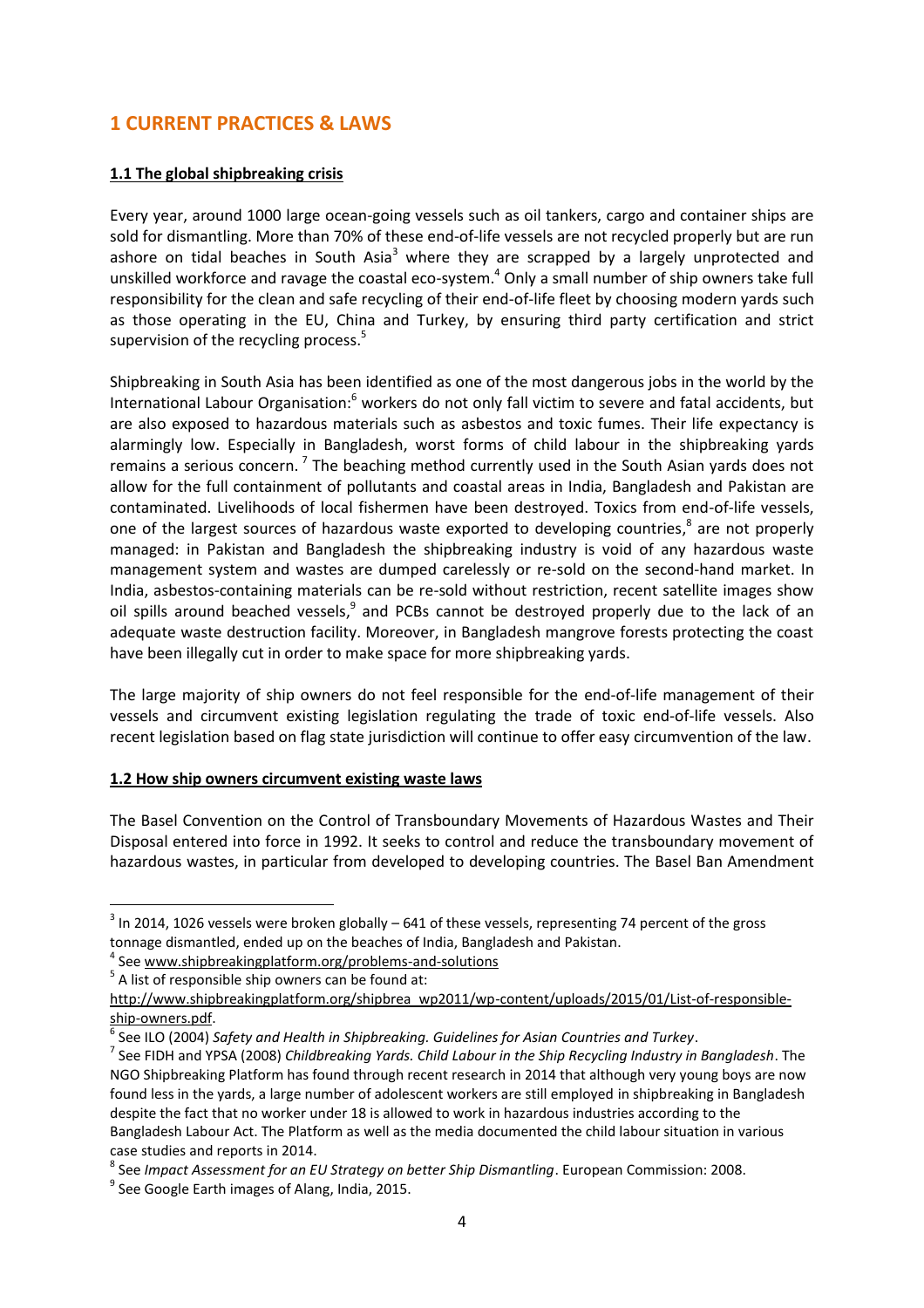fully prohibits the export of hazardous waste from Annex VII countries (that is, OECD countries) to developing countries.<sup>10</sup> End-of-life ships which contain hazardous materials in their structure – such as asbestos, heavy metals, PCBs, residue oils – are covered by the Basel Convention.<sup>11</sup> Whenever a ship owner intends to sell a ship for recycling and the ship contains hazardous materials (which is almost always the case), the ship becomes waste under international environmental law.

The responsibility for the implementation of the Basel Convention is put on the "exporting state", the "transit state" and the "importing state". Regardless of the ship's flag and ownership, the port state from where a ship destined for breaking departs is considered the exporting state. Under the pretext of sustained operational use, ship owners keep circumventing the Basel Convention by simply not revealing their intent to dispose their ship to the authorities where their ship is in port. As a consequence, port states seldom have the chance to enforce the Basel Convention, and illegal exports to substandard breaking yards have remained without legal consequences for the ship owners. Similarly at the European level – where the Basel Convention and the Ban Amendment are incorporated into the European Union (EU) Waste Shipment Regulation (WSR) $^{12}$  – EU Member States have only in few cases been able to halt the illegal traffic of hazardous end-of-life ships.<sup>13</sup>

No attempts to enforce the Basel Convention or EU WSR on end-of-life ships have been made on the basis of a ship's flag or ownership country: under current environmental legislation, a Germanflagged and German-owned end-of-life vessel which is sold for breaking to a yard in a developing country will not be stopped on the basis of its German flag or the fact that its owner is based in Germany – this despite that the export of hazardous waste from Germany to a developing country is strictly prohibited.

When the Basel Convention State Parties started discussing alternative and more appropriate interpretations of "exporting state" for ships – such as the flag state or the state where the beneficial owner of the ship is located – the International Maritime Organisation (IMO) decided to start working on a new legally binding convention specifically on ship recycling to be based on enforcement by both the flag state and recycling state. As closing the Basel Convention loopholes for ships took a sidestep to the negotiations for a new convention at the IMO, so did the prospect of seeing beneficial owners of ships held responsible for sustainable ship recycling.

The maritime industry has so far failed to accept that end-of-life vessels are hazardous wastes whose handling needs special precautions in order not to harm workers, local communities and the environment and in order not to externalise costs to countries with poor law enforcement and inadequate infrastructure.

 $10$  The Ban Amendment is not yet in force at the international level; however, it is fully implemented into European law by the Waste Shipment Regulation (WSR) which prohibits the export of hazardous waste from the EU to non-OECD countries.

<sup>&</sup>lt;sup>11</sup> See Decision VII/26 of the 7th meeting of the Conference of the Parties to the Basel Convention.

<sup>&</sup>lt;sup>12</sup> Regulation (EC) No 1013/2006 of the European Parliament and the Council of 14 June 2006 on shipments of [waste.](http://eur-lex.europa.eu/legal-content/EN/AUTO/?uri=celex:32006R1013)

<sup>13</sup> When alerted, Member States have detained end-of-life vessels regardless of their flag and ownership which were about to be exported for illegal breaking in a developing country. End-of-life vessels can only be exported to an OECD destination from the EU according to the WSR. The most recent cases include the "Northern Vitality" in the German port of Wilhelmshaven (2012) and the "Global Spirit" (2014) in the Belgian port of Antwerp. Both vessels were arrested by the relevant authorities and were consequently not exported to India for breaking as originally intended by the ship owners – the Northern Vitality is still in operational use as of March 2015 and the Global Spirit was broken in Turkey. Cases like these remain rare as there is no transparency on the ship owners' intent to dispose of their vessels.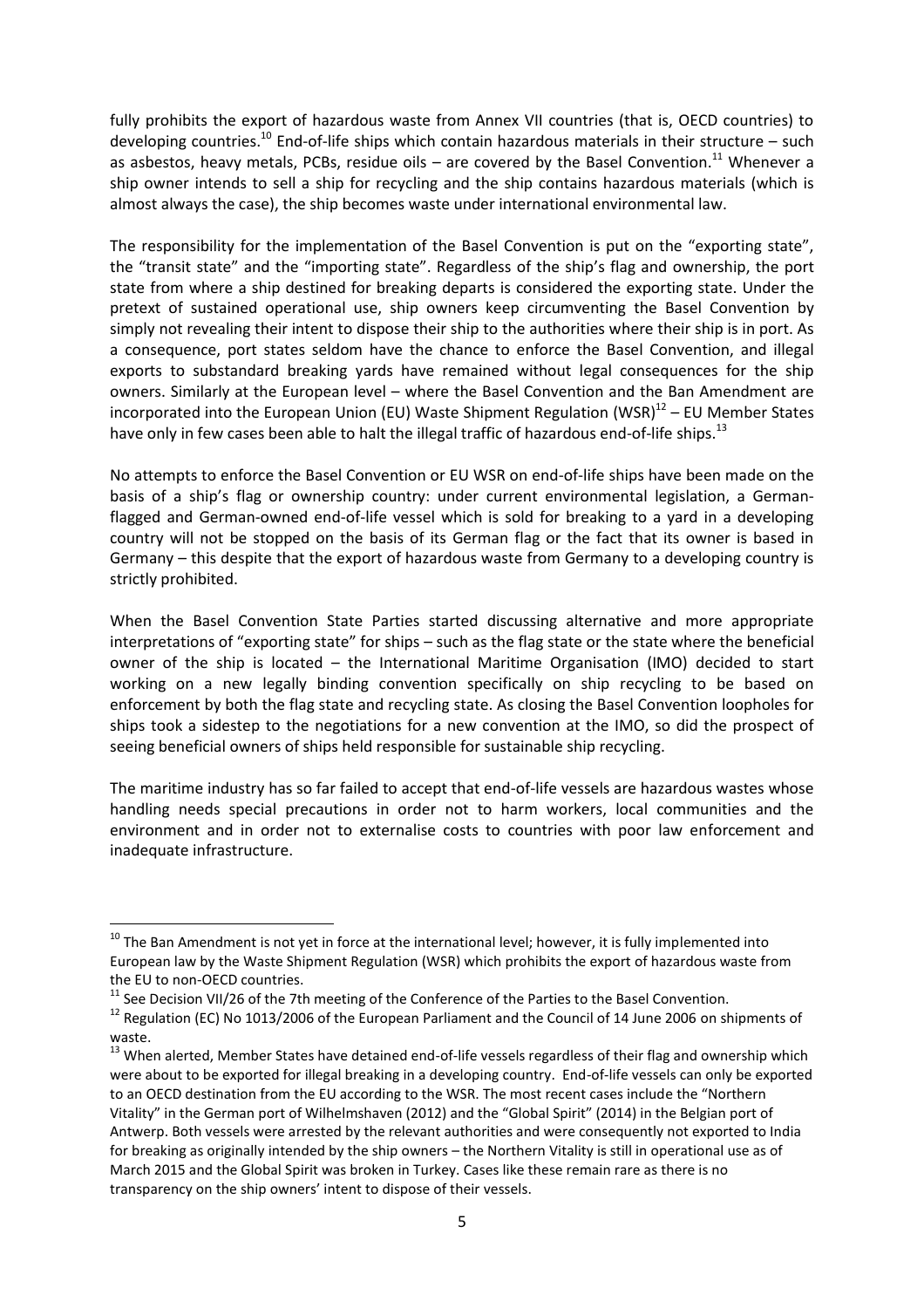#### **1.3 New legislation - new loopholes**

#### **The Hong Kong Convention**

The IMO's Hong Kong International Convention for the Safe and Environmentally Sound Recycling of Ships (HKC) was adopted in 2009 and has not yet entered into force due to the lack of ratification by both ship recycling states and flag states needed to fulfil the entry-into-force criteria. The HKC is based on obligations for flag states, which enforce the requirements on ship owners registered under their flag, and for recycling states, which implement requirements for ship recycling facilities. Flag states are responsible for ensuring that that ship owners compile an inventory of hazardous materials (IHM) present within the structure of their ships and have a responsibility to ensure that a recycling plan in line with the HKC's requirements is prepared. Flag states need to further ensure that the dismantling of its end-of-life ships is only conducted in recycling facilities that meet the requirements of the HKC.

#### **The EU Ship Recycling Regulation**

 $\ddot{\phantom{a}}$ 

Due to the lack of progress and slow ratification of the HKC at the international level and the continuing problem of European ship owners selling their old vessels to substandard yards, the EU adopted a new Regulation on Ship Recycling (SRR), which entered into force in December 2013.<sup>14</sup> The SRR requires EU Member States to make sure that end-of-life vessels flying their flag will only be dismantled in ship recycling facilities compliant with the SRR's requirements. Ship recycling facilities outside the EU must be approved by the European Commission and have to allow for independent audits. The SRR prescribes the use of modern ship recycling facilities, its environmental and safety requirements are thus difficult to meet by breaking facilities operating on tidal beaches as practiced in South Asia. The standards set are higher than those set by the IMO's convention. Contrary to the HKC, the SRR does not stop at the gate of the recycling facility, but seeks to regulate waste treatment and disposal outside the ship recycling facilities.

#### **Easy circumvention: flagging out to avoid new laws**

Whilst the NGO Shipbreaking Platform has criticised the HKC for setting low standards for clean and safe ship recycling and thus risks rubberstamping current substandard practices, $^{15}$  it has welcomed that the SRR sets higher standards and also regulates the downstream management of hazardous wastes generated by ship recycling activities. However, both the HKC and the SRR are easy to circumvent by the use of FOCs. Already extensively used during the operational life of a ship and disproportionately popular with end-of-life ships, FOCs make it possible for ship owners to fall under the jurisdiction of a flag state which has not ratified or is not effectively implementing international maritime law. The requirements of the SRR can be circumvented by simply flagging out to a non-EU flag – a completely legal and already widespread practice.<sup>16</sup>

[content/uploads/2011/11/IMOSpeechRIZWANA\\_HASAN.pdf](http://www.shipbreakingplatform.org/shipbrea_wp2011/wp-content/uploads/2011/11/IMOSpeechRIZWANA_HASAN.pdf)

<sup>&</sup>lt;sup>14</sup> The EU Ship Recycling Regulation (EC 1257/2013) entered into force on 30 December 2013. It will become applicable 6 months after the date that the combined maximum annual ship recycling output of the ship recycling facilities included in the European List constitutes not less than 2.5 million light displacement tons (LDT), or latest on 31 December 2018.

<sup>&</sup>lt;sup>15</sup> The NGO Shipbreaking Platform has criticised the HKC for failing to uphold the principle of the international hazardous waste trade law, by permitting companies to export toxic end-of-life ships to developing countries without first pre-cleaning them of toxic materials and without setting clear standards for downstream waste management, legitimising the fatally flawed beaching method of scrapping toxic ships on ocean beaches, a practice that is not allowed in developed countries, without providing a clear understanding of the adequate methods available for clean and safe recycling, neglecting provisions to substitute hazardous materials used in shipbuilding with safer existing alternatives, and rejecting funding mechanisms, such as a mandatory ship owners' fund, to internalize costs with the polluters and to support safer and cleaner operations. See: [www.shipbreakingplatform.org/shipbrea\\_wp2011/wp-](http://www.shipbreakingplatform.org/shipbrea_wp2011/wp-content/uploads/2011/11/IMOSpeechRIZWANA_HASAN.pdf)

<sup>16</sup> Whilst circumvention of the Basel Convention and EU WSR involve the illegal practice of not disclosing the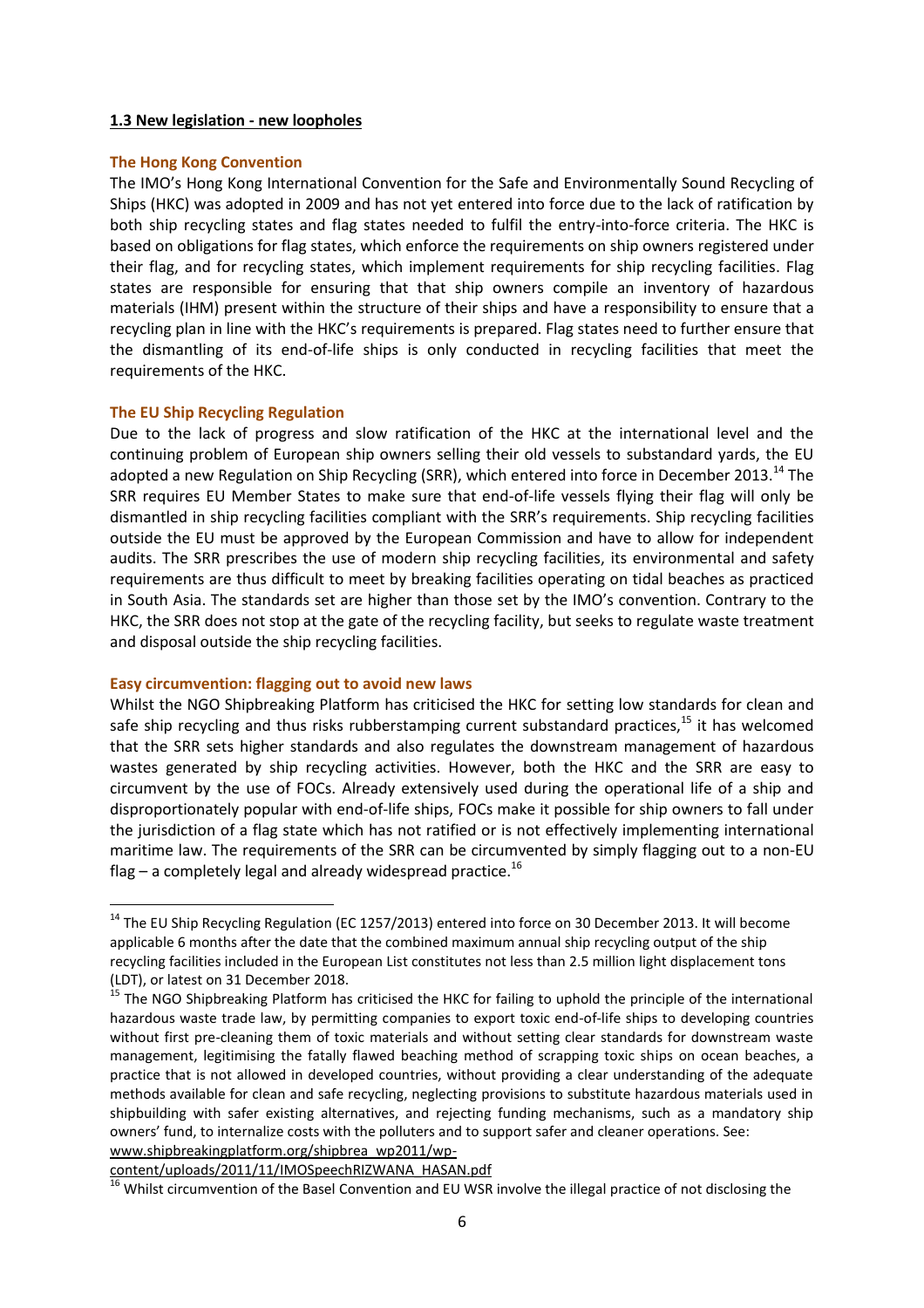Opponents of the SRR, in particular several ship owners' associations, have argued that regional legislation based on EU flag state jurisdiction cannot be effective as most European ship owners do not use European flags. They have stated that only an international instrument – the HKC – can provide a solution. However, in case the HKC entered into force, the FOC system will equally allow ship owners to use non-party or non-compliant flags: certain flag states will either not ratify the Convention and thereby offer a loophole to ship owners and cash buyers, or they will not effectively implement the Convention, which will be difficult to control as the IMO does not prescribe a mandatory audit for ship registries. Moreover, the HKC does not provide an enforcement mechanism such as country reviews and does not require independent third party certification for ship recycling facilities. This means that its enforcement will depend on weak governance countries such as Bangladesh, which are already unable to enforce a whole range of international requirements, and FOC states, in particular the popular end-of-life flag states, which are equally known for their weak enforcement of international maritime law.

The following chapters will give a closer look at the question why instruments based on flag state responsibility will fail to alter current substandard shipbreaking practices and hold ship owners responsible, and why FOCs pose a serious threat to the effective implementation of the EU SRR. FOCs are a root cause for a number of negative impacts caused by the shipping industry and the system will make it impossible to effectively implement the polluter pays principle for end-of-life ships. Without further instruments that go beyond flag state responsibility, ship owners will not have a strong incentive to choose clean and safe recycling.

#### **2 THE WEAKNESS OF FLAG STATE RESPONSIBILITY**

The United Nations Convention on the Law of the Sea (UNCLOS) provides for the primary responsibility for ships to rest with the flag state, in particular where a vessel is operating on the high seas. Thus, every merchant vessel needs to be registered under the flag of a particular state under whose regulatory control it consequently falls. The flag state is, for instance, responsible for the inspection of the vessel and its seaworthiness, ensures safety and pollution prevention, and certifies the crew. As rights and obligations under international law are mainly imposed on to vessels via the flag states, they are a crucial factor in determining the enforceability of international standards.

#### **2.1 Flags of Convenience – the missing "genuine link"**

**.** 

A flag state is free to determine the conditions for the registration of vessels flying its flag, and traditionally, flag states had strict nationality rules for the vessels registered under their flag. Whilst merchant vessels have been using flags other than the country of their origin at least since Roman times – especially during wars or to avoid trade restrictions including slave trade prohibitions – today's wide-spread use of open registries, so-called "flags of convenience" (FOC),<sup>17</sup> is a modern phenomenon which has increasingly grown since the 1950s. The first FOCs as we know them today date back to 1915 when ship owners based in the US started to use the flags of Honduras and

intent to dispose a ship to relevant authorities and can be criminally sanctioned, circumvention of the HKC and EU SRR is completely legal as it involves the legitimate business of changing the flag of a ship, also known as 'flag-hopping'.

<sup>&</sup>lt;sup>17</sup> The term FOC is generally understood as the practice of registering a merchant vessel in a sovereign state different from the state where the beneficial owner of a ship is located. The Maritime Transport Committee of the OECD defined it as "the flag of such countries whose law allows – and indeed makes it easy – for ships owned by foreign nationals or companies to fly those flags in contrast to the practice in the maritime countries where the right to fly the national flag is subject to stringent conditions and involves far reaching obligations". See OECD (1958) "Study of the Expansion of the Flags of Convenience and of Various Aspects Thereof".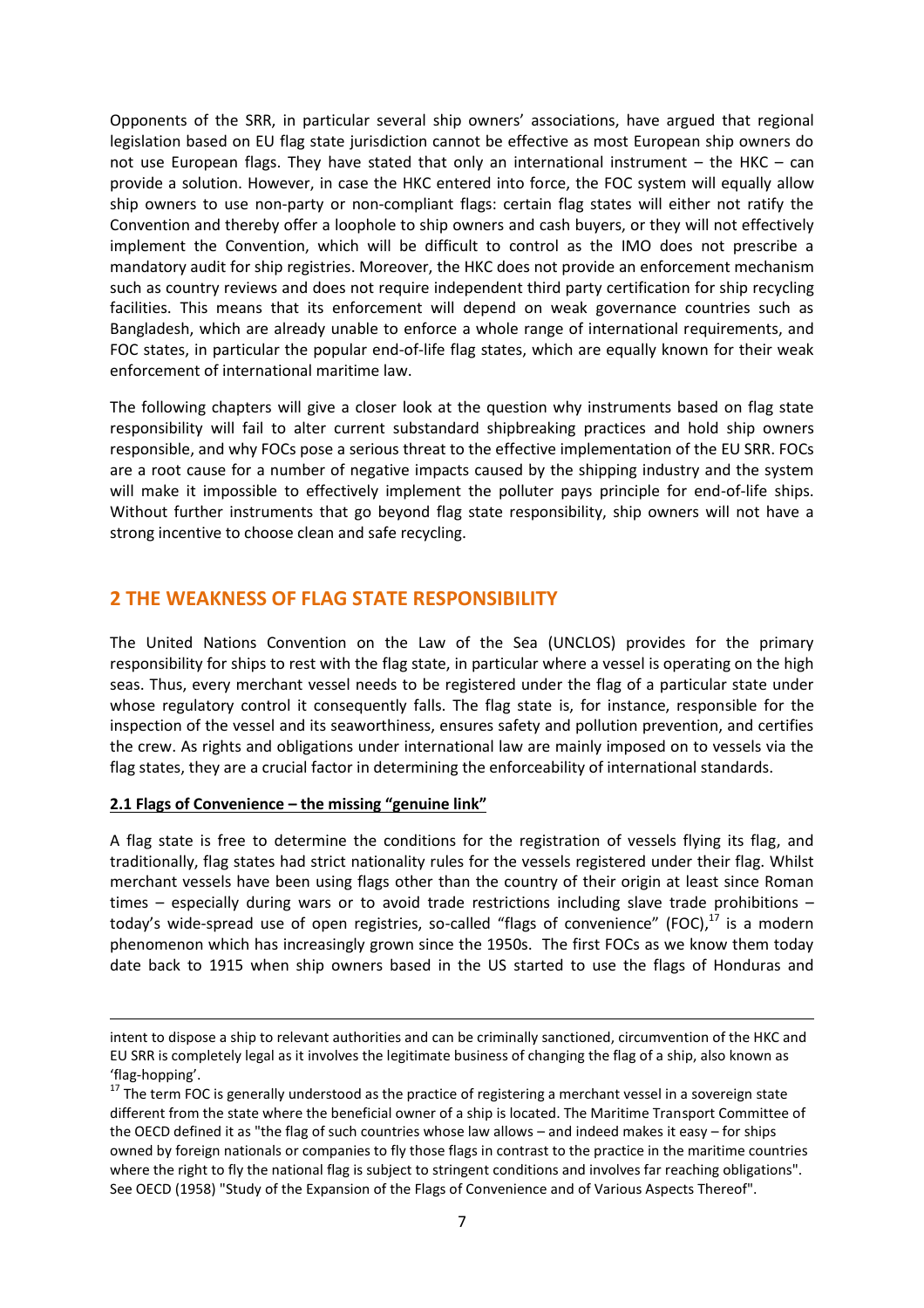Panama for their ships in order to avoid new laws guaranteeing seafarers' rights and to reduce raising labour costs<sup>18</sup>, as well as allowing for the circumvention of prohibition laws.

The 1958 Geneva Convention on the High Seas requires a "genuine link" between a ship's owner<sup>19</sup> and its flag state and demands that "the state must effectively exercise its jurisdiction and control in administrative, technical and social matters over ships flying its flag". Whilst traditional flag states have strict nationality rules for the vessels registered under their flag, some states allow for the registration of a vessel under their flag without strict criteria and provide for the establishment of a "genuine link" via one-ship post box companies. These flags are called flags of convenience, or "open registries", as referred to by the shipping industry.

A FOC usually displays the following characteristics:

- ownership and/or control of a ship registered under its flag accessible to non-citizens,
- **unrestricted transfer from one registry to the other,**
- only low local taxes on income,

 $\ddot{\phantom{a}}$ 

- **Fag state economies often depend on registration and annual tonnage fees,**
- crewing by non-nationals permitted under the flag state's more permissive labour laws,
- weak administrative power to effectively enforce international regulations or to control the shipping companies, and
- advice on the cheapest, quickest and most anonymous ways of incorporating in the country by setting up a post box company or buying shell companies provided to ship owners.

In an attempt to restrict the use of FOCs, the principle of a "genuine link" is repeated in Article 91 of the 1982 United Nations Convention on the Law of the Sea (UNCLOS). In 1986, the United Nations Conference on Trade and Development (UNCTAD) further sought to solidify the definition of the "genuine link" with the United Nations Convention for Registration of Ships. This Convention requires that a flag state must be linked to its ships either by having an economic stake in the ownership or by providing seafarers to crew the ships. Due to the lack of ratification, the Convention for Registration of Ships has never entered into force. A one-ship post box company thus remains the only "genuine link" to the flag under which a large proportion of the world's fleet is registered. According to UNCTAD, almost 73% of the world fleet is flagged in a country other than that of the vessels beneficial ownership.<sup>20</sup> Therefore, there is a huge discrepancy between the states in which ship owners are based and the flag states that exercise regulatory control over the world fleet.

FOCs compete for ship registration with policies that promise lower costs by keeping taxes, fees, and regulatory burdens light. Despite having ratified several IMO and ILO conventions, FOCs often lack the resources or the will to enforce international law effectively. Ship owners choose FOCs for their vessels in order to avoid the associated costs involved with regulatory compliance and thus determine themselves the operating standards of their ships. Ship owners can easily and quickly change the flag of their ship and the practice of recurrently changing the flag of a ship to reduce costs and avoid laws is also referred to as "flag hopping". It has led to increased competition amongst registries for less regulation and lower costs, with traditional flags states being unable to

 $^{18}$  The Seamen's Act of 1915 had strengthened sailors' rights such as regulated working hours, adequate payment and requirements for shipboard food.

<sup>19</sup> The ownership structure of ships is usually described in terms of a *beneficial owner*, a *commercial operator,* and a *registered owner*. The beneficial owner is deemed to be the ultimate owning entity and is often identical with the commercial operator responsible for the commercial direction of the ship. The registered owner is the company or individual to whom the ship's legal title of ownership has been registered. This often involves FOCs and post-box companies. Unfortunately, both certain flags states and the maritime industry interpret the requirement of a "genuine link" between the owner of a ship and its flag as fulfilled by a post-box company in the flag state, rather than by a substantial "genuine link" as defined by Convention for Registration of Ships. <sup>20</sup> UNCTAD (2014), *Maritime Transport Review*, p.38.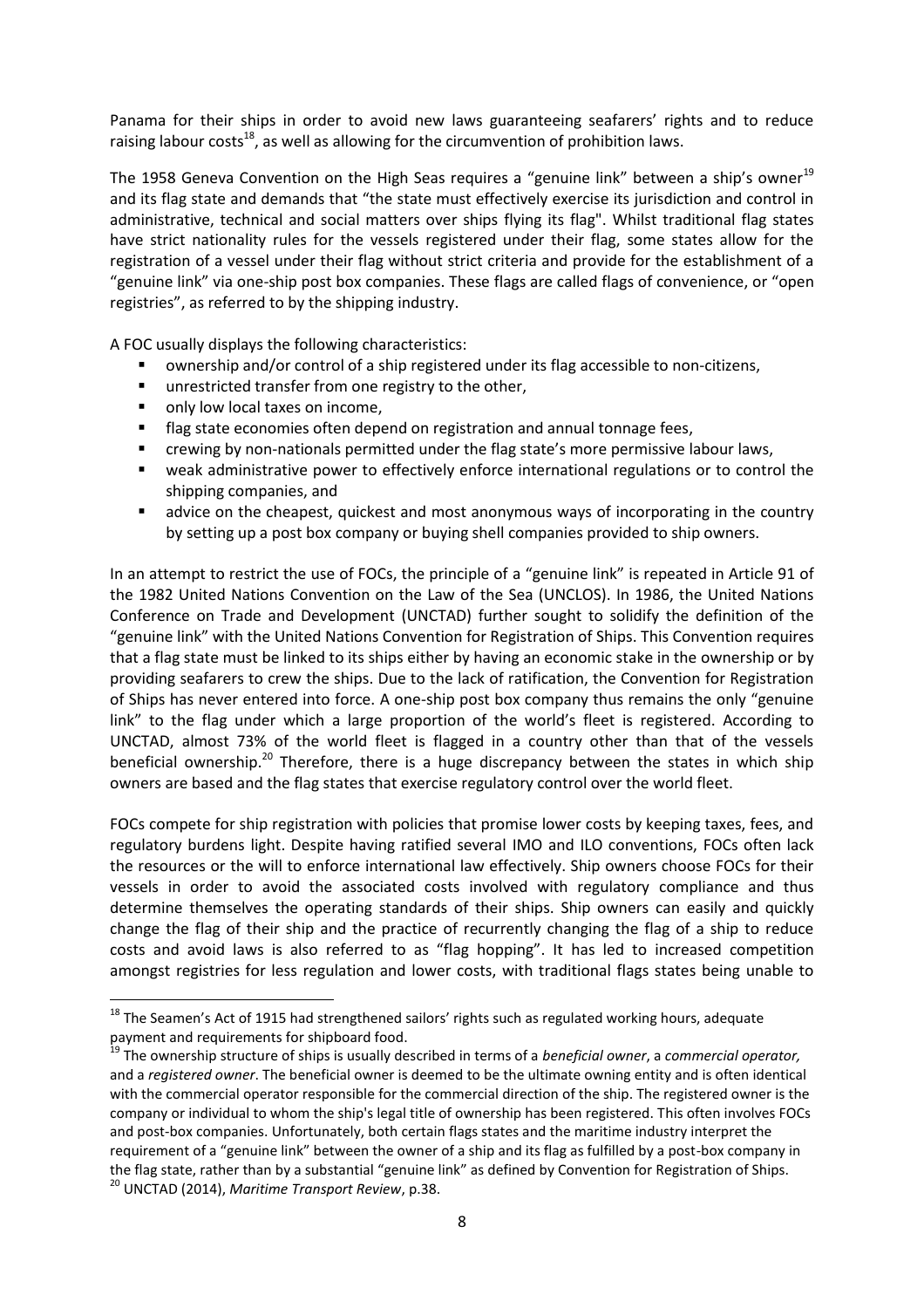compete with popular FOCs such as Panama and Liberia. As a consequence, also European flag states have drastically reduced taxes for the shipping industry, for instance by replacing corporate tax by a flat-rate tonnage tax system and creating second international or off-shore registries<sup>21</sup> to incentivise ship owners to maintain European flags.





**Figure 2b: The five largest ship-owning countries in the world (in DWT)** Source: ICS/UNCTAD data 2012<sup>23</sup>



*Figure 2a and 2b show the distribution of the largest flag states as well as the states where the majority of the beneficial owners of the global merchant fleet are located. The largest flag states by far are Panama and Liberia, under whose flags nearly one third of the worlds' merchant fleet is registered. Most of the ships are however owned by EU Member States (in particular Greece and Germany) and East Asian countries (mainly Japan, China and South Korea). The comparison of the largest flag states and the most important ship-owning states makes it obvious that there is a total discrepancy between states in which ship owners are based and states that exercise regulatory control over these ships.*

 $\overline{a}$ 

<sup>&</sup>lt;sup>21</sup> Several EU Member States have established second registries. With the aim of preventing vessels from flagging out to an open registry and of attracting others back, manning costs, for example, are reduced to a competitive level. The result is a two-tier system with either a strict or a highly flexible employment regime.

<sup>22</sup> Se[e http://unctadstat.unctad.org.](http://unctadstat.unctad.org/)

<sup>&</sup>lt;sup>23</sup> Se[e www.ics-shipping.org/shipping-facts/shipping-and-world-trade/largest-beneficial-ownership-countries.](http://www.ics-shipping.org/shipping-facts/shipping-and-world-trade/largest-beneficial-ownership-countries)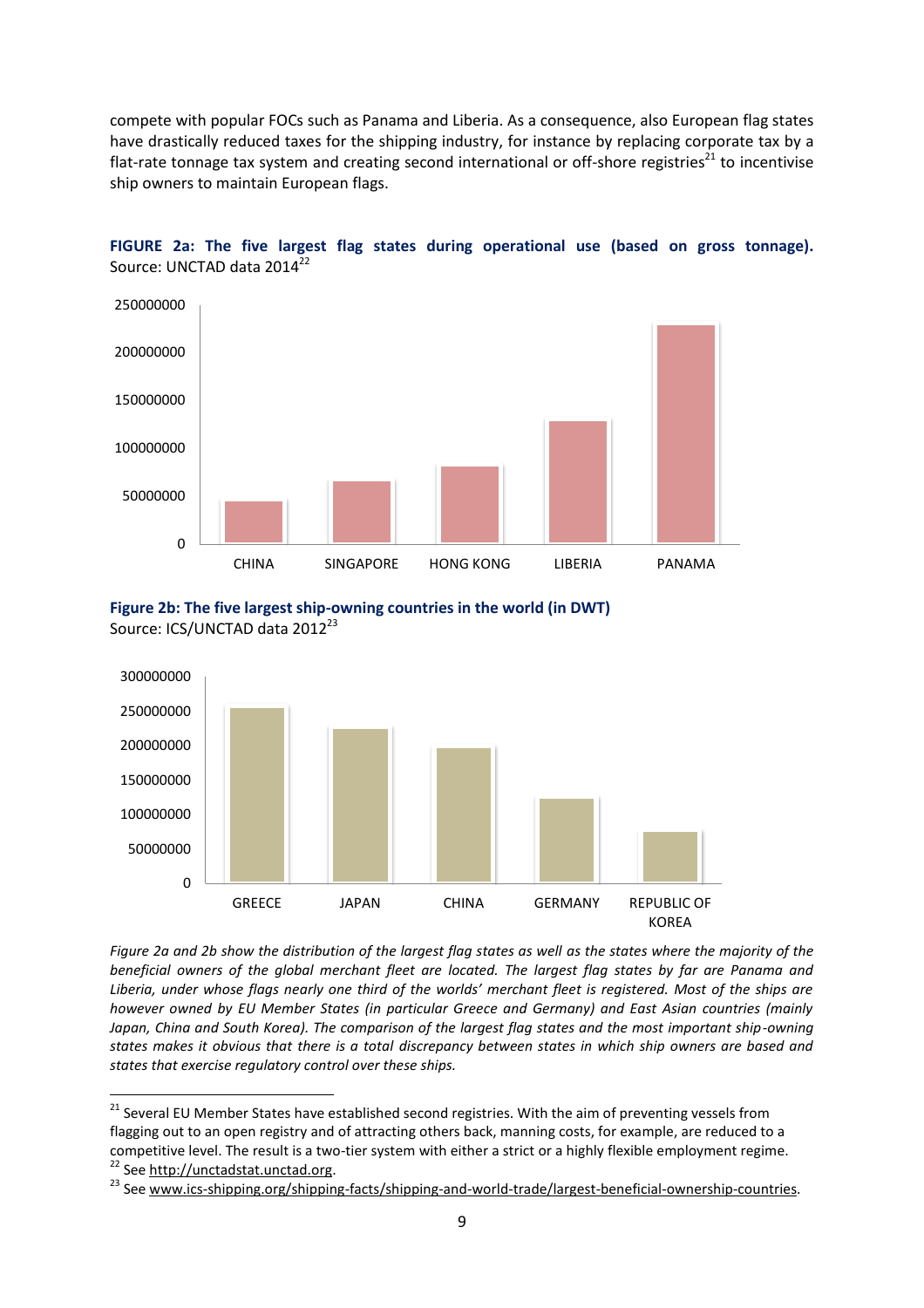#### **2.2 Making money or exercising control? FOCs and substandard shipping**

Despite exercising a public function, the FOC registries are in most cases not government agencies, but private companies situated outside the actual flag state or operating from different branch offices run by agents. Typically, the profits are shared between the company and the state of registration.<sup>24</sup> For the Panama flag, the most widely used FOC, the Panama Maritime Authority does not provide any information on its website: the flag can be obtained from various consultants who offer registration under several FOCs.<sup>25</sup> The registries of Liberia and Marshall Islands, the second and third largest FOCs, are based in the US. They were initially created as low-cost solutions for American ship owners. Providing flags to foreign ships has become a profitable business for FOC states.

The faultiness of this practice can be seen as follows: a state which allows for the registration of a foreign ship, knowing that it may deprive another state's legitimate interest to exercise the right to enforce laws onto it, abuses the right to define the "genuine link" under its national law and effectively breaches the principle of good faith vis-à-vis other states. In the case of FOCs, flag state jurisdiction allows ship owners to circumvent laws and/or avoid fees and taxes and deprives the state of beneficial ownership of its right to enforce its law on the ships. FOCs are further problematic in the context of international maritime law making. It is flag states that negotiate, adopt and enforce international maritime law and states representing significant amounts of tonnage, in particular large FOCs such as Panama and Liberia, have little incentives to make regulation stricter for their clients, the ship owners. Still, the drafting, adoption and entry-into-force of IMO conventions, which regulate the shipping industry, strongly depend on the approval and ratification by major FOC states. Moreover, even if conventions are in force and FOCs have ratified them, the IMO does not have strong mechanisms to ensure the actual enforcement in case of non-compliant flags.<sup>26</sup>

FOC states typically do not have enough surveyors for all the ships on their register and their general maritime legal and administrative infrastructure is not sufficient to effectively monitor and enforce compliance. They are often unwilling or incapable of investing in law enforcement – either because it is economically convenient to ignore these laws so that vessels are not dissuaded from flying their flag or because enforcing the law is costly. Last but not least, when the beneficial owner of a ship is located outside its jurisdiction, it is difficult, if not impossible, for the FOC state to exercise effective control, for instance through fines or other penalties.

Especially the following problems have been attributed to the use of FOCs:

 **Concealed ownership:** The 2003 OECD report "Ownership and Control of Ships" found that corporate structures in the maritime industry are multi-layered, spread across numerous jurisdictions, and make the beneficial owner almost impenetrable to law enforcement and taxation. The report said that "it is very easy, and comparatively cheap, to establish a complex web of corporate entities to provide very effective cover to the identities of beneficial owners who do not want to be known."<sup>27</sup> It pointed out that FOCs play a crucial role in providing ship owners with opportunities to conceal a ship's ownership structure.

 $\overline{a}$ 

<sup>24</sup> Global Witness and International Transport Workers Federation (ITF) (2011) *Taylor-made: The Pivotal Role of Liberia's Forests and Flag of Convenience in Regional Conflict*, p. 32.

<sup>&</sup>lt;sup>25</sup> For instance, "Panama Ship Registry" ([www.panamashipregistry.net\)](http://www.panamashipregistry.net/).

<sup>&</sup>lt;sup>26</sup> The IMO has no enforcement and compliance monitoring powers. There is a voluntary IMO Member State audit scheme intended to provide a Member State with an assessment of how effectively it administers and implements the mandatory IMO instruments covered by the scheme. Information on which states have undergone a voluntary audit is distributed by an internal IMO Circular, which is not publicly available. States may decide to make the audit report public, but there is no requirement to do so.

 $27$  See OECD "Ownership and Control of Ships", March 2013, p. 3.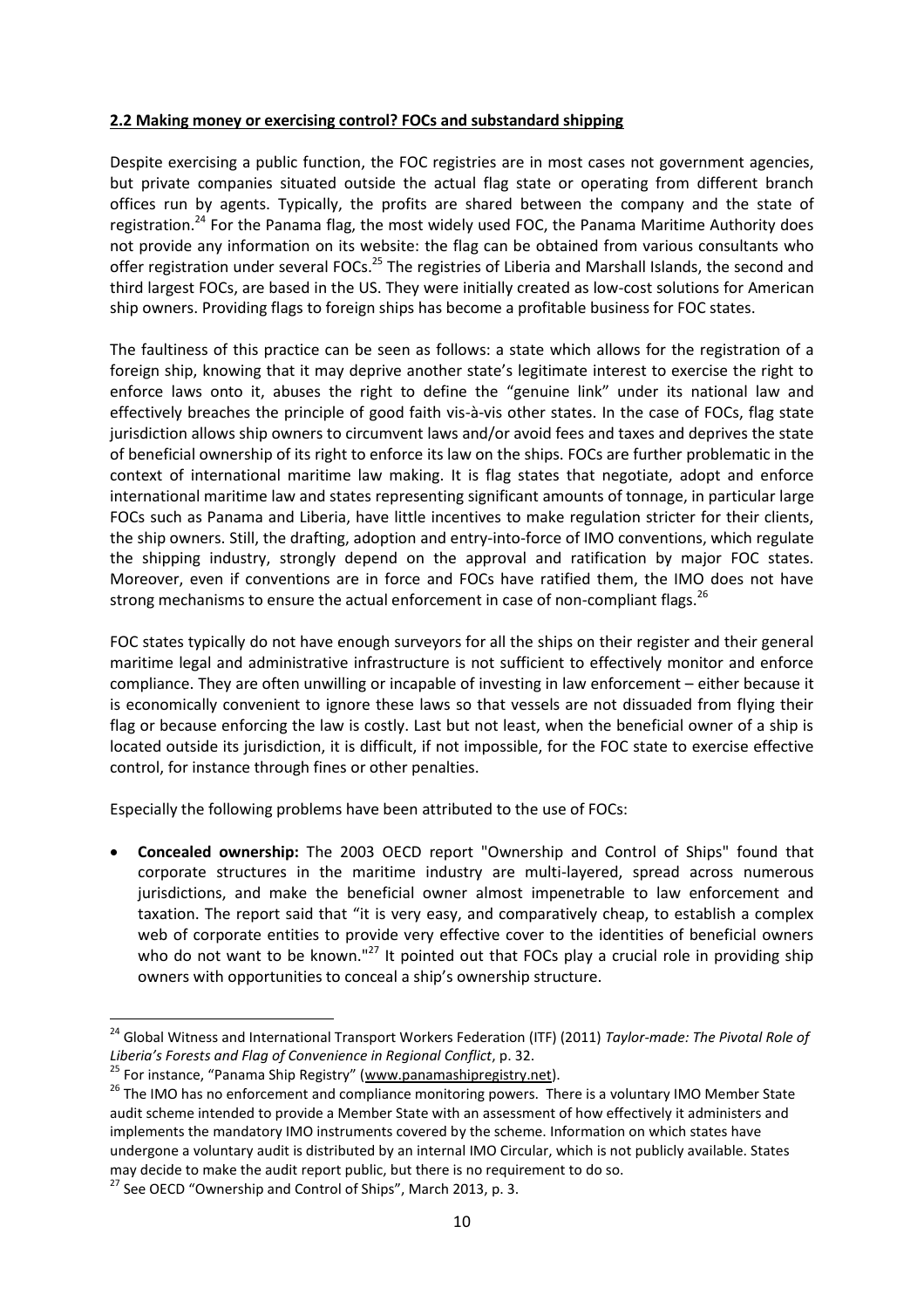- **Undermining labour rights:** The International Transport Workers Federation (ITF) has been denouncing the practice of FOCs for several decades. It argues that ship owners use FOCs in order to take advantage not only of cheap registration fees and low taxes, but also of minimal regulation regarding labour rights and the freedom to employ cheap labour. For workers, this practice often means low wages, poor working conditions, inadequate food or drinking water, and long periods of work without proper rest leading to excessive fatigue and accidents. The ITF says that FOCs "make it more difficult for unions, industry stakeholders and the public to hold ship owners to account" and thus legally liable.<sup>28</sup> The ITF's Fair Practice Committee looks into flag state practices with a particular focus on seafarers' rights and sets up a list of problematic FOCs: the largest flag states Panama, Liberia and Marshall Islands are amongst those listed.<sup>29</sup> Several European international registries feature on this list as well, showing that also the EU needs to protect seafarers' rights. The ITF consequently continues to campaign for the establishment of a meaningful "genuine link" between the flag and the ship owner to better protect seafarers.
- **Environmental pollution:** FOCs have been involved in severe accidents and subsequent pollution, including major oil spills – the flag of Malta for *Erika*, Bahamas for *Prestige*, Marshall Islands for *Deepwater Horizon*, and Liberia for *Torrey Canyon*, *Amoco Cadiz* and *Sea Empress*. In the case of *Erika,* the flag state had not made sure the ship was fully seaworthy. When the oil tanker sank close to the coast of Brittany and released 30,000 tonnes of oil into the sea, the spill polluted 400 km of coast and killed tens of thousands of animals. The classification society Rina, oil giant Total, who had chartered the vessel, and an Italian company identified as one of the owners, were condemned to pay several million euros in fines in 2008. During the investigations, 12 shell companies were found linked to the beneficial owner, most of them brass plate companies based in Malta and Monrovia. The flag state of Malta, which had overall responsibility for the vessel's seaworthiness, pleaded diplomatic immunity after the Malta Maritime Authority was charged by the French courts for reckless endangerment, carelessness and breach of the law when inspecting and issuing flag state certificates to *Erika*. The French Criminal Supreme Court finally had to withdraw the charges as it held that the issuing of a seaworthiness certificate is a sovereign act of a flag state, i.e. even though it was clear that the Maltese authorities had given a certificate to a ship whose condition was not sufficiently safe, the French courts could not hold the flag state liable for the harm caused along its coasts. In the case of *Deepwater Horizon*, the Joint Investigation Committee found that the flag state – Marshall Islands – was responsible for "abdicating its safety inspection responsibilities".<sup>30</sup>
- **Illegal fishing:** FOCs play an important role in illegal, unreported and unregulated (IUU) fishing.<sup>31</sup> In this context, FOCs are also referred to as "flags of non-compliance" (FONC), that is, flags that do not fulfil their obligation to enforce fishing regulations on their fishing vessels. European companies have been found using these FOCs to fish illegally around the world. The "Stop Illegal Fishing Campaign" argues: "FONC are notoriously easy, quick and cheap to acquire, obtainable over the Internet for just a few hundred dollars. IUU vessels can therefore re-flag and change names several times in a season to confuse management and surveillance authorities, a practice known as 'flag hopping'. Backed by shell companies, joint-ventures and hidden owners, FONC

<sup>29</sup> The complete list includes Antigua and Barbuda, Bahamas, Barbados, Belize, Bermuda (UK), Bolivia, Burma, Cambodia, Cayman Islands, Comoros, Cyprus, Equatorial Guinea, Faroe Islands (FAS), French International Ship Register (FIS), German International Ship Register (GIS), Georgia, Gibraltar (UK), Honduras, Jamaica, Lebanon, Liberia, Malta, Marshall Islands (USA), Mauritius, Moldova, Mongolia, Netherlands Antilles, North Korea, Panama, Sao Tome and Príncipe, St Vincent, Sri Lanka, Tonga, and Vanuatu.

 $\overline{a}$ <sup>28</sup> See http://www.itfglobal.org/en/transport-sectors/seafarers/in-focus/flags-of-convenience-campaign/

<sup>&</sup>lt;sup>30</sup> See http://content.usatoday.com/communities/sciencefair/post/2011/08/marshall-islands-issuesdeepwater-horizon-oil-spill-report/1#.VM-SxbN0wZ4

<sup>&</sup>lt;sup>31</sup> See http://www.wwf.org.au/?2301/Pirate-fishing-thrives-under-flags-of-convenience-warns-report.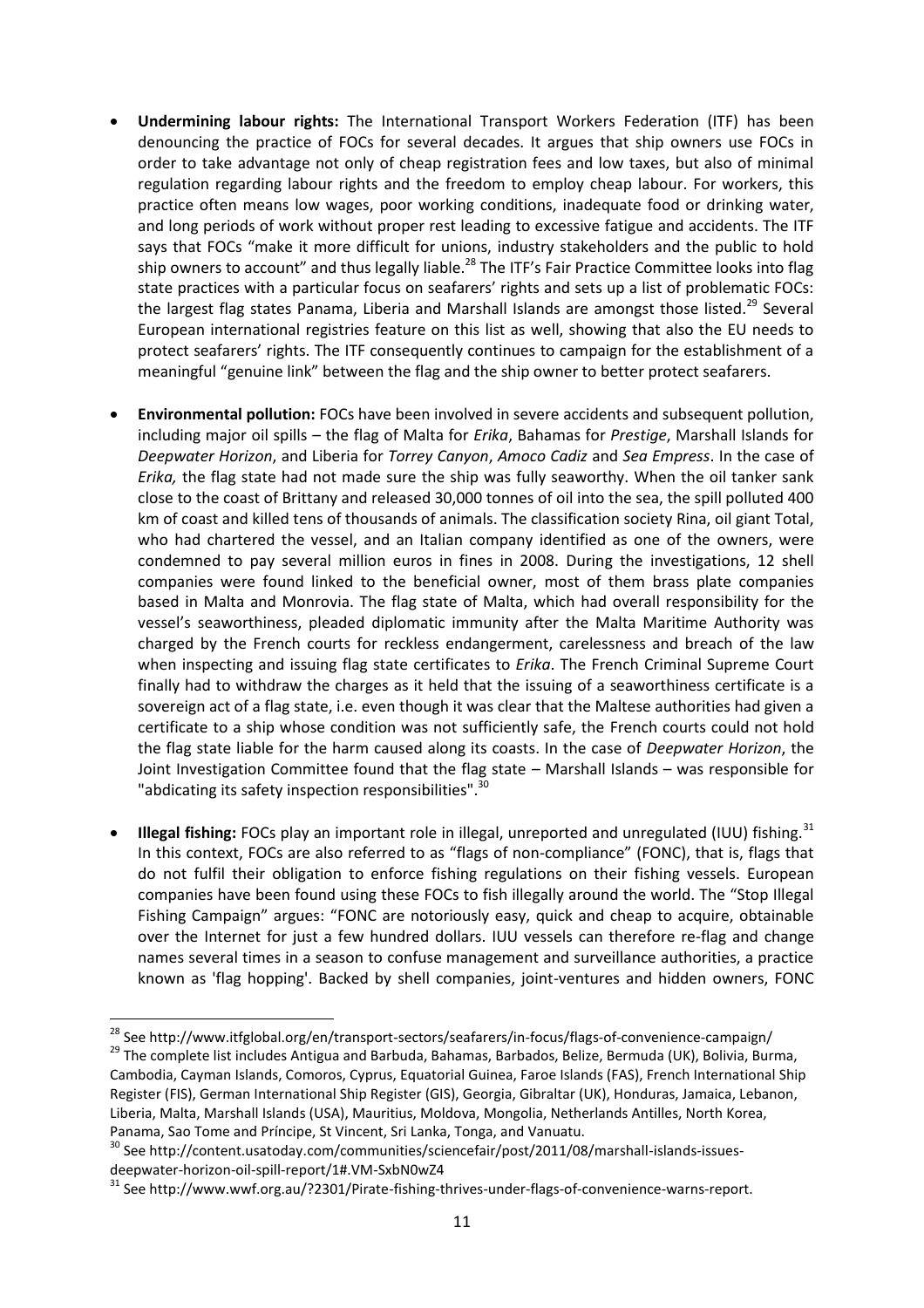severely constrain efforts to combat IUU fishing, as they make it extremely difficult to locate and penalise the real owners of vessels that fish illegally".<sup>32</sup> Large FOCs such as Panama have been found to be flags of non-compliance in the context of IUU.

Other examples of deplorable practices linked to FOCs include the circumvention of sanctions against the South African apartheid regime and organised crime such as drug trade and human trafficking.

#### **2.3 Attempts to regulate FOCs**

As already mentioned, the United Nations Convention for Registration of Ships, which attempts to introduce a stricter interpretation of the "genuine link" required between a ship and its flag, has not yet entered into force almost 30 years after its adoption. Concerns regarding the poor implementation of international maritime law by FOCs have also been raised within the IMO: "With 167 Governments as Members, IMO has plenty of teeth but some of them don't bite. The result is that serious casualty rates - probably the best way of seeing how effective Governments are at implementing legislation - vary enormously from flag to flag. The worst fleets have casualty rates that are a hundred times worse than those of the best."<sup>33</sup> The IMO consequently seeks to assist flag states who "lack the expertise, experience and resources" necessary to properly enforce maritime laws  $34$ and has created an audit scheme to help these flag states. The use of this auditing scheme remains voluntary and its results confidential if requested by the audited Party. So far, Member States to the IMO have been unwilling to question the fact that developing countries are responsible for enforcing laws on the global merchant fleet whose owners are primarily based in Europe, East Asia and North America – a close to total divergence of the nationality of owners and the jurisdictions under which their ships fall.

At the European Union level, incentives for ship owners to return to EU registries and to increase the competitiveness of EU Member States' flags have been put in place. At a national level, several Member States have adopted arrangements for aiding maritime transport. In 2004, the European Commission issued Guidelines on State Aid in Maritime Transport. The general objective of this softlaw instrument is to increase transparency of state aid schemes and encourage the flagging or reflagging to Member States' registers. According to the Guidelines, Member States can offer substantial tax reductions to ship owners by introducing a tonnage tax. In general, ship owners can benefit from this tax scheme if they keep at least 60% of their tonnage under an EU flag and comply with certain requirements related to crewing, safety and environmental performance. Benefitting from the tonnage tax system thus initially meant the wider use of EU flags – nonetheless, aid can be "exceptionally granted to fleets which also comprise vessels flying other flags", including FOCs, and Member States in reality only need to ensure that beneficiaries "commit themselves to increasing or at least maintaining under the flag of one of the Member States the share of tonnage that they will be operating under such flags".<sup>35</sup> The tonnage tax system has thus not been very successful in substantially reversing the trend amongst European ship owners of using FOCs.

The failure to reduce the use of FOCs has led to the development of port state control as an additional enforcement mechanism to strengthen weak law enforcement practices by certain FOCs: "The most important IMO conventions contain provisions for Governments to inspect foreign ships that visit their ports to ensure that they meet IMO standards. If they do not, they can be detained until repairs are carried out. Experience has shown that this works best if countries join together to

<sup>&</sup>lt;sup>32</sup> See http://www.stopillegalfishing.com/sifnews\_article.php?ID=29.

<sup>33</sup> See http://www.imo.org/blast/mainframe.asp?topic\_id=156

 $34$  Ibid.

<sup>35</sup> See http://eur-lex.europa.eu/LexUriServ/LexUriServ.do?uri=OJ:C:2004:013:0003:0012:EN:PDF.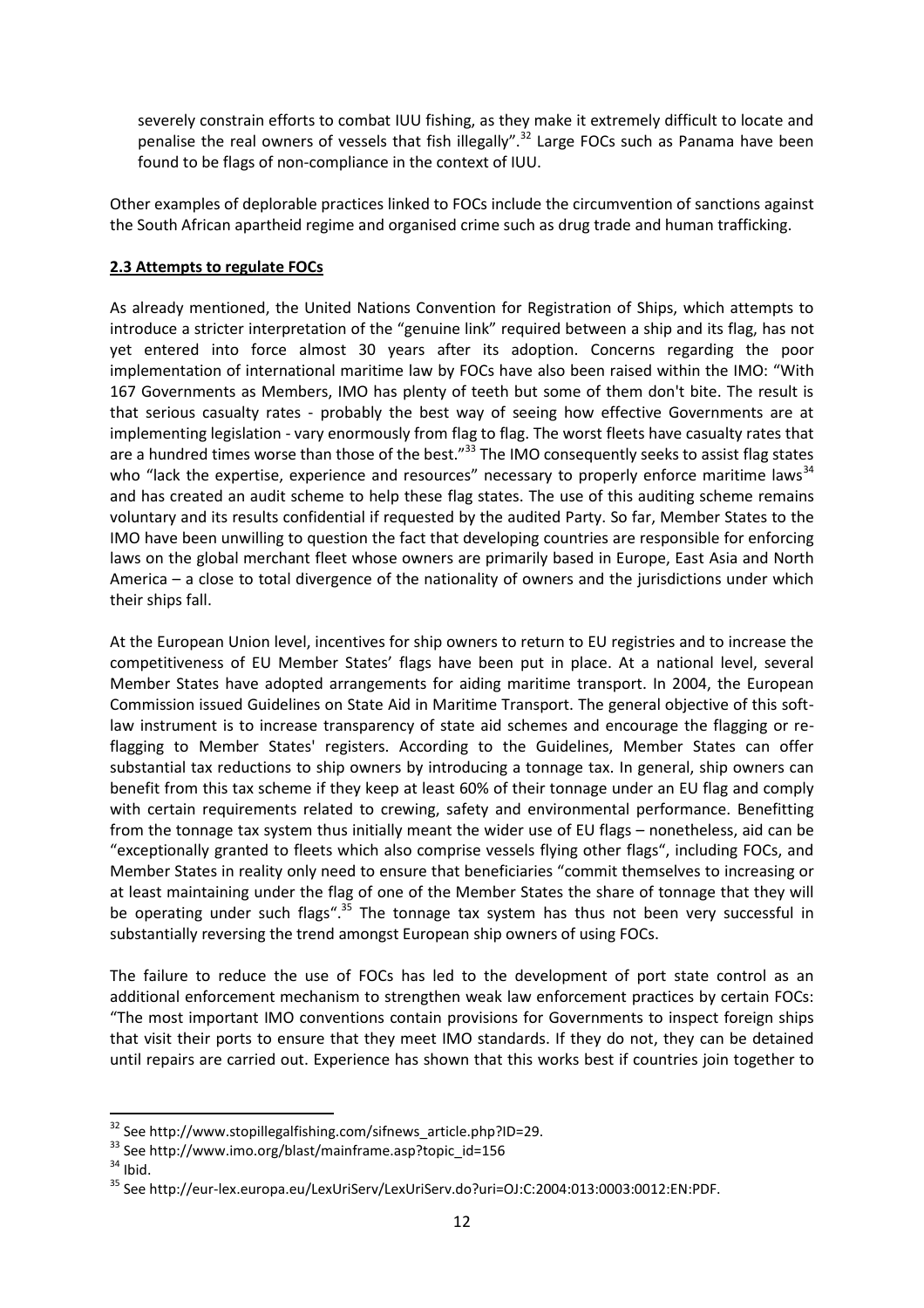form regional port State control organizations."<sup>36</sup> Port state control authorities cooperate with rules defined in regional Memorandums of Understanding (MOU). The Paris MOU, covering most of Europe and the North Atlantic, draws up a performance list of flags. Flag states, which do not exercise proper regulatory control over their ships, are grey and black listed and are subject to trading restrictions or reinforced controls.<sup>37</sup>

Whilst port state control may be successful in reducing some substandard practices of the shipping industry and dissuade some ship owners from using the worst FOCs, when a vessel reaches its endof-life and commences its last voyage towards the shipbreaking yard, there is no scope and incentive for a port state to intervene. The following section argues why FOCs are of particular concern to effective implementation of legislation on ship recycling based on flag state jurisdiction.

## **3 FLAGS OF CONVENIENCE AND SHIPBREAKING**

For end-of-life vessels, the discrepancies between the countries of beneficial ownership and the ships' flags are even higher than during operational use. In particular grey- and black-listed FOCs are popular for ships sold to substandard shipbreaking facilities. We will see that the use of cash buyers to sell an end-of-life vessel combined with last-voyage discount packages offered by particular FOCs enhance the risk of poor flag state enforcement of laws meant to ensure safe and environmentally sound ship recycling. FOCs offer a system which allows the use of non-party or non-compliant flags. Hazardous waste usually follows the path of least resistance – and backed by FOCs, ship owners will be able to continue choosing profits at the cost of people and the environment.

#### **3.1 Substandard shipbreaking and grey- and black-listed flags**

Not only are end-of-life ships usually registered under a FOC, but there are particular "end-of-life flags of convenience". These FOCs are hardly used during the operational life of ships, but are particularly popular for the last voyages to the scrap yards. They are primarily used for ships beached in substandard breaking yards in South Asia, rather than for ship recycling facilities elsewhere.

Over several years, the NGO Shipbreaking Platform has been analysing flag preferences at end-of-life and has found that the flags of St Kitts and Nevis, Comoros and Tuvalu, and to a lesser extent Togo, Tanzania, St Vincent and the Grenadines, and Sierra Leone, which are less favoured flags during the operational life of the ships, are excessively popular flags for the end-of-life vessels broken in substandard beaching facilities. These flags are all grey- or black-listed by the Paris MOU, that is, these are flags with very low performance in implementing international standards.<sup>38</sup>



<sup>&</sup>lt;sup>36</sup> Se[e http://eur-lex.europa.eu/LexUriServ/LexUriServ.do?uri=OJ:C:2004:013:0003:0012:EN:PDF.](http://eur-lex.europa.eu/LexUriServ/LexUriServ.do?uri=OJ:C:2004:013:0003:0012:EN:PDF)

 $\overline{a}$ 

<sup>37</sup> See the latest list at<https://www.parismou.org/sites/default/files/WGB%202011-2013.pdf>

<sup>&</sup>lt;sup>38</sup> See https://www.parismou.org/publications-category/performance-list.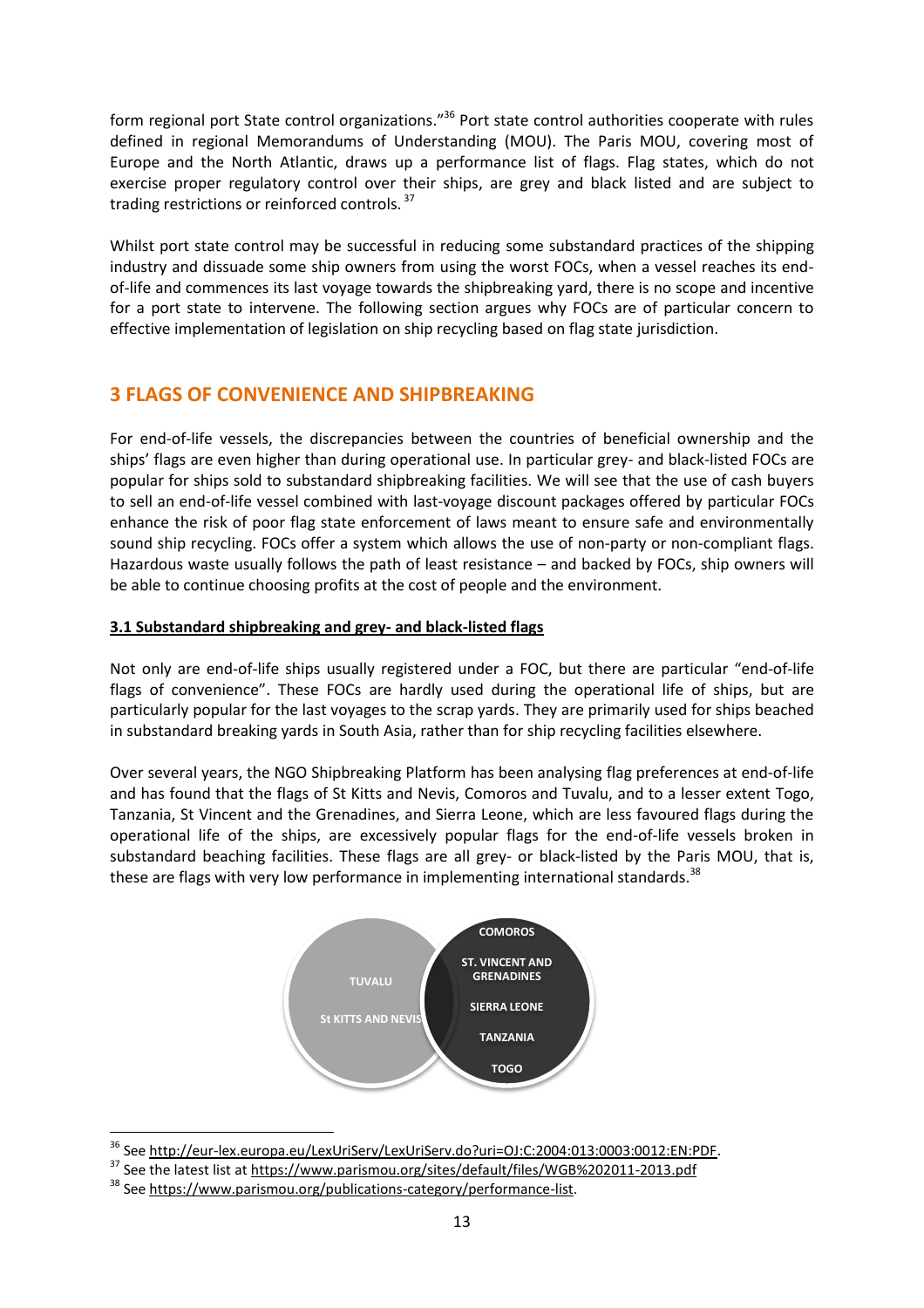Not all of these flags were swapped at end of life; however, these FOCs are particularly popular for last voyages and are over-represented at end-of-life when compared to operational use.





Source: NGO Shipbreaking Platform<sup>39</sup>

1





Unsurprisingly, Panama and Liberia, the world's largest FOCs, still rank high on the list for all ships scrapped on beaches. Two flags appearing on the list have clear nationality links: nearly all of the Indian flagged vessels broken on the beaches were Indian-owned, thus broken in their country of

 $39$  In 2014, the Platform documented 1026 ships dismantled worldwide. 641 end-of-life ships were beached in substandard yards in South Asia, the remaining part was mainly dismantled in China and Turkey.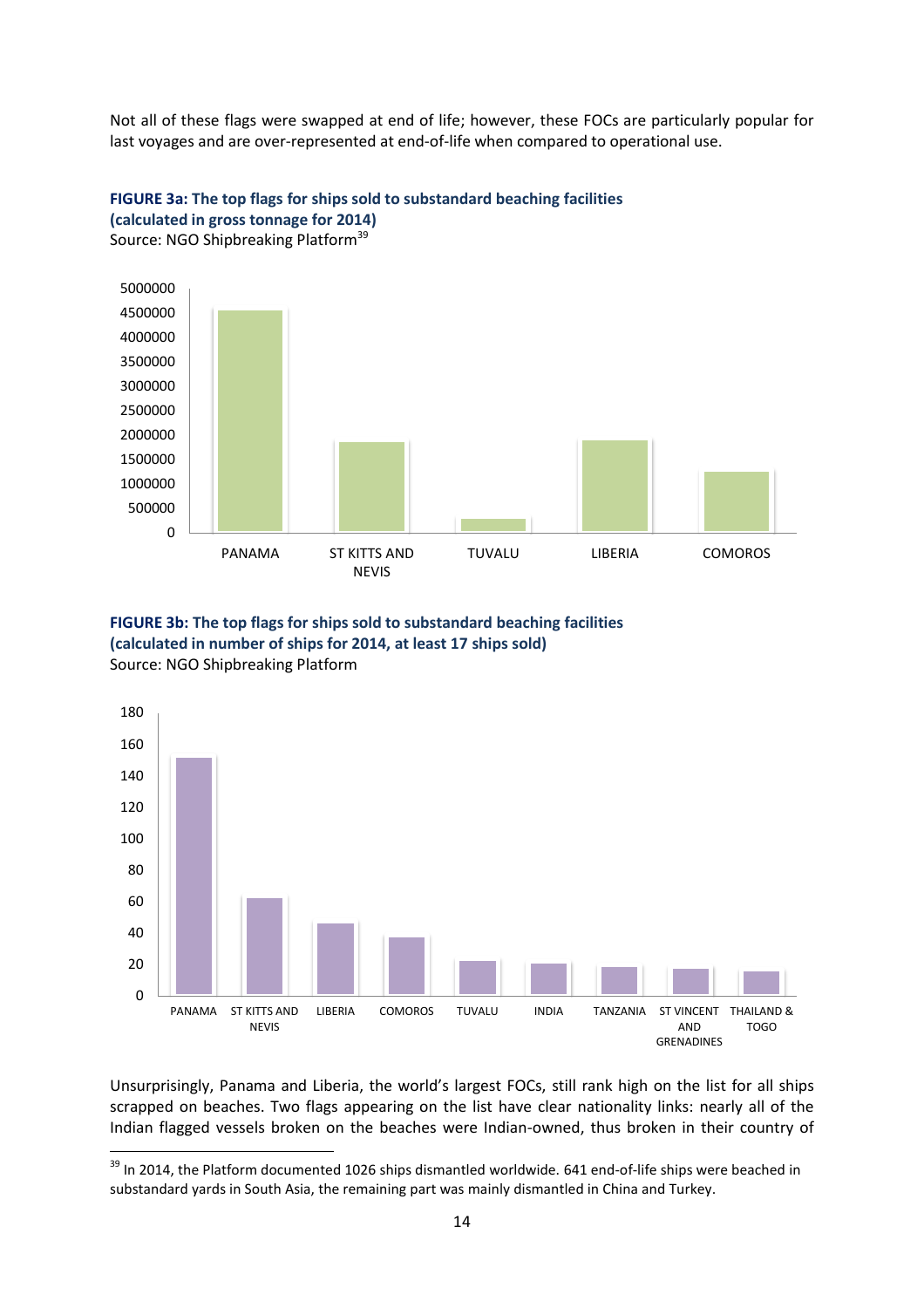origin. Most of the Thai-flagged ships were also Thai owned. All other flags appreaing on this list of most popular flags at end-of-life – St Kitts and Nevis, Comoros, Tuvalu, Tanzania, St Vincent and the Grenadines, Tanzania and Togo – are grey- and black-listed flags of convenience with no link to the nationality of the owners and/or cash buyers of the end-of-life vessels. These flags are especially popular at end-of-life– also for ships whose last benefical owner was based in the EU.

In 2014, the NGO Shipbreaking Platform counted 641 end-of-life vessels beached in South Asia. Close to one third of all beached vessels, 202 ships, were under regulatory control of these particularly popular end-of-life flags hardly used during operational use. Altogether, 252 beached vessels arrived under a grey- or black-listed flag,<sup>40</sup> nearly 40% of all vessels scrapped in South Asia.

By contrast, when looking at the most popular flags used for end-of-life ships going to modern ship recycling facilitis in China, Turkey, and the EU in 2014, the end-of-life flags popular for substandard shipbreaking hardly appear in the list.



#### **FIGURE 3c: Top flags for ships sold to ship recycling facilities in Turkey, China and the EU (calculated in gross tonnage for ships sold in 2014)** Source: NGO Shipbreaking Platform

 $\overline{a}$ 

<sup>&</sup>lt;sup>40</sup> The list grey- or black-listed under the Paris MOU comprise: St. Kitts & Nevis: 64, Comoros: 39, Tuvalu: 24, India: 22, Tanzania: 20, St. Vincent & Grenadines: 19, Togo: 17, Sierra Leone: 11, Belize: 9, Cambodia: 8, Dominica: 5, Vanuatu: 4, Malaysia: 3, Moldova: 3, Cook Islands: 2, Curacao: 1, Honduras: 1.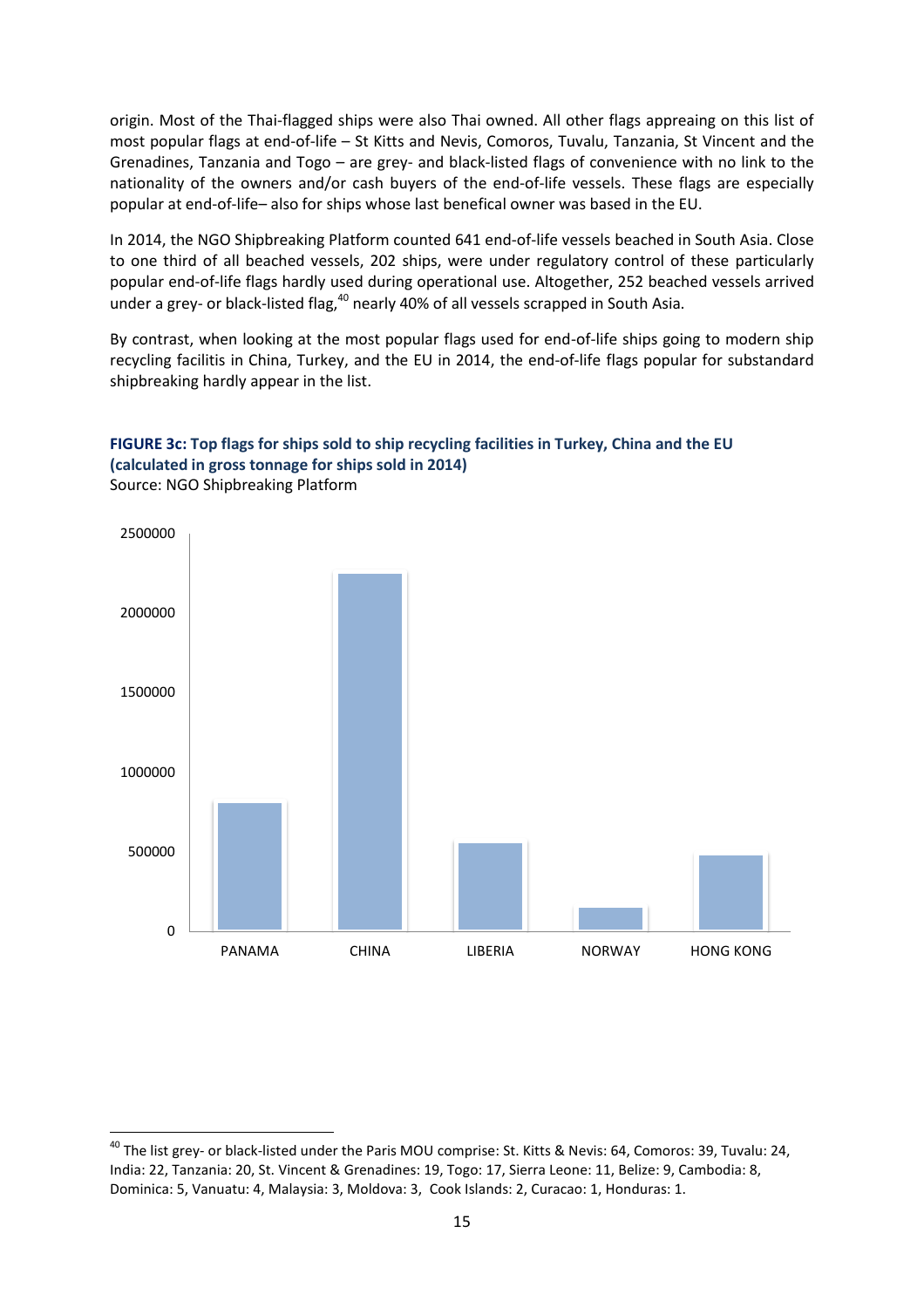#### **FIGURE 3d: Top flags for ships sold to ship recycling facilities in Turkey, China and the EU (calculated in number of ships sold in 2014)** Source: NGO Shipbreaking Platform



With the exception of Panama, the flags which are most popular for end-of-life vessels broken in substandard beaching facilities do not feature on the list of flags used for ships broken in non-South Asian facilities. China, one of the leading shipping nations in the world, tops the list on flags used for ships broken off the beach. Having introduced a subsidy for Chinese ship owners using the Chinese flag that recycle their ships domestically, China is so far the only leading shipping nation worldwide which aims at being self-sufficient in ship recycling. Also the Hong Kong flagged vessels were mainly scrapped in China. Thus, specific end-of-life flags are not used widely for demolition in China, Turkey and other destinations with modern ship recycling facilities, but are used for ships broken in South Asia where cash buyers usually become the owners of the vessels for a short time and tend to register the ships under one of the popular end-of-life flags.

#### **3.2 "Last voyage packages"**

End-of-life registries such as St Kitts and Nevis, Comoros and Tuvalu compete with each other by offering low-cost "last voyage" packages and expressly state that no nationality requirements need to be fulfilled in order to register under their flags – not even the setting up of a shell company. According to information on their public web-sites, St Kitts and Nevis, Tuvalu, Comoros and St Vincent and the Grenadines all have special arrangements in place for the registration of vessels explicitly intended for scrapping. Typically, this includes fast-track registration procedures, valid only for a very limited period of time, at a special lower price. The registry of St Vincent and the Grenadines, for instance, offers short term registration for 0.15 USD per GT instead of 0.60 USD per GT for normal registration. Also Tanzania, declared the worst flag by the Paris MOU, offers shortterm registration which automatically expires after three months.

Most of these flags can be obtained from private agencies all around the world. The Mongolian register, a very popular end-of-life flag in previous years, has its main office in Singapore, one of the world's largest shipping hubs. It offers one-month registration if the vessel does not transport cargo – ideal for a last voyage. The popularity of certain end-of-life flags also varies over the years, with new end-of-life flags popping up every now and then.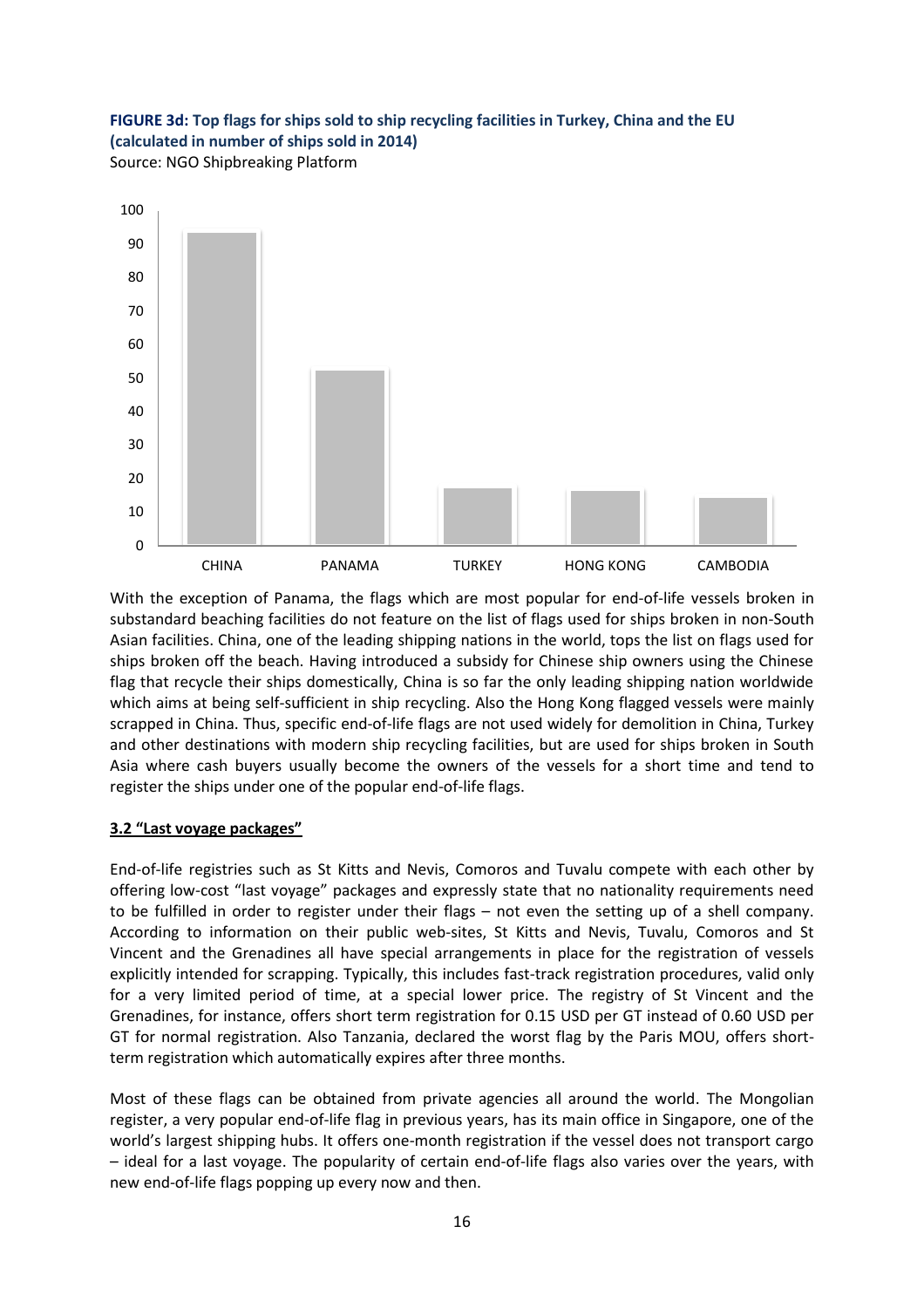Typical for end-of-life flags popular for substandard breaking is that these flags are 'overrepresented' at end-of-life when compared with the size of their operational fleet – in particular the three leading end-of-life flags St Kitts and Nevis, Comoros and Tuvalu. Based on the number of vessels in their respective fleets, these three flags each have less than 0.5% of all ships in the global merchant fleet registered under their flag, yet they represent between 4% and 10% of the total number of vessels scrapped on beaches.

Whilst FOCs such as Panama and Liberia, which are also broadly used during the operational life of a ship, have an approximate two percent share of their merchant fleet dismantled yearly, typical endof-life flags such as St Kitts and Nevis, Comoros and Tuvalu have a much higher percentage of their ships registered as broken, clearly indicating that these flags attract above average age vessels. Counting the number of ships in 2014:

- the Saint Kitts and Nevis registry included 272 ships 69 (25%) were dismantled;
- the Comoros registry included 153 ships 43 (28%) were dismantled; and
- the Tuvalu registry included 168 ships 24 (14%) were dismantled.

The figures are even more telling when looking at gross tonnage rather than number of ships. About two percent of the world fleet was sold for breaking in 2014, and whilst also Panama and Liberia annually dismantle about two percent of their fleets counted in gross tonnage, end-of-life ships registered under Tuvalu went from 14 percent in number of ships to 25 percent calculated in gross tonnage. Two more grey- and black-listed flags dramatically increased their tonnage at end-of-life:

- the register of St Kitts and Nevis increased by 82%, and
- the register of Comoros increased 110%.

Equally telling is the fact that St Kitts and Nevis, Comoros and Tuvalu are flags used for the sole pupose of end-of-life. The increase in gross tonnage mentioned above is due to the fact that most vessels registered under these flags actually changed flag to either St Kitts and Nevis, Comoros or Tuvalu just weeks before reaching the breaking yards.<sup>41</sup> In 2014 this was the case for:

- 50 out of the 69 St Kitts and Nevis flagged ships broken on the beaches,
- 34 out of the 43 Comoros flagged ships broken on the beaches, and
- 14 out of the 24 Tuvalu flagged ships broken on the beaches.

To further underline that these flags are typical flags for *substandard* breaking, in 2014 the following number of Tuvalu, St Kitts and Nevis and Comoros flagged vessels ended up on a beach in South Asia:

all 24 Tuvalu flagged vessels,

 $\overline{a}$ 

- 64 of 69 St. Kitts and Nevis flagged vessels representing 99% of gross tonnage, and
- 39 of 43 Comoros flagged vessels also representing 99% of gross tonnage.

It is further important to note that the number of end-of-life ships registered under these flags used for substandard breaking is most likely even higher as not all changes of flag are reported instantaneously and thus not made available in accessible shipping data bases real time.

 $41$  When a change of flag occurs just weeks before a ship is dismantled, it may take time before shipping data bases register the change, the change may also be registered too late in order to include the vessel in statistics related to operational fleet, such as those presented by UNCTAD and EQUASIS. This explains the increase in gross tonnage recorded at end-of-life compared to the fleets' operational gross tonnage as identified in shipping data bases.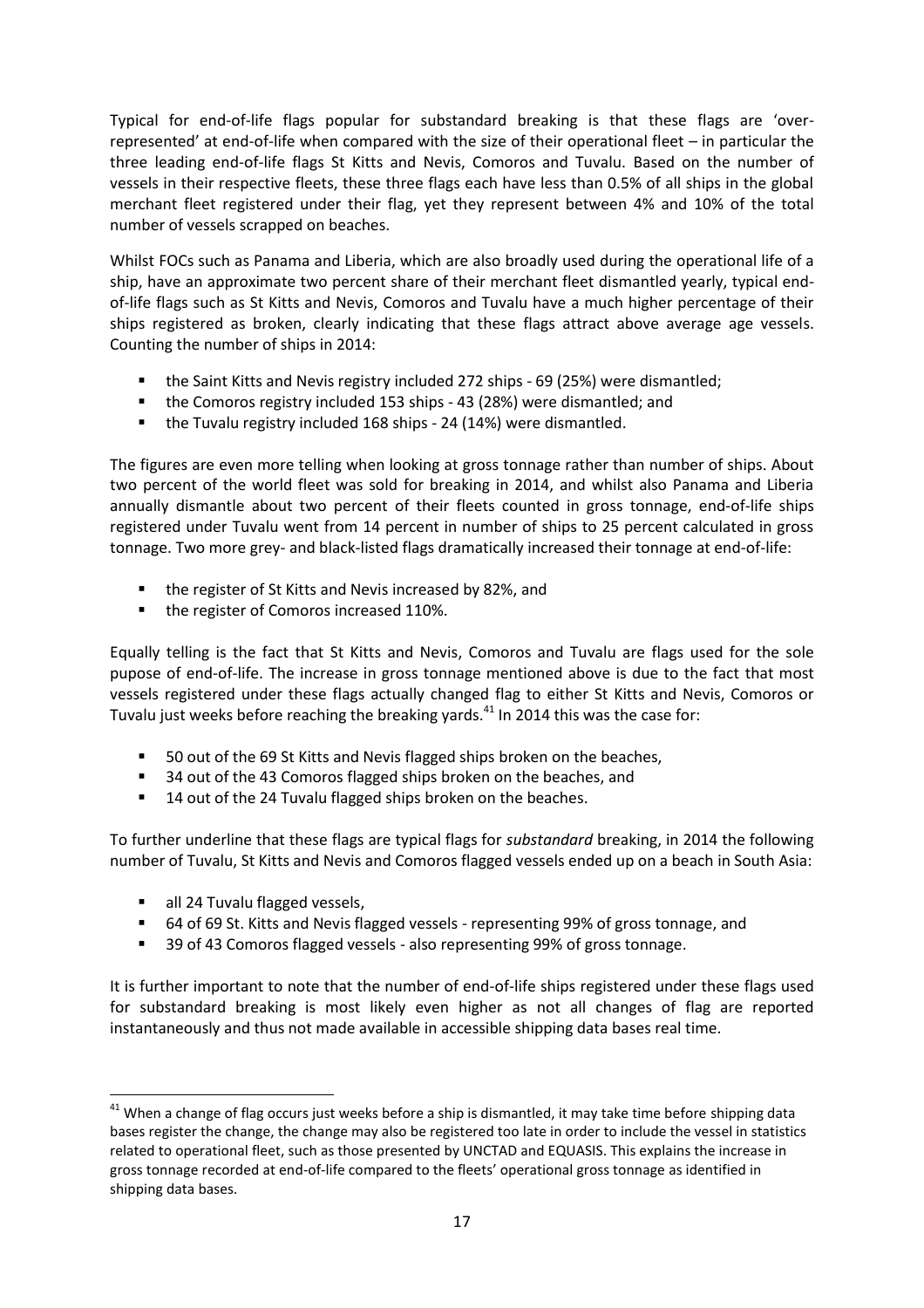#### **St Kitts and Nevis**



**Grey-listed by the Paris MOU (black-listed 2010-2012) No nationality requirements – not even a shell company "Simplified and speedier" registration for scrap vessels**

The flag of St Kitts and Nevis has become the most popular end-of-life FOC. In a 2003 Greenpeace report on shipbreaking practices, the flag does not yet figure amongst the top 15 favourite end-of-life flags.<sup>42</sup> Meanwhile, around 10% of all old ships beached in South Asia come in under the flag of the miniscule Caribbean state. Obviously, St Kitts and Nevis has positioned itself well as an end-of-life flag amongst cash buyers and other intermediaries. It acts, for instance, as an official sponsor to the most important annual conference on ship recycling, which mainly brings together cash buyers, brokers and shipbreakers. The flag of St Kitts and Nevis is available to foreign corporations and there are no nationality requirements: the ship owner or cash buyer using the flag does not even have to set up a shell company.

The flag can be obtained from the St Kitts and Nevis International Ship Registry, but also from various agencies around the world. "Shiplink International Registries" is the Singapore-based agent offering the flag as well as other end-of-life FOCs such as St Vincent and the Grenadines, Tuvalu and Sierra Leone.<sup>43</sup> "Inmarine" in London registers under St Kitts and Nevis and promotes its services to ship owners: "Flying under a FOC provides the ship owner with many advantages, such as simplified procedures of arranging mortgages, lower tax rates, more flexibility in ship manning, low registration fees and short term options for both registration and any other operations within the register".<sup>44</sup> Also "International Shipping Bureau" with offices in China and Panama City offers the flag of St Kitts and Nevis.<sup>45</sup>

St Kitts and Nevis offers a "special purpose registration" for scrap voyages including a special registration form under which ships are registered for only 3 months. Applications can be handed in online. According to the registry, the registration procedure is "simplified and speedier" and "most such registrations can be completed in one working day." A reduced rate of fees applies to these special purpose registrations.<sup>46</sup>

<sup>&</sup>lt;sup>42</sup> Greenpeace (2003) Playing Hide and Seek. How the shipping industry, protected by flags of convenience, *dumps toxic wastes on shipbreaking beaches*.

<sup>&</sup>lt;sup>43</sup> See http://www.weblog-a1.com/shiplink/our\_services.html.

<sup>44</sup> Se[e http://www.inmarine.com/en/shipreg.html.](http://www.inmarine.com/en/shipreg.html)

<sup>45</sup> See http://www.isbship.com/php/serviceMore.php?s\_id=3.

<sup>46</sup> See http://www.stkittsnevisregistry.net/.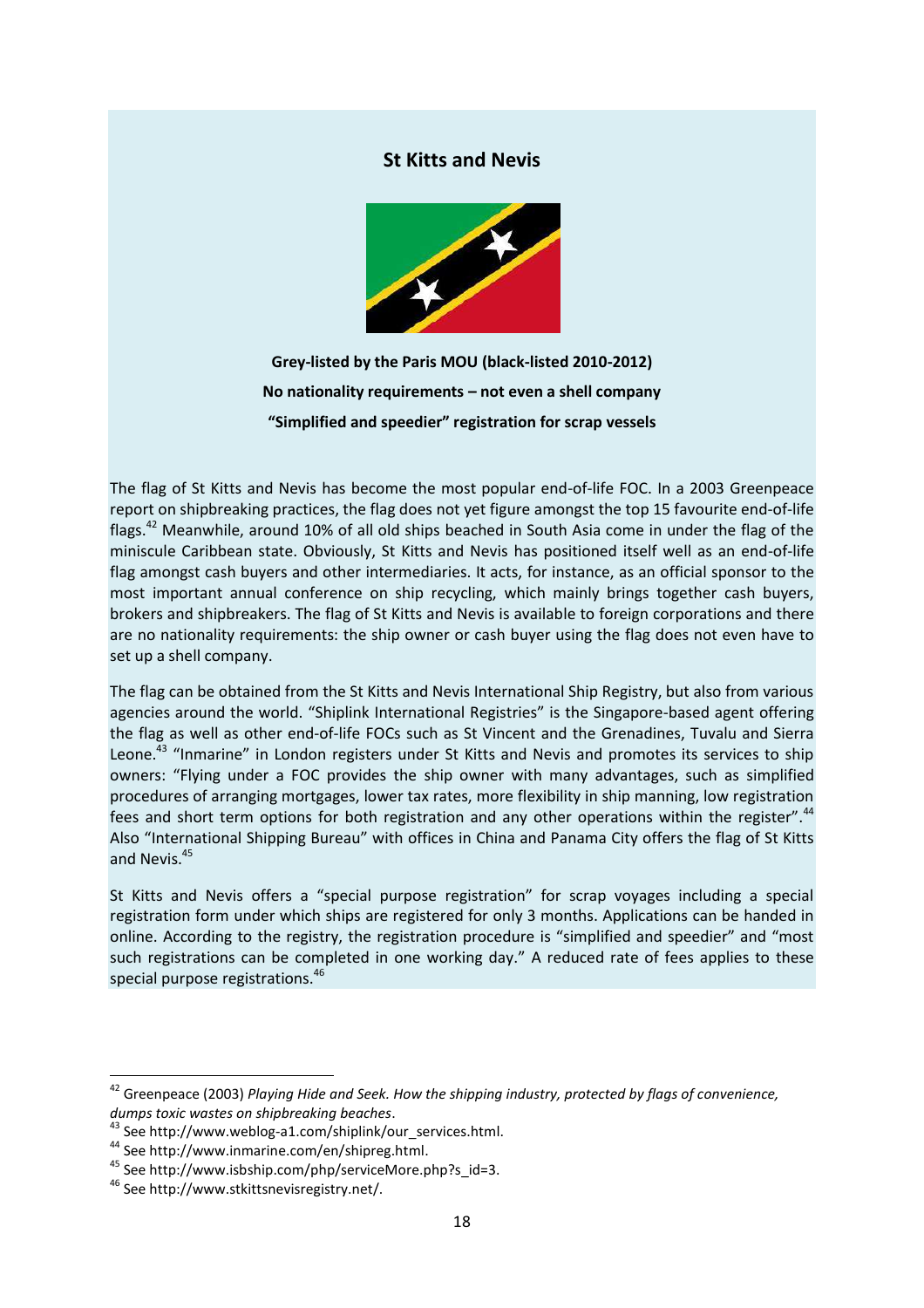#### **Comoros**



## **Black-listed by the Paris MOU No nationality requirements – not even a forged "genuine link" Available at agencies all around the world**

The flag of Comoros does not have any nationality requirements for a ship to be registered. The owner or cash buyer using the flag does not even have to set up a shell company to forge a "genuine link"; a ship is eligible irrespective of nationality or place of incorporation of the registered or actual owner.

The flag can be obtained from the National Transport Authority of Comoros. However, there is a wide spectrum of agencies around the world offering the flag. An agency called "Ukrainian Marine Lawyers" also registering vessels under other FOCs such as Kiribati and Tuvalu offers "registration of vessels and yachts in few hours as we are the official representative, instead of the intermediary" as well as setting up offshore companies.<sup>47</sup> A Bulgarian contact offers the flag,<sup>48</sup> a firm based in Dubai,<sup>49</sup> a Spanish company offering all different flags of convenience, <sup>50</sup> and "International Ship Registration Services", a company with a Slovenian phone number also providing the set up of offshore companies.<sup>51</sup> The Bangladesh-based company "Unirose" arranges for registration under the flag of Comoros, next to the flags of Bangladesh, Jamaica, Panama and Togo. The company is based in Chittagong, the second largest shipbreaking area in South Asia. Also the "Comoros Shipping Services" based in Mumbai, India, registers ships under the Comoros flag.<sup>52</sup>

The registration form can be downloaded online. Other important documents can be handed in as copies. Only if registration should be permanent must original documents be presented after three months. The registration form for the flag also contains a provision for "scrap registration". The fees are not made public – ship owners can ask for a quote.

<sup>&</sup>lt;sup>47</sup> See http://www.olvi.biz/arhiv/flagadmin.com/page.html.

<sup>48</sup> See http://www.bihlyumov.com/.

<sup>49</sup> See http://www.uae-shipping.net/union-of-comoros-maritime-administration-4948.html.

<sup>50</sup> See http://www.galeon.com/internationalships/.

<sup>51</sup> See http://www.flagadmin.com/index-en.html.

<sup>52</sup> See http://www.comorosshipping.com/.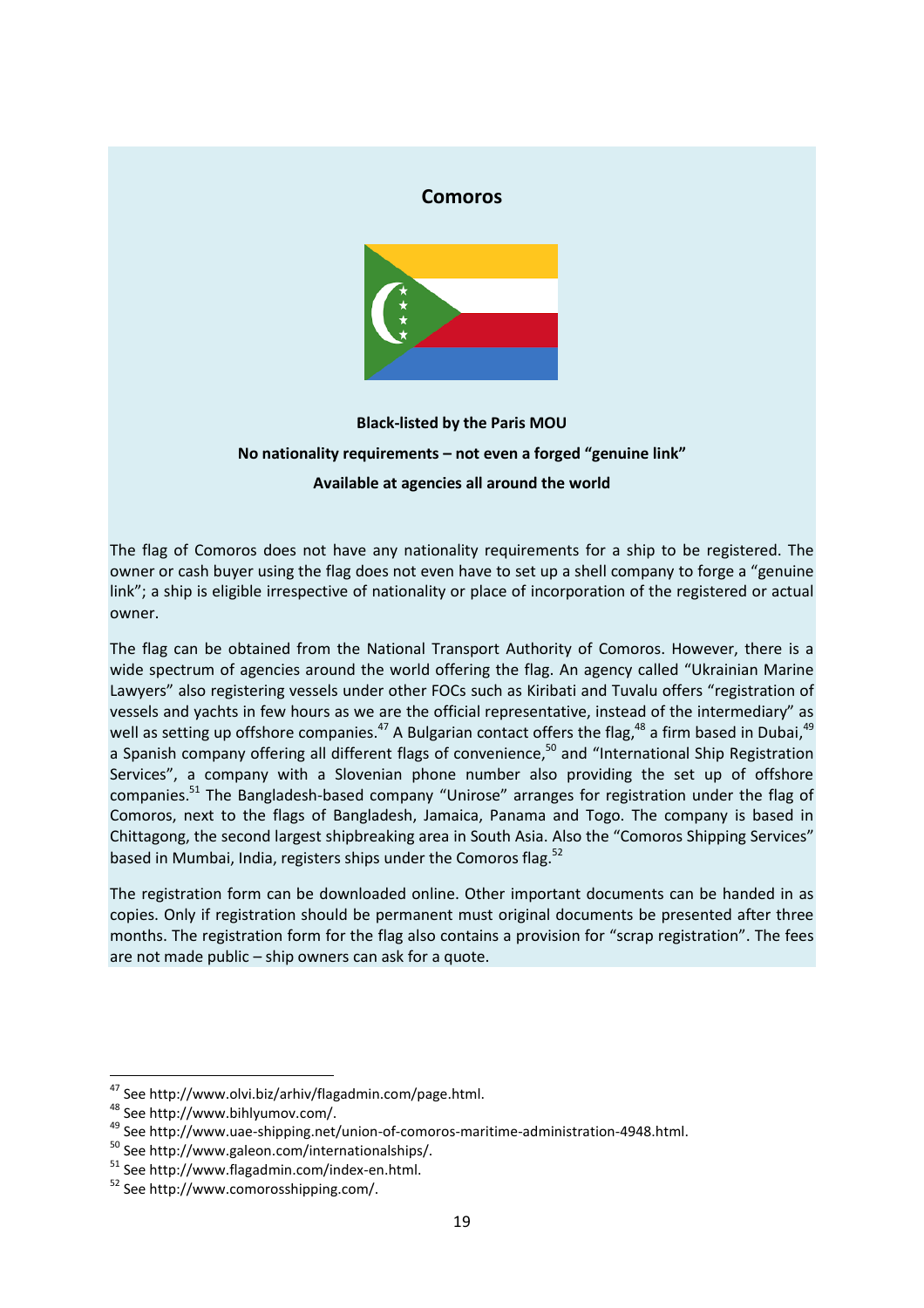#### **TUVALU**



**Grey-listed by the Paris MOU No nationality requirements Special "single delivery voyages" for scrap ships**

Any ship owner can register a ship under the flag of Tuvalu, not even a forged "genuine link" is required. Ship owners using the flag during operational use get a tax refund if they incorporate in Tuvalu. The registry offers: "We are able to provide incorporation services for Tuvalu offshore companies if required." Tuvalu has a dedicated website for setting up offshore companies.<sup>53</sup>

The website of the Tuvalu registry does not mention any contract details in Tuvalu, only the registry's address in Singapore, which seems to be the headquarter, as well as their IMO representative based in London. Also other agencies hand out the flag. The "International Ship Register" based in Spain, which offers all different kinds of flag of convenience, also registers ships under the flag of Tuvalu, <sup>54</sup> and so does "Shiplink" in Singapore.<sup>55</sup> Tuvalu offers a special registration for "single deliver voyages".

#### **3.3 Hiding behind cash buyers and intermediaries**

Once a vessel reaches the end of its service life, ship owners – with the exception of responsible companies that directly engage with modern recycling facilities – sell their ship to a so called cash buyer who brings the vessel to its final destination. The majority of ship owners do not deal with ship recycling facilities themselves. Most, if not all, sales of end-of-life vessels to substandard South Asian shipbreaking yards are conducted with the help of cash buyers. They are specialised in end-of-life ships and act as a middlemen between ship owners and shipbreaking yards by either buying the ship 'as is, where is' from the ship owner, or by simply arranging for the sale to the breaking yard. Their service may include moving and crewing the ship on its last voyage and dealing with the required paper work and authorities at the breaking destinations. Cash buyers are called so because they pay ship owners up-front before the ship reaches its final destination and is dismantled. By using cash buyers, ship owners seek to avoid legal, financial and other risks related to selling a ship for breaking – they can also claim not to be responsible for the demolition of the ship if criticised for substandard practices, pollution or accidents.<sup>56</sup>

 $\overline{a}$ 

<sup>53</sup> See http://www.tvoffshorecompanies.com/

<sup>54</sup> See http://www.internationalshipsregister.org.

<sup>55</sup> Se[e http://www.weblog-a1.com/shiplink/our\\_services.html.](http://www.weblog-a1.com/shiplink/our_services.html)

<sup>&</sup>lt;sup>56</sup> The last beneficial owner of a particular ship should be held responsible for end-of-life management. In many cases where ship owners have been caught red-handed selling ships for substandard breaking the first excuse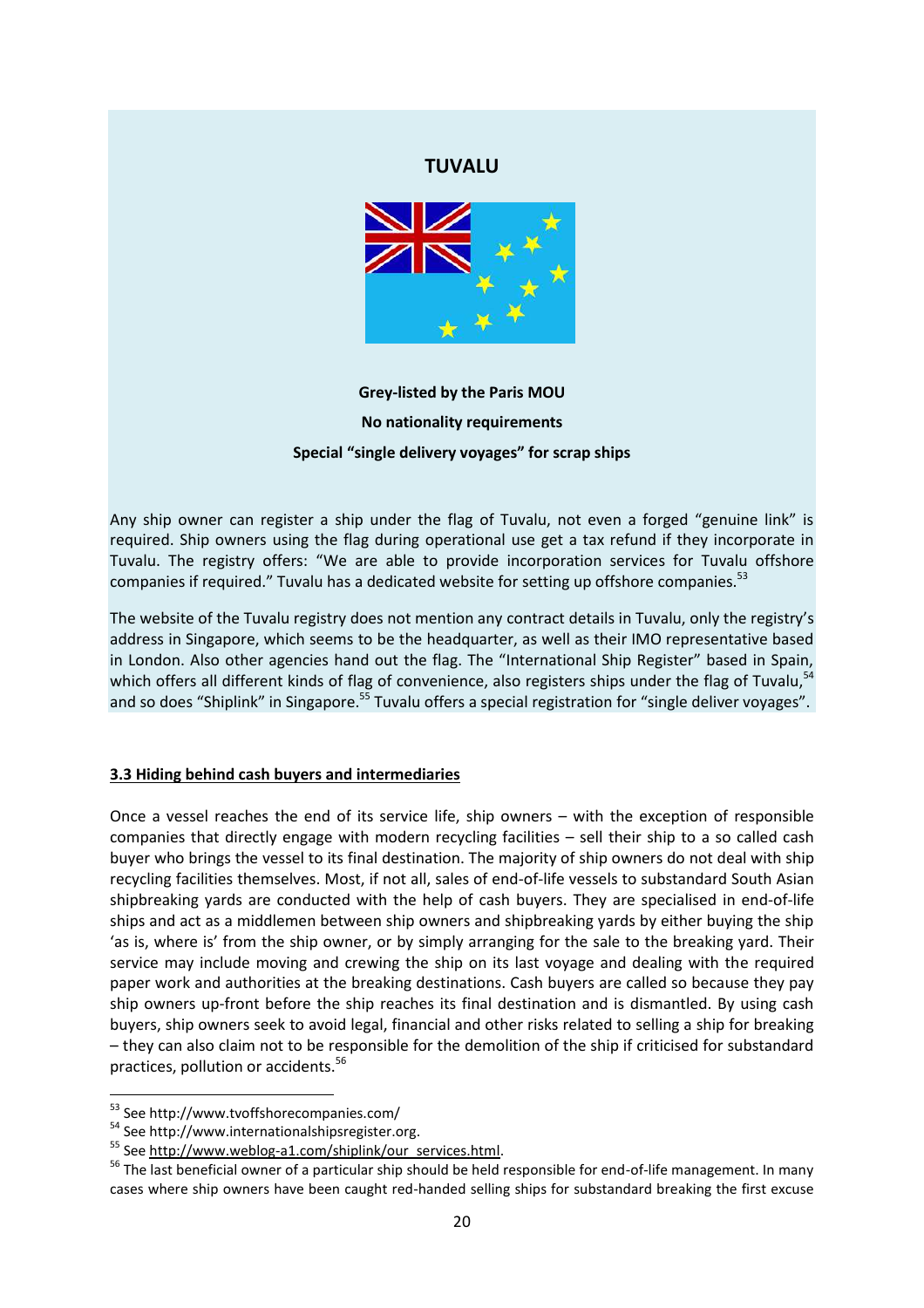The most well-known cash buyers are Global Marketing Systems (GMS), operating form Dubai and various other locations, and Singapore-based Wirana; however, many other smaller cash buyers, middlemen, brokers and intermediaries seek to get their share of end-of-life sales. Almost all sales conducted by cash buyers go to substandard shipbreaking yards in South Asia. In most cases the sale of an end-of-life vessel to a cash buyer involves a brief change in ownership and consequently a new registration of the ship and even changing the ship's name – these may be imposed upon the cash buyer by the ship owner in an attempt to conceal their tie to the ship. When changing ownership, end-of-life registries such as St Kitts and Nevis, Tuvalu and Comoros are preferred by cash buyers due to their advantageous "end-of-life packages". Cash buyers register the ships with the sole purpose of owning them for the short period of the last voyage. There is no transparency regarding the brass plate companies, the cash buyer, and all the other intermediaries involved in the sale. These companies are unknown to maritime databases and have concealed their corporate structures. Also the ship owners rarely share information about a cash buyer they have used to sell their vessels.

#### **SeaFrance Renoir and SeaFrance Cézanne: an example of the fraudulent practices of ship owners, cash buyers, end-of-life flags and post box companies**

In autumn 2011, two old ferries, previously known as *SeaFrance Renoir* and *SeaFrance Cézanne*, left the port of Dunkirk in Northern France under the flag of Belize and headed straight for the beachbreaking yards in Alang, India. The ships had been laid up in the port of Dunkirk for more than two years. They were part of the fleet of SeaFrance, a subsidiary of Government-owned SNCF. The ferries were thus owned by the French Government, they flew the French flag and had spent most of their operational life serving the Calais-Dover ferry route across the Channel. When both vessels were sold in summer 2011, the parent company SNCF was involved in the sale as part of a restructuring plan for SeaFrance. The Board of Directors of SNCF, which comprises Government representatives, discussed the vessels' fate as an integral part of the plan to save SeaFrance from bankruptcy.

Only a few weeks after the ships left Dunkirk the ferries were beached in India – and France later became subject to an infringement procedure by the European Commission. The export of the vessels from France to India was a particularly grave breach of the EU Waste Shipment Regulation, as the French state itself owned the vessels and the Government had been warned twice of the illegal export to South Asia: already in August 2010 by the French NGO Robin des Bois and again shortly after the ships had left Dunkirk. What happened is a perfect example of how ship owners – including Governments – with the help of fake companies and cash buyers circumvent the law to gain maximum profits.

While the ferries were laid up in France, SeaFrance was already in economic difficulties and was looking to sell parts of its fleet. The *Renoir* and the *Cézanne* were not in demand any more. The company's only option was to sell the vessels for dismantling. After having failed to find a buyer willing to continue to operate the vessels, SeaFrance started to ask for quotes for Inventories of Hazardous Materials and advice on ship recycling in accordance with international and European law.

**<sup>.</sup>** used is that they sold the ship to a cash buyer without knowing that the ship would end up on a beach for breaking. This is of course not the case as the price paid by the cash buyer is indicative of the quality – or rather lack of quality breaking.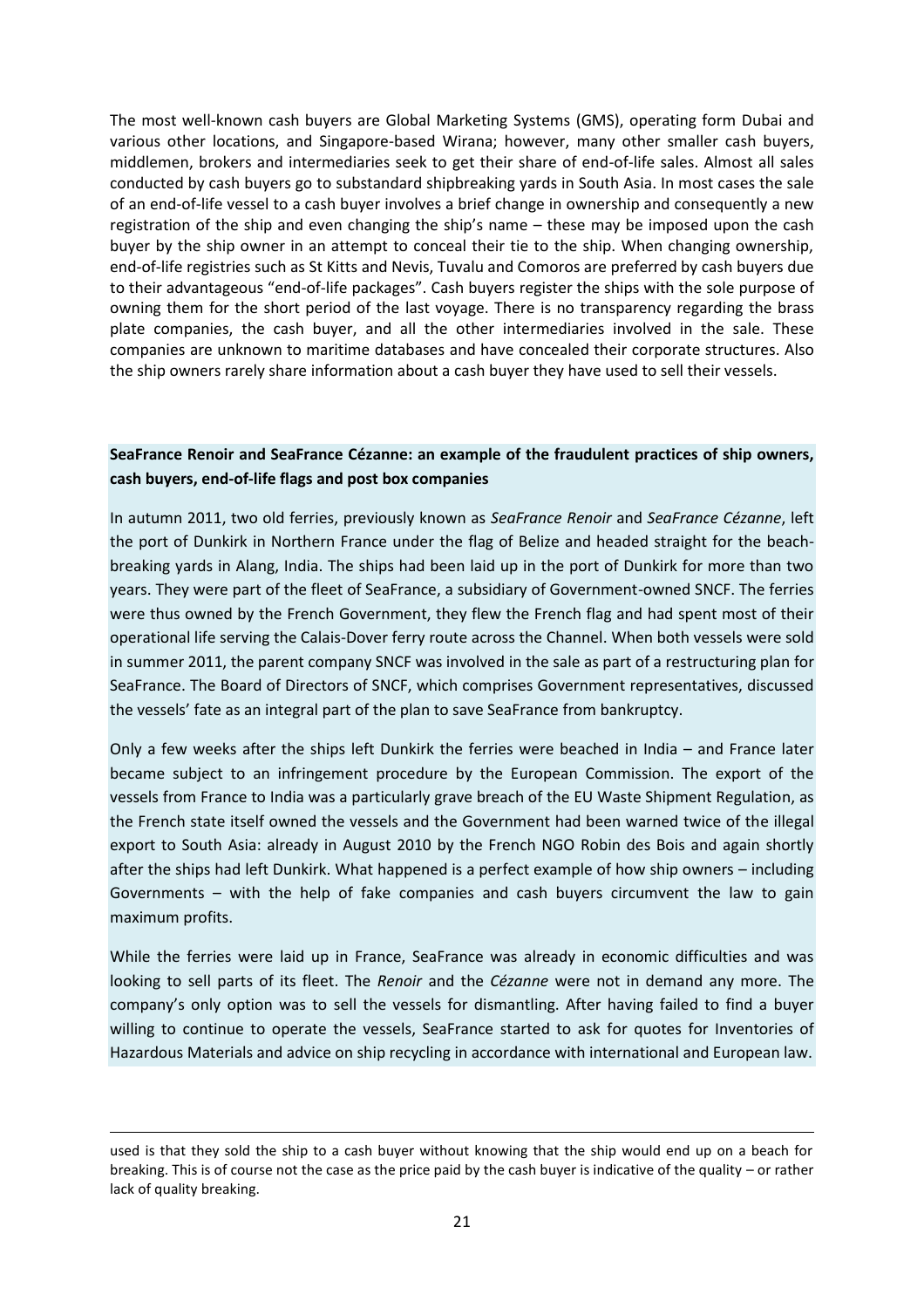Despite being aware of a proper procedure to dismantle the ferries, SeaFrance finally sold the vessels with the pretext of "further operational use" to an obscure German company named Condor Maritime. According to maritime databases, Condor Maritime had never owned any other ship and was very obviously not a ferry operator. Just before the sale, the post box companies Emily Shipping Inc and Kimiya Shipping Inc were registered in Panama: they were set up with the sole



purpose of becoming the registered owners of the *Cézanne* and *Renoir* for their last voyage to India. After the sales contracts were signed between SeaFrance and the Panama based brass plate companies on 9 May 2011, the vessels changed names to *Eastern Light* and *Western Light* and were reflagged to Belize. As a later judgement given by the Mumbai High Court on unsettled payments revealed, cash buyer GMS had acted as the "agent" of both Kimiya and Emily Shipping. It must have been obvious for the management of both SeaFrance and SNCF that Condor Maritime would not repair two old passenger ferries and operate them again in Dubai as was promised in the sales contract. France had been warned of similar scams pretending further operational use in the cases of the *Beni Ansar* and *Onyx*. Still, despite the dubious record of Condor Maritime and the Panama post box companies being linked to one of the largest cash buyers specialised in sales of end-of-life vessels to substandard yards, the French Government later maintained that they had thought the ships were sold for further operational use.

The SeaFrance case shows how cash buyers assist shipping companies in circumventing laws which regulate ship recycling. GMS, which had already been fined by the US EPA for the illegal export of the *SS Independence* from Seattle in 2008, and Condor Maritime ensured that post box companies were set up to become the new registered owners of the SeaFrance vessels for their last voyage, provided fake information about further operational use and a flag of convenience. That France so far has failed to criminally pursue Condor Maritime and the associated registered owners of the vessels, Emily and Kimiya Shipping, for having lied about their intentions only goes to suppose that French authorities were complicit in the illegal export.

The availability of fake companies and end-of-life flags, even more accessible with the support of cash buyers, will persist in the future and will equally undermine new laws based on flag state jurisdiction rather than an "exporting state": in the SeaFrance case, the ferries could have sailed legally to the Indian beach-breaking yards under the flag of Belize despite the link to France, which could not have been any stronger than in the case of two government-owned vessels, flying the French flag throughout their operational lives and exclusively used between French and British ports.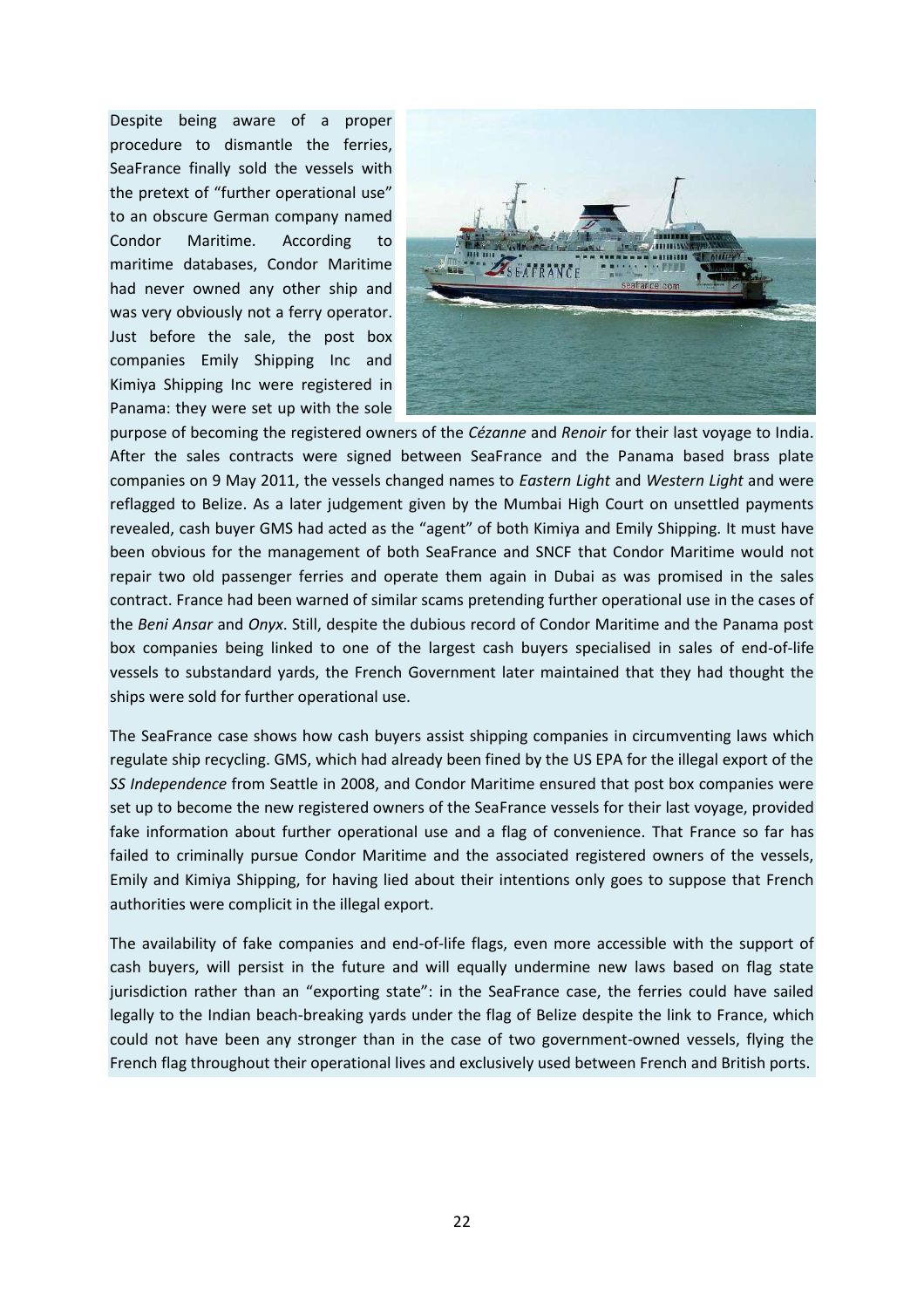#### **3.4 Focus on European end-of-life ships**

Already during operational life, many European ship owners choose to register their ships under FOCs – the most commonly used are Panama and Liberia. Consequently, only 22% of the world fleet are registered under an EU flag during operational use even though shipping companies based in the EU own around 41% of the world fleet.





**FIGURE 3f: Percentage of EU-flagged commercial vessels worldwide (calculated in gross tonnage)** Source: NGO Shipbreaking Platform<sup>58</sup>



*Figure 3e and 3f show the proportion of EU-owned and EU-flagged vessels as part of the global merchant fleet. While European ship owners hold 41% of market shares of global shipping, only 22% of vessels fly the flag of an EU member state.*

1

<sup>&</sup>lt;sup>57</sup> For detailed figures see Annex II and IV.

<sup>58</sup> Ibid.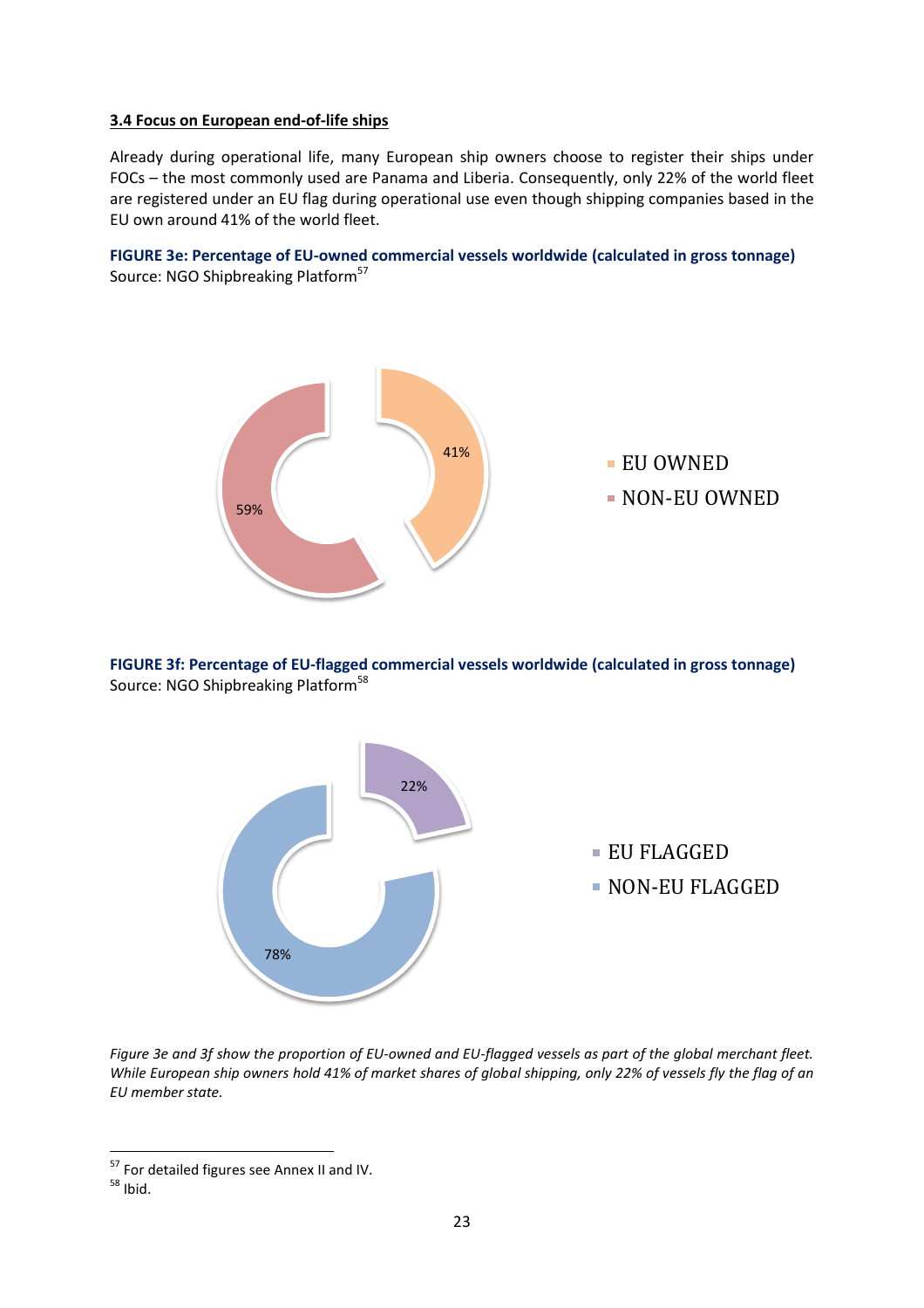#### **TABLE 3g: Comparative of EU-owned and EU-flagged operational and end-of-life fleet (percentage calculated on gross tonnage in 2014)**

Source: NGO Shipbreaking Platform<sup>59</sup>

|                                 | <b>OPERATIONAL FLEET</b> |             | <b>END-OF-LIFE FLEET</b> |                             |                                      |      |                             |                                      |  |  |  |  |
|---------------------------------|--------------------------|-------------|--------------------------|-----------------------------|--------------------------------------|------|-----------------------------|--------------------------------------|--|--|--|--|
|                                 | <b>OWNERSHIP</b>         | <b>FLAG</b> |                          | <b>OWNERSHIP</b>            |                                      |      | <b>FLAG</b>                 |                                      |  |  |  |  |
| <b>COUNTRY</b>                  |                          |             |                          | %TO<br>SOUTH<br><b>ASIA</b> | <b>SHARE</b><br>SOUTH<br><b>ASIA</b> |      | %TO<br>SOUTH<br><b>ASIA</b> | <b>SHARE</b><br>SOUTH<br><b>ASIA</b> |  |  |  |  |
| <b>GREECE</b>                   | 15,00                    | 4,01        | 11,73                    | 93,93                       | 14,98                                | 1,13 | 66,91                       | 1,02                                 |  |  |  |  |
| <b>GERMANY</b>                  | 9,02                     | 1,35        | 6,58                     | 95,33                       | 8,52                                 | 0,00 | 0,00                        | 0,00                                 |  |  |  |  |
| <b>NORWAY</b>                   | 4,51                     | 1,56        | 1,54                     | 39,05                       | 0,81                                 | 0,82 | 12,62                       | 0,14                                 |  |  |  |  |
| <b>ITALY</b>                    | 3,68                     | 1,66        | 1,37                     | 85,30                       | 1,59                                 | 1,01 | 49,67                       | 0,68                                 |  |  |  |  |
| <b>DENMARK</b>                  | 3,50                     | 1,14        | 0,16                     | 36,80                       | 0,08                                 | 0,03 | 0,00                        | 0,00                                 |  |  |  |  |
| UK                              | 2,30                     | 2,93        | 0,86                     | 85,74                       | 1,00                                 | 1,83 | 89,87                       | 2,23                                 |  |  |  |  |
| <b>NETHERLANDS</b>              | 0,90                     | 0,73        | 0,29                     | 84,59                       | 0,33                                 | 0,04 | 0,00                        | 0,00                                 |  |  |  |  |
| <b>FRANCE</b>                   | 0,90                     | 0,59        | 0,06                     | 70,15                       | 0,06                                 | 0,00 | 0,00                        | 0,00                                 |  |  |  |  |
| <b>BELGIUM</b>                  | 0,73                     | 0,40        | 0,00                     | 0,00                        | 0,00                                 | 0,00 | 0,00                        | 0,00                                 |  |  |  |  |
| <b>SWEDEN</b>                   | 0,55                     | 0,29        | 0,37                     | 24,89                       | 0,13                                 | 0,00 | 0,00                        | 0,00                                 |  |  |  |  |
| <b>CYPRUS</b>                   | 0,27                     | 1,93        | 0,97                     | 95,03                       | 1,25                                 | 1,06 | 95,38                       | 1,37                                 |  |  |  |  |
| <b>FINLAND</b>                  | 0,18                     | 0,15        | 0,06                     | 100,00                      | 0,08                                 | 0,00 | 0,00                        | 0,00                                 |  |  |  |  |
| <b>SPAIN</b>                    | 0,01                     | 0,24        | 0,48                     | 61,33                       | 0,40                                 | 0,09 | 0,00                        | 0,00                                 |  |  |  |  |
| <b>POLAND</b>                   | 0,01                     | 0,01        | 0,80                     | 91,03                       | 0,99                                 | 0,01 | 0,00                        | 0,00                                 |  |  |  |  |
| <b>CROATIA</b>                  | 0,01                     | 0,13        | 0,04                     | 100,00                      | 0,05                                 | 0,00 | 0,00                        | 0,00                                 |  |  |  |  |
| <b>MALTA</b>                    | $0,01$                   | 4,30        | 0,72                     | 100,00                      | 0,98                                 | 1,78 | 90,90                       | 2,20                                 |  |  |  |  |
| <b>AUSTRIA</b>                  | < 0, 01                  | 0,00        | 0,00                     | 0,00                        | 0,00                                 | 0,00 | 0,00                        | 0,00                                 |  |  |  |  |
| <b>BULGARIA</b>                 | $0,01$                   | 0,02        | 0,05                     | 0,00                        | 0,00                                 | 0,03 | 0,00                        | 0,00                                 |  |  |  |  |
| <b>ESTONIA</b>                  | < 0, 01                  | 0,03        | 0,01                     | 0,00                        | 0,00                                 | 0,00 | 0,00                        | 0,00                                 |  |  |  |  |
| <b>HUNGARY</b>                  | $0,01$                   | 0,00        | 0,00                     | 0,00                        | 0,00                                 | 0,00 | 0,00                        | 0,00                                 |  |  |  |  |
| <b>IRELAND</b>                  | < 0, 01                  | 0,02        | 0,00                     | 0,00                        | 0,00                                 | 0,00 | 0,00                        | 0,00                                 |  |  |  |  |
| <b>LITHUANIA</b>                | < 0, 01                  | 0,03        | 0,00                     | 0,00                        | 0,00                                 | 0,00 | 0,00                        | 0,00                                 |  |  |  |  |
| <b>LUXEMBOURG</b>               | < 0, 01                  | 0,20        | 0,00                     | 0,00                        | 0,00                                 | 0,00 | 0,00                        | 0,00                                 |  |  |  |  |
| <b>PORTUGAL</b>                 | < 0, 01                  | 0,11        | 0,08                     | 100,00                      | 0,11                                 | 0,00 | 0,00                        | 0,00                                 |  |  |  |  |
| <b>CZECH</b><br><b>REPUBLIC</b> | < 0.01                   | 0,00        | 0,01                     | 0,00                        | 0,00                                 | 0,00 | 0,00                        | 0,00                                 |  |  |  |  |
| <b>LATVIA</b>                   | < 0, 01                  | 0,02        | 0,11                     | 25,88                       | 0,04                                 | 0,00 | 0,00                        | 0,00                                 |  |  |  |  |
| <b>ROMANIA</b>                  | < 0, 01                  | 0,01        | 0,24                     | 59,37                       | 0,19                                 | 0,04 | 0,00                        | 0,00                                 |  |  |  |  |
| <b>SLOVAKIA</b>                 | $0,01$                   | 0,00        | 0,00                     | 0,00                        | 0,00                                 | 0,00 | 0,00                        | 0,00                                 |  |  |  |  |
| <b>SLOVENIA</b>                 | < 0, 01                  | 0,00        | 0,00                     | 0,00                        | 0,00                                 | 0,00 | 0,00                        | 0,00                                 |  |  |  |  |
|                                 |                          |             |                          |                             |                                      |      |                             |                                      |  |  |  |  |
| <b>EU + NORWAY</b>              | 41,56                    | 21,89       | 26,53                    | 86,53                       | 31,59                                | 7,86 | 71,62                       | 7,66                                 |  |  |  |  |

<sup>&</sup>lt;sup>59</sup> Fo more detailed figures, see Annex IV.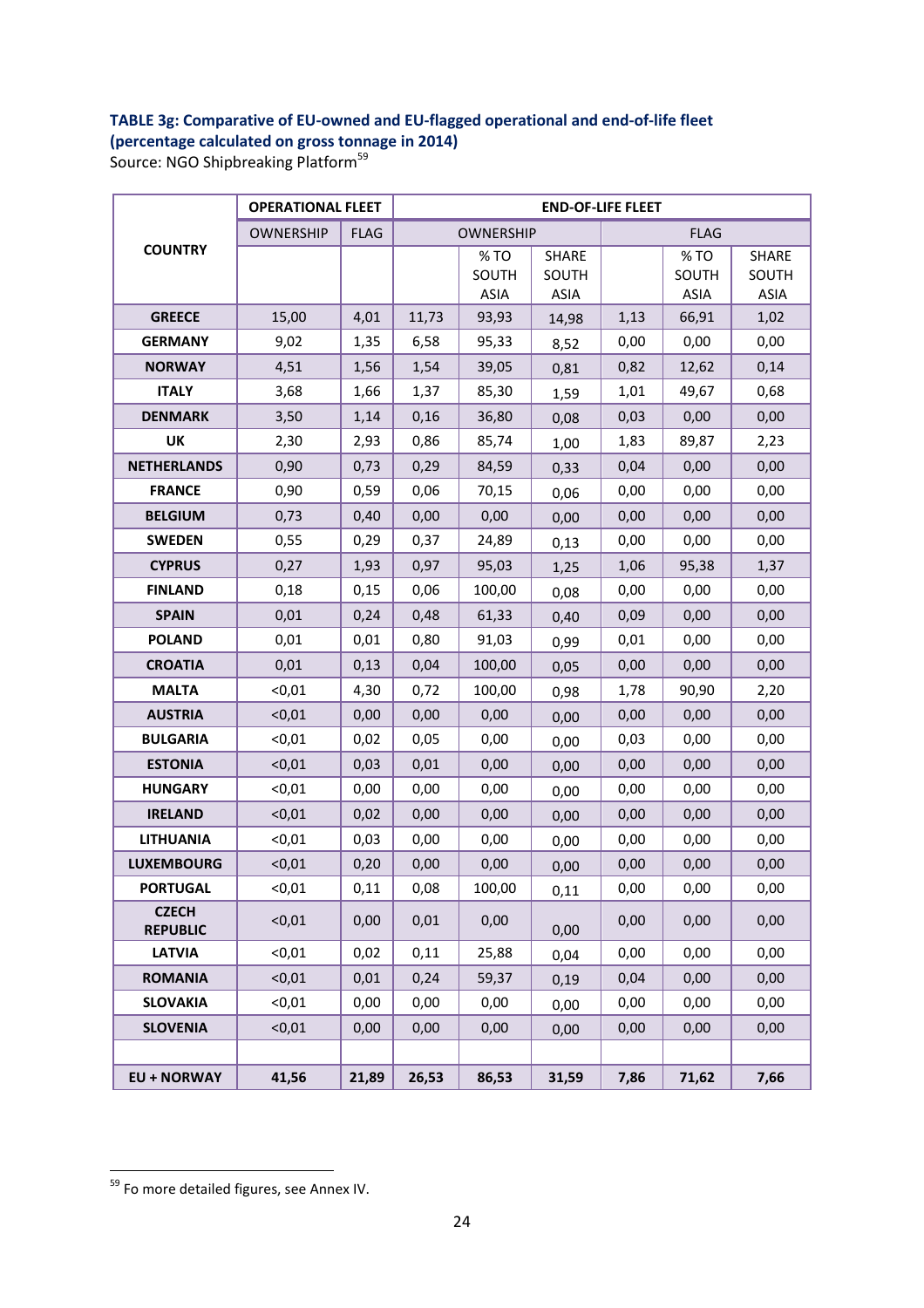Both European ownership and registration further decreases with the age of a ship, and the trend of flagging out from European registries is accentuated at end-of-life. In 2014, only 7,8% of all ships dismantled globally were still registered under an EU flag, although 26% were still under EU ownership. If looking only at end-of-life vessels destined for substandard beaching facilities, EU owners accounted for 32% of the total gross tonnage broken. Again, only 7,7% of these vessels still flew a European flag. In general, the change of flag at end-of-life is thus much more frequent than a change in ownership: whilst the percentage vessels whose last beneficial owner was based in the EU and which were broken in substandard facilities is not much lower than the percentage of EU-owned ships during operational use, it is clear that the EU flag is favoured for younger and operational ships rather than for last voyages.<sup>60</sup>

Counted both in number of ships and gross tonnage, all EU registries have a below average percentage of end-of-life vessels, some registries such as France, Belgium and Sweden did not break any ships in 2014. Although most European owners are less represented at end-of-life than during the operational life of ships, Greek and German owners only slightly decreased their percentage of the total tonnage at end-of-life compared to operational life, especially when looking at their share of ships broken in substandard yards. Owners from countries such as Cyprus, Poland and Malta however increased their representativeness at end-of-life and sold almost exclusively to substandard yards. In contrast, owners from Sweden, Norway and Denmark opted for breaking destinations outside South Asia.

**FIGURE 3h: EU-owned ships broken by destination and percentage of EU flag per destination (Calculated in number of ships sold in 2014)**

| <b>DESTINATION</b> | <b>EU beneficial owner</b> | EU flag | % of EU flag |
|--------------------|----------------------------|---------|--------------|
| EU                 | 39                         | 28      | 71,8         |
| China              |                            |         | 50           |
| Turkey             | 55                         | 34      | 34,5         |
| South Asia         | 182                        | 41      |              |

Source: NGO Shipbreaking Platform<sup>61</sup>

The EU ship registries are primarily favoured by European owners for ships that are broken in modern ship recycling facilities off the beach. Out of the 182 EU owned ships sold to South Asia in 2014, 22,5 percent were still flying a European flag when they reached their final breaking destination. For ships broken in the EU, almost three quarters of the European owned ships were registered under an EU flag. And whilst there were no changes of flag on ships owned by European shipping companies that were destined for breaking in the EU and China, and only one flagging-out from an EU register before breaking in Turkey, at least 15 ships left an EU registry just weeks before hitting a South Asian beach.

EU flags used for end-of-life vessels that were sold to a substandard beaching facility included:

- 17 under the flag of Malta
- 8 under the flag of the UK
- 8 under the flag of Cyprus

 $^{60}$  An additional 205 ships broken on the beaches of South Asia in 2014 and that were not owned by an EU based shipping company, nor EU flagged, at end-of-life had been registered under an EU flag during their operational life – 64 of these were EU flagged during more than half of their operational life.

 $61$  In 2014, the Platform documented 1026 ships dismantled worldwide. 641 end-of-life ships were beached in substandard yards in South Asia, the remaining part was mainly dismantled in China and Turkey. For further details, see Annex III.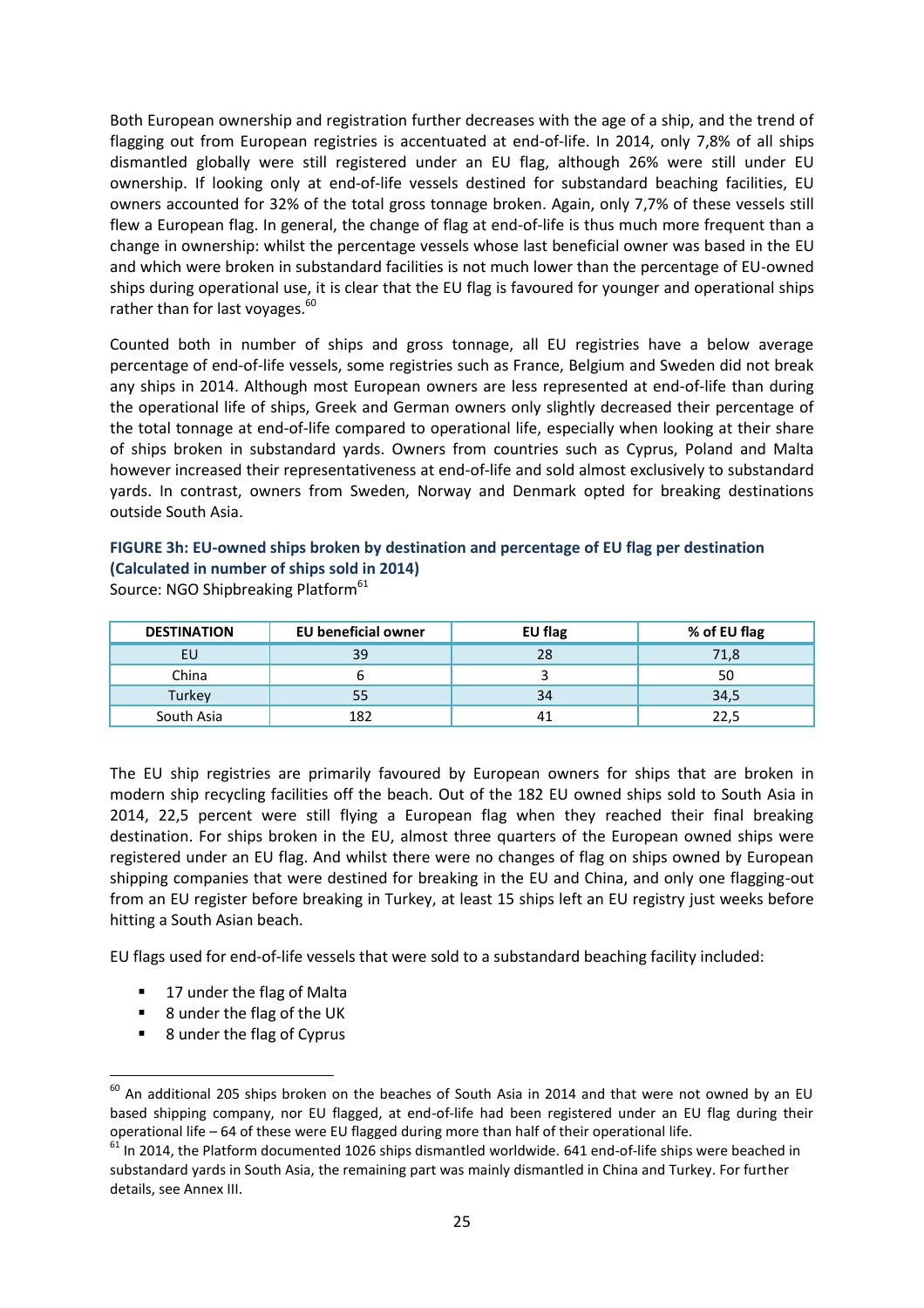- 4 under the flag of Greece
- 3 under the flag of Italy
- 1 under the flag of Norway

15 additional EU flags were swapped to end-of-life flags just weeks before the ships were beached:

- 6 changed from Italy to St Kitts and Nevis (4), Comoros (1) and Palau (1)
- 4 changed from Malta to St Kitts and Nevis (2), Comoros (1) and Tuvalu (1)
- 2 changed from Greece to St Kitts and Nevis
- 1 changed from Germany to Liberia
- **1** changed from the Netherlands to Tuvalu
- 1 changed from Madeira (Portugal) to St Kitts and Nevis

Most of the ships still sailing under an EU flag when they hit the beach were larger vessels owned by German, Greek or Maltese owners, all of which sell almost exclusively to substandard yards. There is a strong risk that these owners will opt for the circumvention of the EU SRR by maintaining FOCs already during operational use, flagging out to an end-of-life FOC, or selling the ship to a cash buyer who would do the same.

The EU SRR may thus – once applicable – only cover smaller EU-owned vessels and a handful of larger ships belonging to the few responsible ship owners who already do not sell their old ships to substandard yards. In large, the EU SRR could be reduced to an exercise of simply rubberstamping already legitimate ship recycling of smaller vessels in the EU and Turkey, and legalising the recycling of a few vessels in China. Unless policies directly target ship owners both by introducing obligations and creating incentives, easy circumvention of the law will allow for continued substandard practices by EU owners that opt for maximum profits in substandard yards.

## **4 CONCLUSION AND RECOMMENDATIONS: BEYOND FLAG STATE JURISDICTION**

Whereas around three quarters of all ship owners from around the world already register under FOCs during operational use of their ships, more ships flag out from responsible registries, including European registries, with age and in particular for the last voyage. Backed by a system of cash buyers opting for end-of-life FOCs offering last voyage discounts, end-of-life ships are overrepresented amongst grey- and black-listed flag registries that have a track-record of poorly implementing international legislation. Attempts to regulate ship recycling practices without obligations for ship owners beyond flag state jurisdiction and other incentives for clean and safe recycling will fail as reflagging to a non-party or non-compliant end-of-life flag, or selling the vessel to a cash buyer, who can do the same, remains an attractive solution for ship owners seeking to avoid stricter rules.

The EU has a particular responsibility to find effective solutions to ensure sustainable ship recycling as it is home to many ship owners who prefer 'green dollars to green recycling', i.e. who choose higher profits by selling to substandard yards. Whereas ship owners from the industrialised countries make a profit of several million dollars with every vessel beached, the true costs of clean and safe ship recycling are externalised to poorer communities in breach of both environmental justice and the polluter pays principle. If done properly, ship recycling is a sustainable practice as it helps to recover valuable resources. Clean and safe ship recycling is technically and financially feasible and is already available in the EU, North America, China and Turkey and more capacity may develop in other localities. More than ten years ago, the Parties to the Basel Convention identified the need to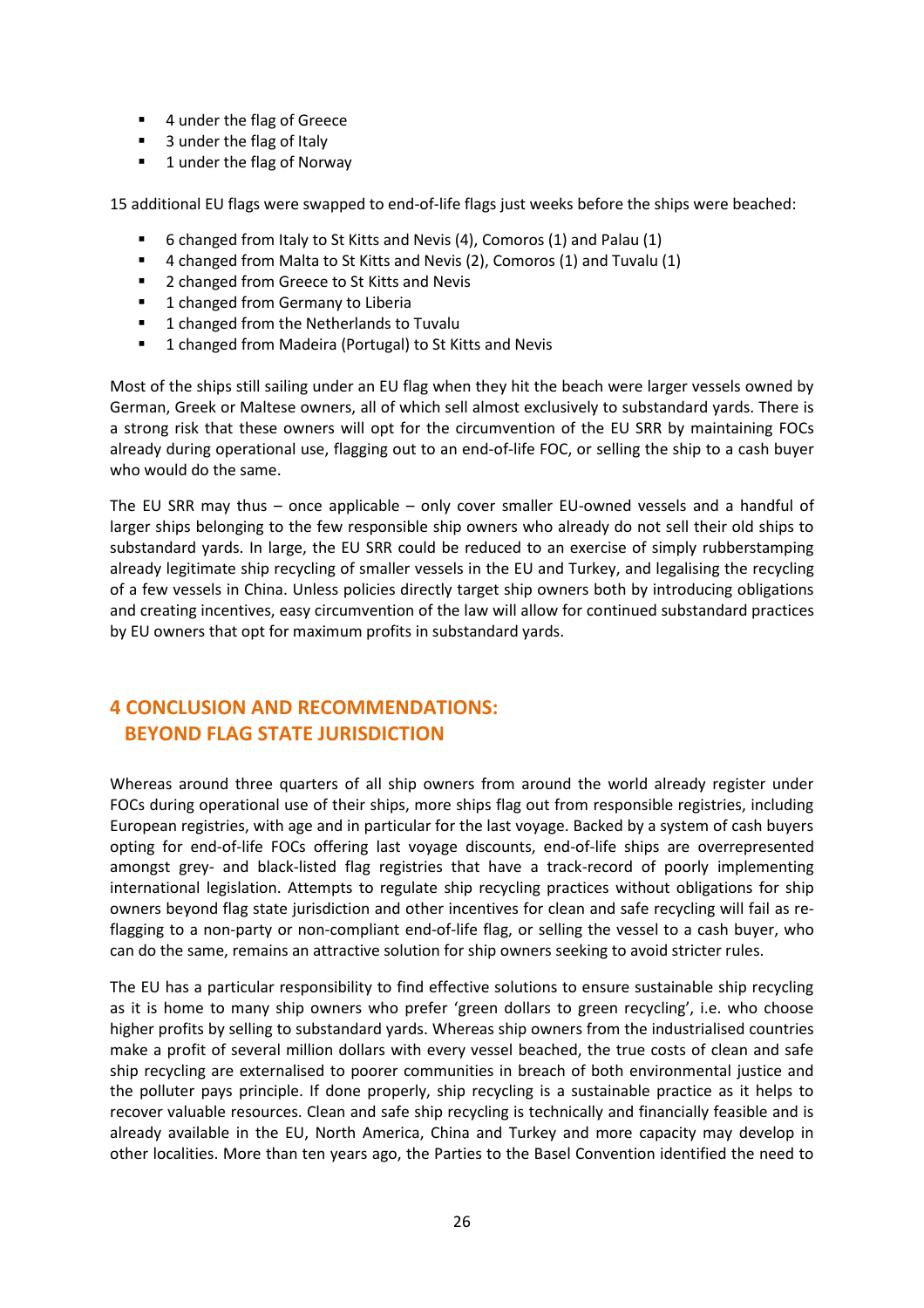upgrade the substandard facilities in South Asia in order to allow for a transition towards safer methods off the beach. $62$ 

This analysis has shown that:

 $\ddot{\phantom{a}}$ 

- ship owners worldwide use flags of convenience to reduce costs and avoid legislation related to workers rights and environmental protection;
- most ship owners do not adhere to the 'polluter pays principles', but follow a 'polluter profits' strategy by selling off old ships to developing countries;
- in particular grey- and black-listed FOCs are used by cash buyers selling end-of-life vessels to substandard scrap yards as these FOCs offer cheap short time registration without any nationality requirements;
- these flags have a track record of poor law enforcement and are unlikely to become the driving force for a change towards clean and safe ship recycling, but are rather likely to offer easy circumvention of laws to ship owners and cash buyers.

Ensuring a genuine link between the owner of a ship and the flag state based on a real economic stake in the ownership of the ship or by providing mariners to crew the ships has been identified to put an end to substandard shipping practices by several UN bodies and other stakeholders working to protect seafarers rights and a sustainable management of our oceans. With most ships still sailing under a flag other than that of their beneficial ownership, Port State Control is meant to prompt certain flag states to improve their performance. At end-of-life, Port State Control will not play an equally important role in ensuring a level-playing field. Both international and European regulation for clean and safe ship recycling based on flag state jurisdiction is very likely to be circumvented by the use of non-party or non-compliant flags. By choosing non-European flags, European ship owners can easily, and legally, circumvent the SRR. Also the IMO's HKC, if it should enter into force, can be avoided by using non-party or non-compliant flags, so that ship owners can easily free themselves of any responsibility to ensure sustainable ship recycling. Regulation trying to improve ship recycling practices needs to look beyond flag state jurisdiction.

The lack of political will at the international level to directly hold ship owners accountable or impose obligations on the states where ship owners are located has so far hindered any effective legislative solution to the shipbreaking problem, in particular the implementation of the polluter pays principle for ship owners. With the main obligation on flag states and shipbreaking countries with weak law enforcement, the HKC has not been able to create the incentives needed for substantial change.

At the European level, the establishment of an economic incentive which goes beyond flag state jurisdiction and covers all ships calling at European ports could direct more end-of-life vessels towards modern ship recycling facilities and thus provide the necessary incitement for investments in safer and cleaner ship recycling methods world-wide. In the interest of protecting human health and the environment and having regard to the 'polluter pays' principle, Article 29 of the SRR asks the European Commission to explore possible financial incentives that should "generate resources that would facilitate the environmentally sound recycling and treatment of ships without creating an incentive to out-flag<sup>"63</sup>. By targeting all vessels, regardless of flag, that enter European waters, the SRR would considerably enlarge its scope. Already the Regulation requires an Inventory of Hazardous Materials for all ships calling at EU ports. Conservative estimations say that this will cover 30.000

<sup>62</sup> See *Technical guidelines for the environmentally sound management of the full and partial dismantling of ships*, Secretariat of the Basel Convention, 2003.

<sup>&</sup>lt;sup>63</sup> EU SRR 1257/2013 Article 29: "The Commission shall, by 31 December 2016, submit to the European Parliament and to the Council a report on the feasibility of a financial instrument that would facilitate safe and sound ship recycling and shall, if appropriate, accompany it by a legislative proposal." See also preamble 19 of EU SRR 1257/2013.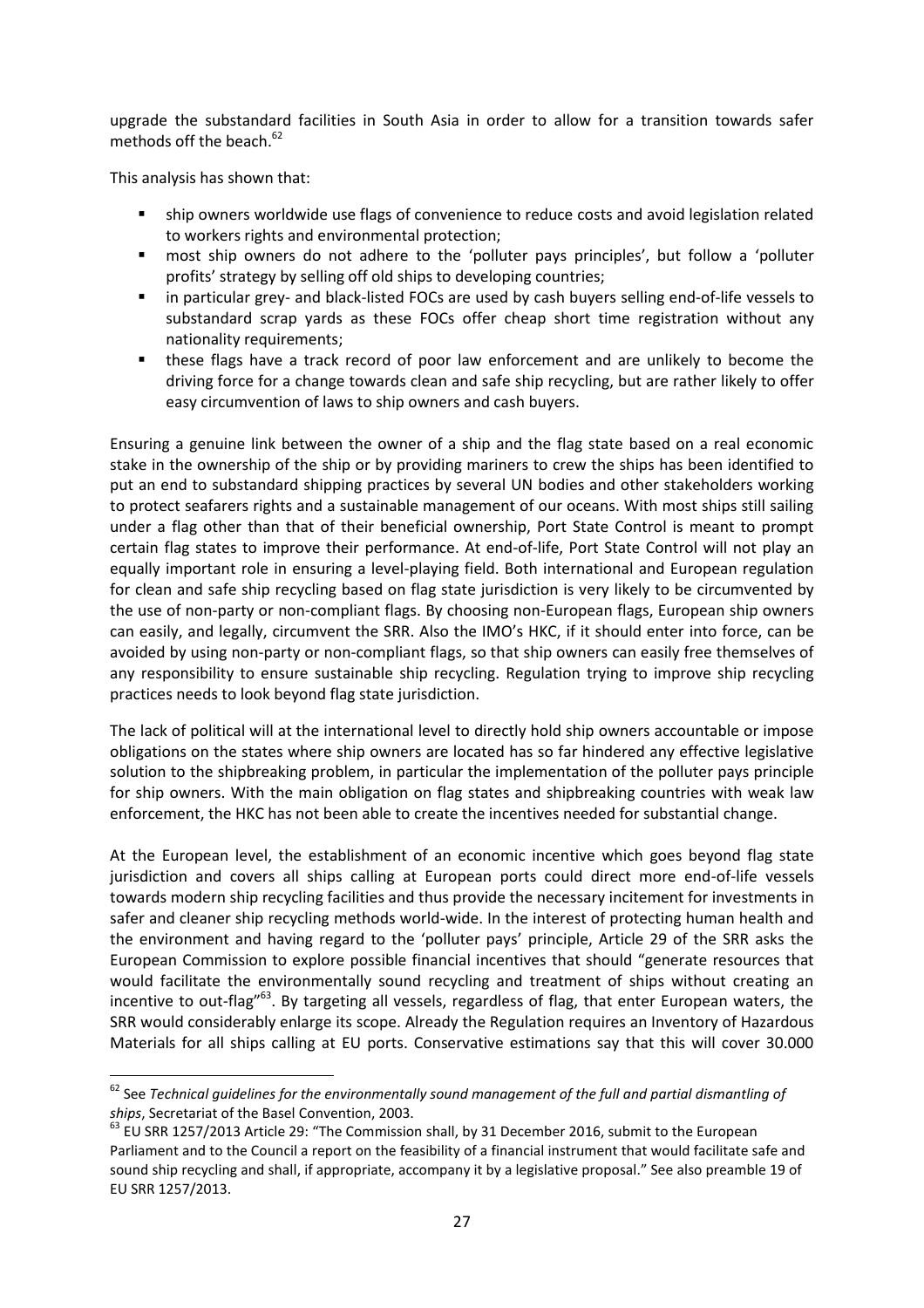ships above 500 GT – i.e. 60 percent of world fleet. Prompting such a high number of ships to opt for sustainable ship recycling with the help of a financial incentive that would cover all ships visiting EU ports becomes extremely attractive: the EU would then indeed be setting a global standard and could expect a successful implementation of the SRR.

The encouraging outlook of the possible positive effects of the SRR strongly speaks in favour of the EU adding a financial incentive to the Regulation, especially when compared to the small number of ships that would be covered by the SRR only based on flag state jurisdiction  $-$  an estimated 4,1 percent of the global end-of-life fleet, most of which anyways already opt for legitimate destinations under the EU WSR in ship recycling facilities in Europe and Turkey, plus the few EU-flagged ships that go to China.

Recalling that EU owners control 41 percent of the global fleet, the EU will rid itself from its responsibility if it does not add an instrument beyond flag state jurisdiction. The EU is in need of such new policies which will have a positive effect in changing the current unacceptable conditions under which large ocean-going vessels are broken. With legislation only based on flag state responsibility, the FOC system not only allows ship owners to avoid EU law, but also weakens the power of the EU to achieve its own legislative objectives and the institution itself.<sup>64</sup>

 $\overline{a}$ 

<sup>64</sup> Including strengthening the EU fleet and more specifically with regards to ship recycling "*to reduce disparities between operators in the Union, in OECD countries and in relevant third countries in terms of health and safety at the workplace and environmental standards and to direct ships flying the flag of a Member State to ship recycling facilities that practice safe and environmentally sound methods of dismantling ships instead of directing them to substandard sites as is currently the practice.*" (preamble 7 of EU SRR 1257/2013)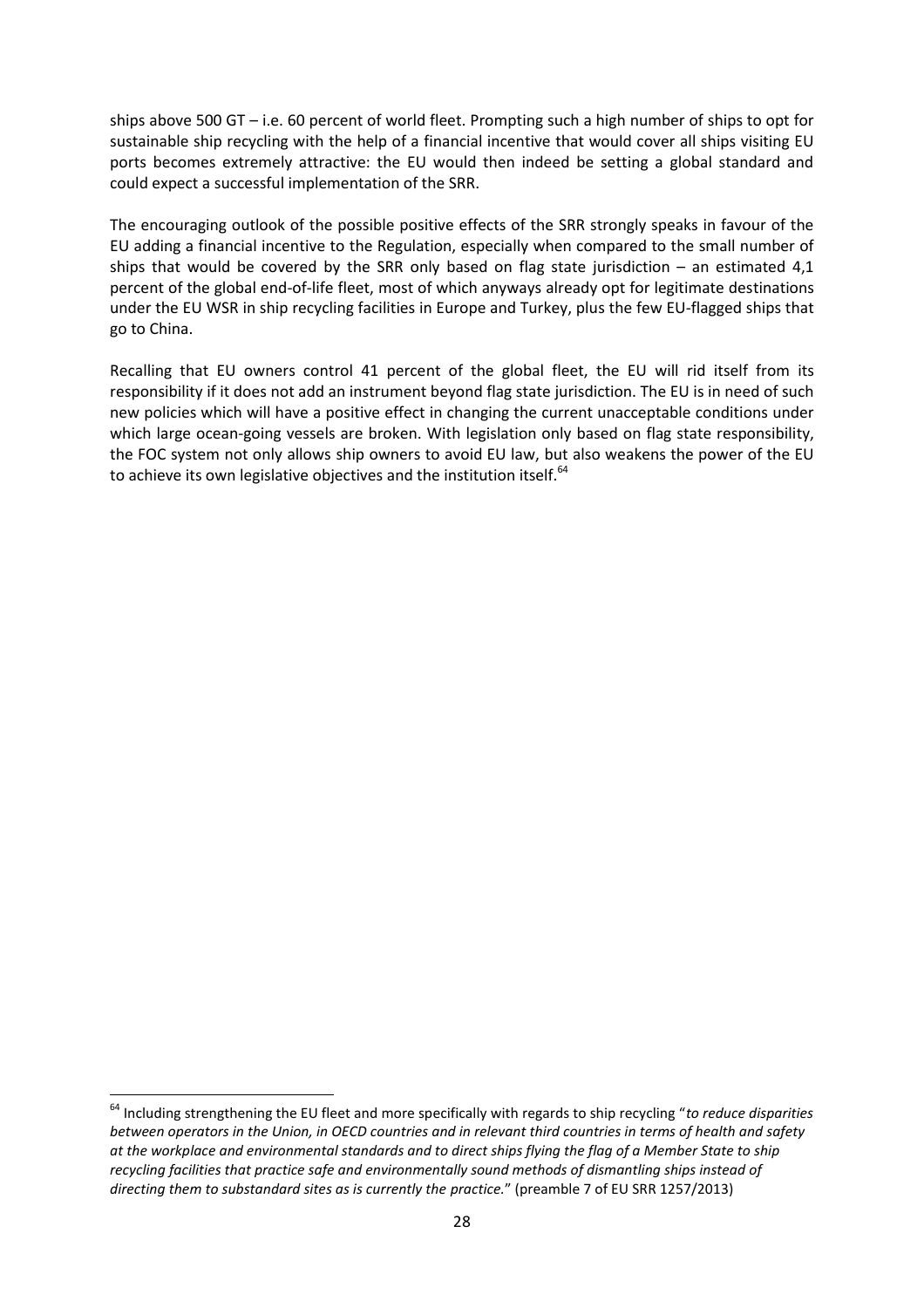#### **ANNEXES**

|                           |         |      |              | <b>FLAG</b> |                |       |           | <b>BO</b>    |                 |       |  |
|---------------------------|---------|------|--------------|-------------|----------------|-------|-----------|--------------|-----------------|-------|--|
| <b>COUNTRY</b>            | # ships | %WF  | # EOL        | % EOL/WF    | # SA           | %SA   | % SA 2014 | # EOL        | # SA            | % SA  |  |
| <b>CHINA</b>              | 3266    | 6,3  | 95           | 2,9         | $\mathbf{1}$   | 1,1   | 0,2       | 183          | 60              | 32,8  |  |
| <b>COMOROS</b>            | 153     | 0,3  | 43           | 28,1        | 39             | 90,7  | 6,1       | $\mathbf{0}$ | $\mathbf{0}$    | 0,0   |  |
| <b>HONG KONG</b>          | 2287    | 4,4  | 24           | 1,0         | $\overline{7}$ | 29,2  | 1,1       | 40           | 26              | 65,0  |  |
| <b>JAPAN</b>              | 1623    | 3,1  | $\mathbf{1}$ | 0,1         | $\mathbf{0}$   | 0,0   | 0,0       | 12           | 10              | 83,3  |  |
| LIBERIA                   | 3770    | 7,3  | 55           | 1,5         | 48             | 87,3  | 7,5       | $\mathbf 0$  | $\mathbf 0$     | 0,0   |  |
| PALAU                     | 76      | 0,1  | 6            | 7,9         | 5              | 83,3  | 0,8       | $\mathbf{0}$ | $\mathbf 0$     | 0,0   |  |
| PANAMA                    | 8103    | 15,6 | 206          | 2,5         | 153            | 74,3  | 23,9      | 3            | $\mathbf 0$     | 0,0   |  |
| <b>RUSSIA</b>             | 3408    | 6,6  | 21           | 0,6         | 12             | 57,1  | 1,9       | 47           | 30 <sup>°</sup> | 63,8  |  |
| SIERRA LEONE              | 392     | 0,8  | 17           | 4,3         | 11             | 64,7  | 1,7       | $\mathbf 0$  | $\mathbf 0$     | 0,0   |  |
| SINGAPORE                 | 3701    | 7,1  | 10           | 0,3         | 9              | 90,0  | 1,4       | 37           | 36              | 97,3  |  |
| <b>SOUTH KOREA</b>        | 1426    | 2,7  | 9            | 0,6         | 6              | 66,7  | 0,9       | 34           | 30              | 88,2  |  |
| ST KITTS AND NEVIS        | 272     | 0,5  | 69           | 25,4        | 64             | 92,8  | 10,0      | $\mathbf{1}$ | $\mathbf{1}$    | 100,0 |  |
| ST VINCENT AND GRENADINES | 843     | 1,6  | 28           | 3,3         | 19             | 67,9  | 3,0       | 0            | 0               | 0,0   |  |
| <b>TANZANIA</b>           | 194     | 0,4  | 28           | 14,4        | 20             | 71,4  | 3,1       | $\mathbf 0$  | $\mathbf 0$     | 0,0   |  |
| <b>TOGO</b>               | 238     | 0,5  | 27           | 11,3        | 16             | 59,3  | 2,5       | $\mathbf 0$  | $\mathbf 0$     | 0,0   |  |
| <b>TURKEY</b>             | 742     | 1,4  | 23           | 3,1         | 5              | 21,7  | 0,8       | 46           | 18              | 39,1  |  |
| <b>TUVALU</b>             | 168     | 0,3  | 24           | 14,3        | 24             | 100,0 | 3,7       | $\mathbf 0$  | $\mathbf 0$     | 0,0   |  |
| UAE                       | 374     | 0,7  | $\mathbf{0}$ | 0,0         | $\mathbf{0}$   | 0,0   | 0,0       | 28           | 28              | 100,0 |  |

## **Annex I: Comparative table of non-EU flagged and owned ships 2014**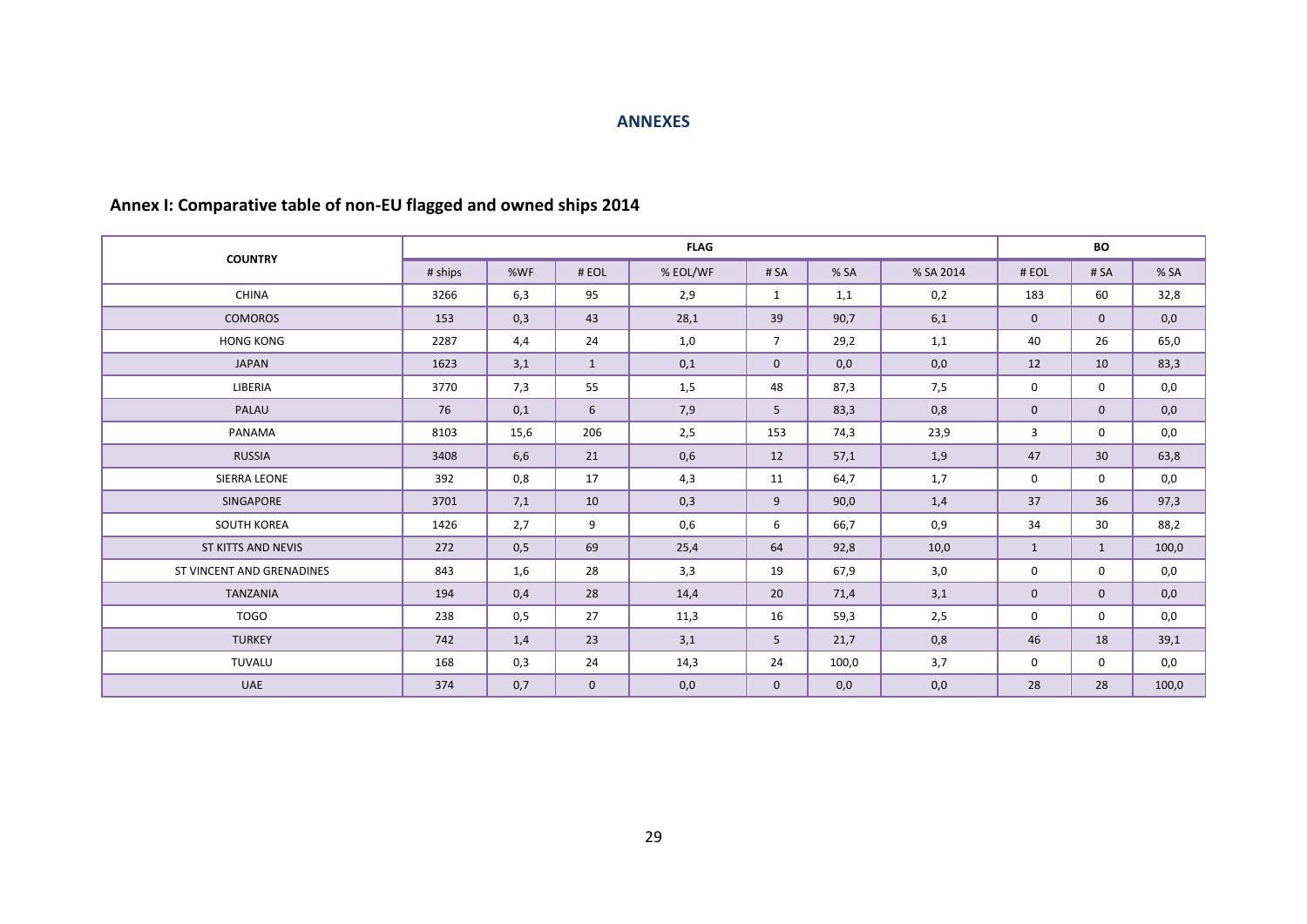|                                            |                |                   |               |                  | <b>FLAG</b>            |                          |                       |                 | BO            |                             |                          |             |                 |  |
|--------------------------------------------|----------------|-------------------|---------------|------------------|------------------------|--------------------------|-----------------------|-----------------|---------------|-----------------------------|--------------------------|-------------|-----------------|--|
| <b>COUNTRY</b>                             | GT             | % WF<br><b>GT</b> | <b>GT EOL</b> | % EOL GT<br>2014 | %EOL/G<br>$\mathsf{T}$ | <b>GT SA</b>             | % SA/GT<br><b>EOL</b> | % GT SA<br>2014 | <b>GT EOL</b> | % of total<br><b>EOL GT</b> | <b>GT SA</b>             | %<br>SA/EOL | % GT SA<br>2014 |  |
| <b>CHINA</b>                               | 47524000       | 4,4<br>2275412    |               | 10,0             | 4,8                    | 1504                     | 0,1                   | 0,0             | 2663219       | 11,7                        | 164727<br>6              | 61,9        | 15,9            |  |
| <b>COMOROS</b>                             | 632000         | 0,1               | 1328586       | 5,9              | 210,2                  | 131583<br>8              | 99,0                  | 7,9             | $\mathbf{0}$  | 0,0                         | $\mathbf{0}$             | 0,0         | 0,0             |  |
| <b>HONG KONG</b>                           | 83605000       | 7,7               | 825654        | 3,6              | 1,0                    | 330335                   | 40,0                  | 2,0             | 1097958       | 4,8                         | 539939                   | 49,2        | 6,6             |  |
| <b>JAPAN</b>                               | 16018000       | 1,5               | 1355          | 0,0              | 0,0                    | $\mathbf{0}$             | 0,0                   | 0,0             | 681210        | 3,0                         | 632355                   | 92,8        | 4,1             |  |
| LIBERIA                                    | 131335000      | 12,1              | 2514979       | 11,1             | 1,9                    | 194199<br>$\overline{2}$ | 77,2                  | 11,6            | $\mathbf 0$   | 0,0                         | $\mathbf 0$              | 0,0         | 0,0             |  |
| PALAU                                      | N/A            | N/A               | 98922         | 0,4              | N/A                    | 98115                    | 99,2                  | 0,6             | $\mathbf{0}$  | 0,0                         | $\mathbf{0}$             | 0,0         | 0,0             |  |
| PANAMA                                     | 231302000      | 21,3              | 5440860       | 24,0             | 2,4                    | 461269<br>$\overline{7}$ | 84,8                  | 27,6            | 29830         | 0,1                         | 0                        | 0,0         | 0,2             |  |
| <b>RUSSIA</b>                              | 6144000        | 0,6               | 96133         | 0,4              | 1,6                    | 66791                    | 69,5                  | 0,4             | 421071        | 1,9                         | 344593                   | 81,8        | 2,5             |  |
| <b>SIERRA LEONE</b>                        | 1104000        | 0,1               | 324766        | 1,4              | 29,4                   | 263509                   | 81,1                  | 1,6             | $\mathbf 0$   | 0,0                         | $\mathbf 0$              | 0,0         | 0,0             |  |
| <b>SINGAPORE</b>                           | 67905000       | 6,3               | 246744        | 1,1              | 0,4                    | 196063                   | 79,5                  | 1,2             | 1311599       | 5,8                         | 129695<br>$\overline{7}$ | 98,9        | 7,9             |  |
| <b>SOUTH KOREA</b>                         | 10903000       | 1,0               | 344558        | 1,5              | 3,2                    | 287870                   | 83,5                  | 1,7             | 1657095       | 7,3                         | 159763<br>8              | 96,4        | 9,9             |  |
| ST KITTS AND NEVIS                         | 1062000        | 0,1               | 1933013       | 8,5              | 182,0                  | 191920<br>$\Omega$       | 99,3                  | 11,5            | 22519         | 0,1                         | 22519                    | 100,0       | 0,1             |  |
| <b>ST VINCENT AND</b><br><b>GRENADINES</b> | 3223000        | 0,3               | 351128        | 1,5              | 10,9                   | 280780                   | 80,0                  | 1,7             | $\mathbf 0$   | 0,0                         | 0                        | 0,0         | 0,0             |  |
| <b>TANZANIA</b>                            | 6288000        | 0,6               | 246286        | 1,1              | 3,9                    | 214606                   | 87,1                  | 1,3             | $\mathbf 0$   | 0,0                         | $\mathbf{0}$             | 0,0         | 0,0             |  |
| <b>TOGO</b>                                | 647000         | 0,1               | 270131        | 1,2              | 41,8                   | 220797                   | 81,7                  | 1,3             | $\mathbf 0$   | 0,0                         | $\mathbf 0$              | 0,0         | 0,0             |  |
| <b>TURKEY</b>                              | 0,6<br>6291000 |                   | 157595        | 0,7              | 2,5                    | 109584                   | 69,5                  | 0,7             | 395940        | 1,7                         | 311306                   | 78,6        | 2,4             |  |
| TUVALU                                     | 1385000        | 0,1               | 355536        | 1,6              | 25,7                   | 355536                   | 100,0                 | 2,1             | $\mathbf 0$   | 0,0                         | $\mathbf 0$              | 0,0         | 0,0             |  |
| <b>UAE</b>                                 | 807000         | 0,1               | $\mathbf{0}$  | 0,0              | 0,0                    | $\mathbf{0}$             | 0,0                   | 0,0             | 388813        | 1,7                         | 388813                   | 100,0       | 2,3             |  |

**Annex II: Comparative table of non-EU flagged and owned ships counted in gross tonnage 2014**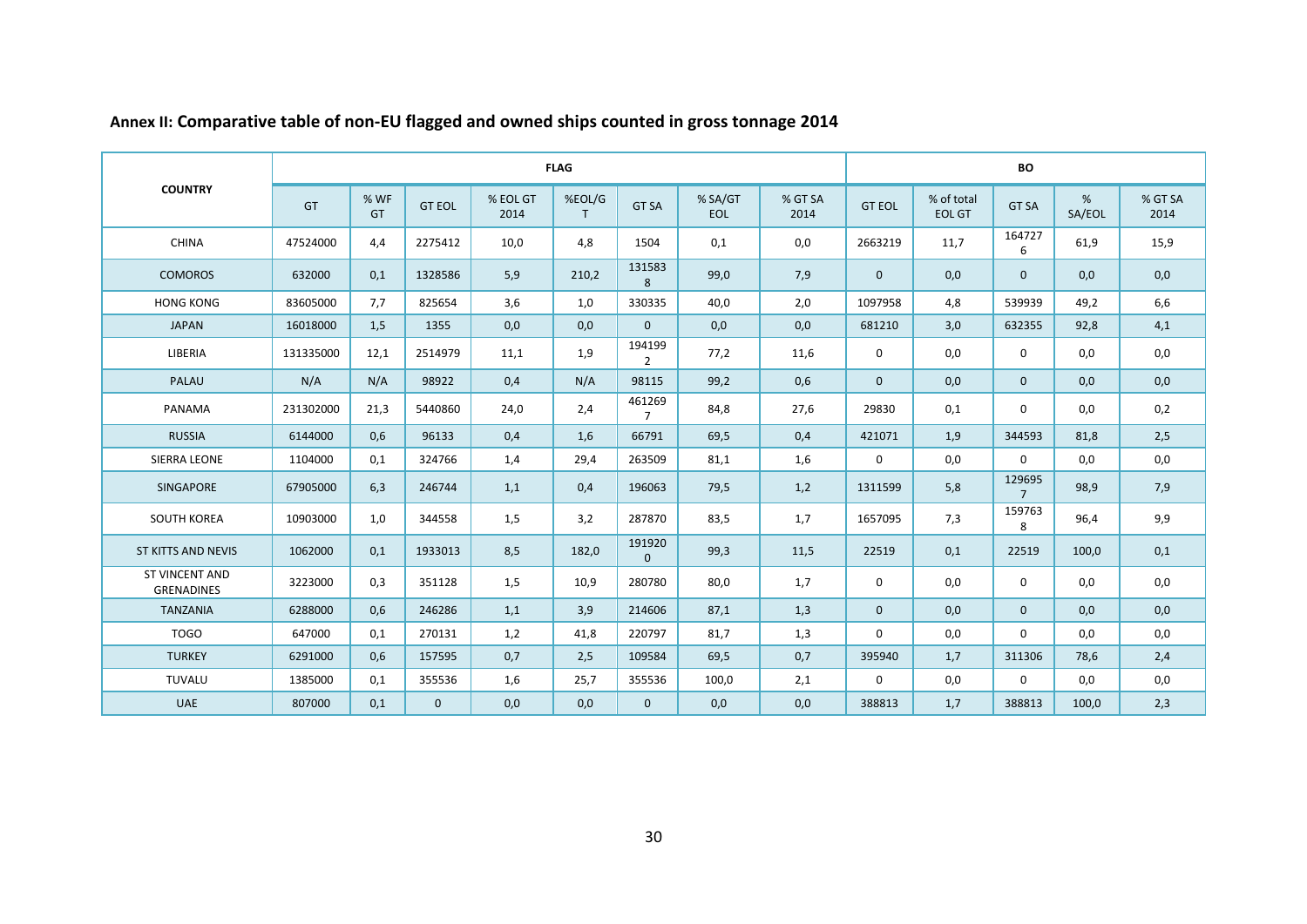| <b>COUNTRY</b>        |              |      |                |          | <b>BO</b>      |                            |           |                 |                |       |
|-----------------------|--------------|------|----------------|----------|----------------|----------------------------|-----------|-----------------|----------------|-------|
|                       | # ships      | % WF | #EOL           | % EOL/WF | #SA            | % SA                       | % SA 2014 | #EOL            | # SA           | % SA  |
| <b>GREECE</b>         | 969          | 1,9  | 11             | 1,1      | $\overline{4}$ | 36,4                       | 0,6       | 92              | 70             | 76,1  |
| <b>GERMANY</b>        | 450          | 0,9  | $\mathbf{1}$   | 0,2      | $\mathbf{0}$   | 0,0                        | 0,0       | 47              | 41             | 87,2  |
| <b>NORWAY</b>         | 1435         | 2,8  | 10             | 0,7      | 1              | 10,0                       | 0,2<br>24 |                 | $\overline{7}$ | 29,2  |
| <b>ITALY</b>          | 832          | 1,6  | 5 <sup>5</sup> | 0,6      | $\overline{3}$ | 60,0                       | 0,5       | 11              | 8              | 72,7  |
| <b>DENMARK</b>        | 579          | 1,1  | 3              | 0,5      | 0              | 0,0                        | 0,0       | 9               | 3              | 33,3  |
| <b>UK</b>             | 811          | 1,6  | 12             | 1,5      | 8              | 66,7                       | 1,2       | 15              | 6              | 40,0  |
| NETHERLANDS           | 1233         | 2,4  | 3              | 0,2      | $\mathbf 0$    | 0,0                        | 0,0       | 5               | $\overline{3}$ | 60,0  |
| <b>FRANCE</b>         | 342          | 0,7  | $\mathbf{0}$   | 0,0      | $\mathbf{0}$   | 0,0                        | 0,0       | $2^{\circ}$     | $\mathbf{1}$   | 50,0  |
| <b>BELGIUM</b>        | 186          | 0,4  | $\mathbf 0$    | 0,0      | $\mathbf 0$    | 0,0                        | 0,0       | 0               | $\mathbf 0$    | 0,0   |
| SWEDEN                | 176          | 0,3  | $\mathbf{0}$   | 0,0      | $\mathbf{0}$   | 0,0                        | 0,0       | $\overline{4}$  | $\overline{2}$ | 50,0  |
| <b>CYPRUS</b>         | 1029         | 2,0  | 9              | 0,9      | 8              | 88,9                       | 1,2       | 12              | 11             | 91,7  |
| <b>FINLAND</b>        | 141          | 0,3  | $\mathbf{0}$   | 0,0      | $\mathbf{0}$   | 0,0                        | 0,0       | $\mathbf{1}$    | $\mathbf{1}$   | 100,0 |
| SPAIN                 | 368          | 0,7  | 3              | 0,8      | $\mathbf 0$    | 0,0                        | 0,0       | 11              | $\overline{2}$ | 18,2  |
| <b>POLAND</b>         | 87           | 0,2  | $\mathbf{1}$   | 1,1      | $\mathbf{0}$   | 0,0                        | 0,0       | $7\overline{ }$ | $\overline{4}$ | 57,1  |
| <b>CROATIA</b>        | 84           | 0,2  | $\mathbf 0$    | 0,0      | $\mathbf 0$    | 0,0                        | 0,0       | $\mathbf{1}$    | $\mathbf{1}$   | 100,0 |
| <b>MALTA</b>          | 1944         | 3,7  | 25             | 1,3      | 17             | 68,0                       | 2,7       | $\overline{3}$  | $\overline{3}$ | 100,0 |
| <b>AUSTRIA</b>        | 1            | 0,0  | 0              | 0,0      | $\mathbf 0$    | 0,0                        | 0,0       | 0               | 0              | 0,0   |
| <b>BULGARIA</b>       | 31           | 0,1  | $\mathbf{1}$   | 3,2      | $\mathbf{0}$   | 0,0                        | 0,0       | $\overline{2}$  | $\mathbf{0}$   | 0,0   |
| <b>ESTONIA</b>        | 51           | 0,1  | $\mathbf 0$    | 0,0      | $\mathbf 0$    | 0,0                        | 0,0       | $\mathbf{1}$    | $\mathbf 0$    | 0,0   |
| <b>HUNGARY</b>        | $\mathbf{0}$ | 0,0  | $\mathbf{0}$   | 0,0      | $\mathbf{0}$   | 0,0                        | 0,0       | $\mathbf{0}$    | $\mathbf{0}$   | 0,0   |
| <b>IRELAND</b>        | 66           | 0,1  | $\mathbf{0}$   | 0,0      | $\mathbf 0$    | 0,0                        | 0,0       | $\mathbf{1}$    | $\mathbf 0$    | 0,0   |
| <b>LITHUANIA</b>      | 71           | 0,1  | $\mathbf{0}$   | 0,0      | $\mathbf{0}$   | 0,0                        | 0,0       | $\mathbf{0}$    | $\mathbf 0$    | 0,0   |
| LUXEMBOURG            | 180          | 0,3  | $\mathbf 0$    | 0,0      | $\mathbf 0$    | 0,0                        | 0,0       | 0               | 0              | 0,0   |
| <b>PORTUGAL</b>       | 85           | 0,2  | $\mathbf{0}$   | 0,0      | $\mathbf{0}$   | 0,0                        | 0,0       | $2^{\circ}$     | $\overline{2}$ | 100,0 |
| <b>CZECH REPUBLIC</b> | $\mathbf 0$  | 0,0  | $\mathbf 0$    | 0,0      | $\mathbf 0$    | 0,0<br>0,0<br>$\mathbf{1}$ |           | $\mathbf 0$     | 0,0            |       |
| <b>LATVIA</b>         | 62           | 0,1  | $\mathbf{0}$   | 0,0      | $\mathbf{0}$   | 0,0                        | 0,0       | 6               | $\mathbf{1}$   | 16,7  |

## **Annex III: Comparative table of EU flagged and owned ships 2014**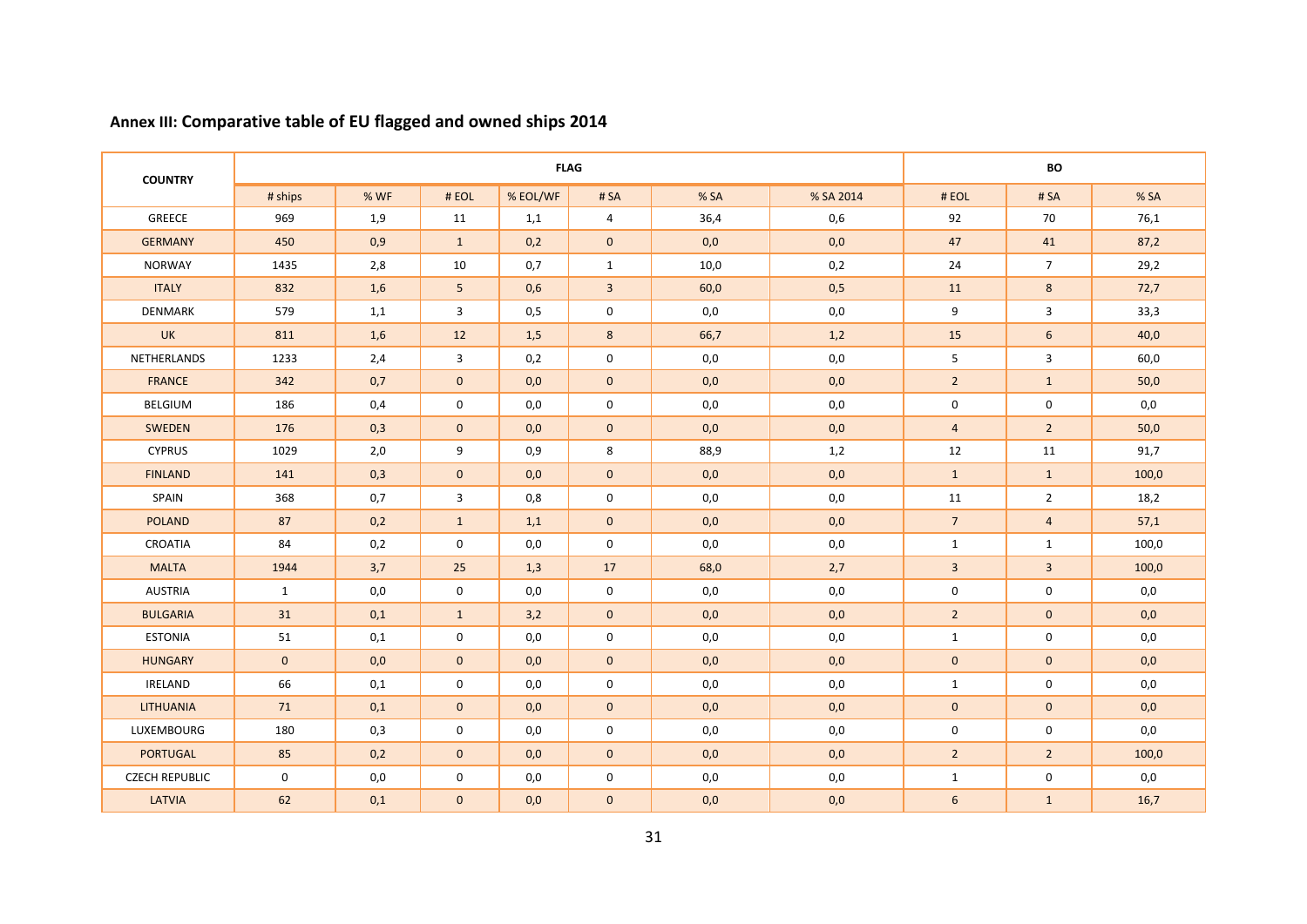| ROMANIA         | 92           | $\cap$<br>v,z | ے رے |   | U,U | U,U |  | 25,0 |
|-----------------|--------------|---------------|------|---|-----|-----|--|------|
| <b>SLOVAKIA</b> |              | 0,0           | 0,0  | υ | 0,0 | 0,0 |  | 0,0  |
| SLOVENIA        |              | 0,0           | 0,0  |   | U,U | U,U |  | 0,0  |
| SWITZERLAND     | $\sim$<br>ےر | 0,1           | 0,0  | υ | 0,0 | 0,0 |  | 87,5 |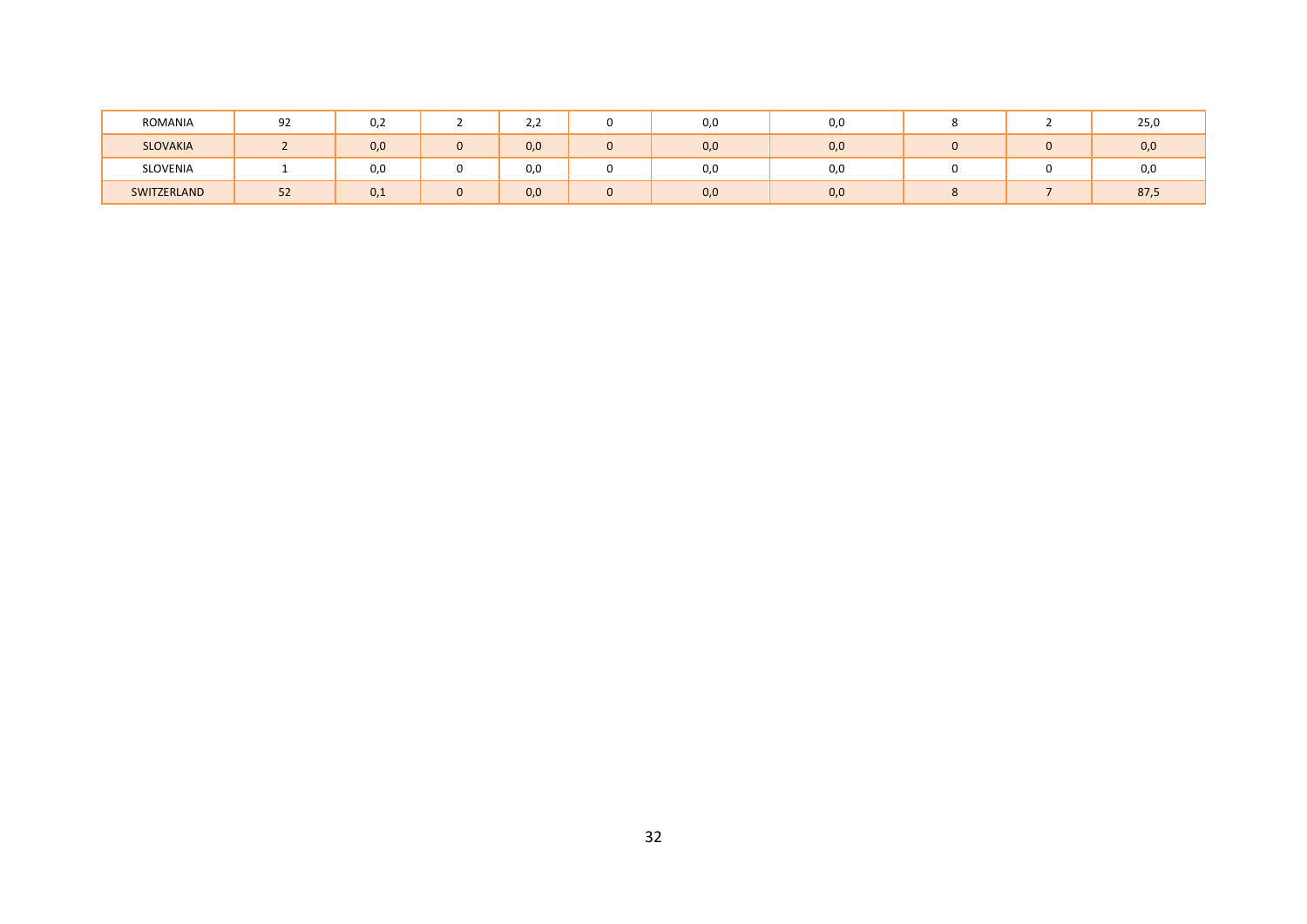|                                 | <b>FLAG</b>    |                |               |                  |                    |              |                  |                      | BO              |      |               |               |              |                    |                      |
|---------------------------------|----------------|----------------|---------------|------------------|--------------------|--------------|------------------|----------------------|-----------------|------|---------------|---------------|--------------|--------------------|----------------------|
| <b>COUNTRY</b>                  | <b>GT WF</b>   | %<br><b>WF</b> | <b>GT EOL</b> | % EOL GT<br>2014 | %EOL/<br><b>GT</b> | <b>GT SA</b> | %SA              | % beached<br>tonnage | GT WF (mil)     | % WF | <b>GT EOL</b> | % EOL GT 2014 | <b>GT SA</b> | %SA/<br><b>EOL</b> | % beached<br>tonnage |
| <b>GREECE</b>                   | 43559000       | 4,0            | 255556        | 1,1              | 0,6                | 170985       | 66,9             | 1,0                  | 163             | 15,0 | 2663318       | 11,7          | 2501626      | 93,9               | 14,98                |
| <b>GERMANY</b>                  | 14652000       | 1,3            | 561           | 0,0              | 0,0                | $\Omega$     | 0.0              | 0,0                  | 98              | 9,0  | 1492785       | 6,6           | 1423039      | 95,3               | 8,52                 |
| <b>NORWAY</b>                   | 16962000       | 1,6            | 185458        | 0,8              | 1,1                | 23409        | 12,6             | 0,1                  | 49              | 4,5  | 348537        | 1,5           | 136094       | 39,0               | 0,81                 |
| <b>ITALY</b>                    | 18016000       | 1,7            | 229763        | 1,0              | 1,3                | 114114       | 49,7             | 0,7                  | 40              | 3,7  | 310799        | 1,4           | 265103       | 85,3               | 1,59                 |
| <b>DENMARK</b>                  | 12370000       | 1,1            | 6090          | 0,0              | 0,0                | $\mathbf 0$  | 0,00             | 0,0                  | 38              | 3,5  | 35996         | 0,2           | 13248        | 36,8               | 0,08                 |
| <b>UK</b>                       | 31867000       | 2,9            | 415162        | 1,8              | 1,3                | 373102       | 89,9             | 2,2                  | 25              | 2,3  | 195040        | 0,9           | 167226       | 85,7               | 1,00                 |
| NETHERLANDS                     | 7895000        | 0,7            | 8591          | 0,0              | 0,1                | $\mathbf 0$  | 0,0              | 0,0                  | 10              | 0,9  | 65602         | 0,3           | 55493        | 84,6               | 0,33                 |
| <b>FRANCE</b>                   | 6396000        | 0,6            | $\mathbf{0}$  | 0,0              | 0,0                | $\Omega$     | 0.0 <sub>1</sub> | 0,0                  | 10              | 0,9  | 13684         | 0,1           | 9600         | 70,2               | 0,06                 |
| <b>BELGIUM</b>                  | 4385000        | 0,4            | $\mathbf 0$   | 0,0              | 0,0                | $\mathbf 0$  | 0,0              | 0,0                  | 8               | 0,7  | $\mathbf 0$   | 0,0           | $\mathbf 0$  | 0,0                | 0,00                 |
| SWEDEN                          | 3185000        | 0,3            | $\mathbf{0}$  | 0,0              | 0,0                | $\Omega$     | 0,0              | 0,0                  | $6\overline{6}$ | 0,6  | 84628         | 0,4           | 21068        | 24,9               | 0,13                 |
| <b>CYPRUS</b>                   | 21002000       | 1,9            | 240176        | 1,1              | 1,1                | 229090       | 95,4             | 1,4                  | 3               | 0,3  | 219922        | 1,0           | 208997       | 95,0               | 1,25                 |
| <b>FINLAND</b>                  | 1670000        | 0,2            | $\mathbf{0}$  | 0,0              | 0,0                | $\mathbf{0}$ | 0,0              | 0,0                  | $\overline{2}$  | 0,2  | 13867         | 0,1           | 13867        | 100,0              | 0,08                 |
| SPAIN                           | 2583000        | 0,2            | 20752         | 0,1              | 0,8                | $\mathbf 0$  | 0,0              | 0,0                  | $\mathbf{1}$    | 0,0  | 108991        | 0,5           | 66843        | 61,3               | 0,40                 |
| <b>POLAND</b>                   | 106000         | 0,0            | 1575          | 0,0              | 1,5                | $\mathbf{0}$ | 0,0              | 0,0                  | $\mathbf{1}$    | 0,0  | 181190        | 0,8           | 164932       | 91,0               | 0,99                 |
| <b>CROATIA</b>                  | 1407000        | 0,1            | $\mathbf{0}$  | 0,0              | 0,0                | $\Omega$     | 0,0              | 0,0                  | $\mathbf{1}$    | 0,0  | 8639          | 0,0           | 8639         | 100,0              | 0,05                 |
| <b>MALTA</b>                    | 46738000       | 4,3            | 404714        | 1,8              | 0,9                | 367881       | 90,9             | 2,2                  | N/A             | N/A  | 164166        | 0,7           | 164166       | 100,0              | 0,98                 |
| <b>AUSTRIA</b>                  | 373            | 0,0            | $\mathbf 0$   | 0,0              | 0,0                | $\mathbf 0$  | 0,0              | 0,0                  | N/A             | N/A  | $\mathbf 0$   | 0,0           | $\mathbf 0$  | 0,0                | 0,00                 |
| <b>BULGARIA</b>                 | 223000         | 0,0            | 7455          | 0,0              | 3,3                | $\mathbf{0}$ | 0.0              | 0,0                  | N/A             | N/A  | 11338         | 0,0           | $\mathbf{0}$ | 0,0                | 0,00                 |
| <b>ESTONIA</b>                  | 293000         | 0,0            | $\mathbf 0$   | 0,0              | 0,0                | $\mathbf 0$  | 0.0              | 0,0                  | N/A             | N/A  | 2844          | 0,0           | $\mathbf 0$  | 0,0                | 0,00                 |
| <b>HUNGARY</b>                  | $\overline{0}$ | 0,0            | $\mathbf{0}$  | 0,0              | 0,0                | $\mathbf{0}$ | 0,0              | 0,0                  | N/A             | N/A  | $\mathbf{0}$  | 0,0           | $\mathbf{0}$ | 0,0                | 0,00                 |
| <b>IRELAND</b>                  | 207000         | 0,0            | $\Omega$      | 0,0              | 0,0                | $\Omega$     | 0.0              | 0,0                  | N/A             | N/A  | 1089          | 0,0           | $\Omega$     | 0,0                | 0,00                 |
| <b>LITHUANIA</b>                | 377000         | 0,0            | $\mathbf{0}$  | 0,0              | 0,0                | $\mathbf{0}$ | 0,0              | 0,0                  | N/A             | N/A  | $\mathbf{0}$  | 0,0           | $\Omega$     | 0,0                | 0,00                 |
| LUXEMBOURG                      | 2200000        | 0,2            | 0             | 0,0              | 0,0                | $\mathbf 0$  | 0,0              | 0,0                  | N/A             | N/A  | $\mathbf 0$   | 0,0           | $\mathbf 0$  | 0,0                | 0,00                 |
| <b>PORTUGAL</b>                 | 1230000        | 0,1            | $\mathbf{0}$  | 0,0              | 0,0                | $\mathbf 0$  | 0,0              | 0,0                  | N/A             | N/A  | 18359         | 0,1           | 18359        | 100,0              | 0,11                 |
| <b>CZECH</b><br><b>REPUBLIC</b> | 0              | 0,0            | $\mathbf 0$   | 0,0              | 0,0                | $\mathbf 0$  | 0,0              | 0,0                  | N/A             | N/A  | 2882          | 0,0           | $\mathbf 0$  | 0,0                | 0,00                 |

## **Annex IV: Comparative table of EU flagged and owned ships counted in gross tonnage 2014**